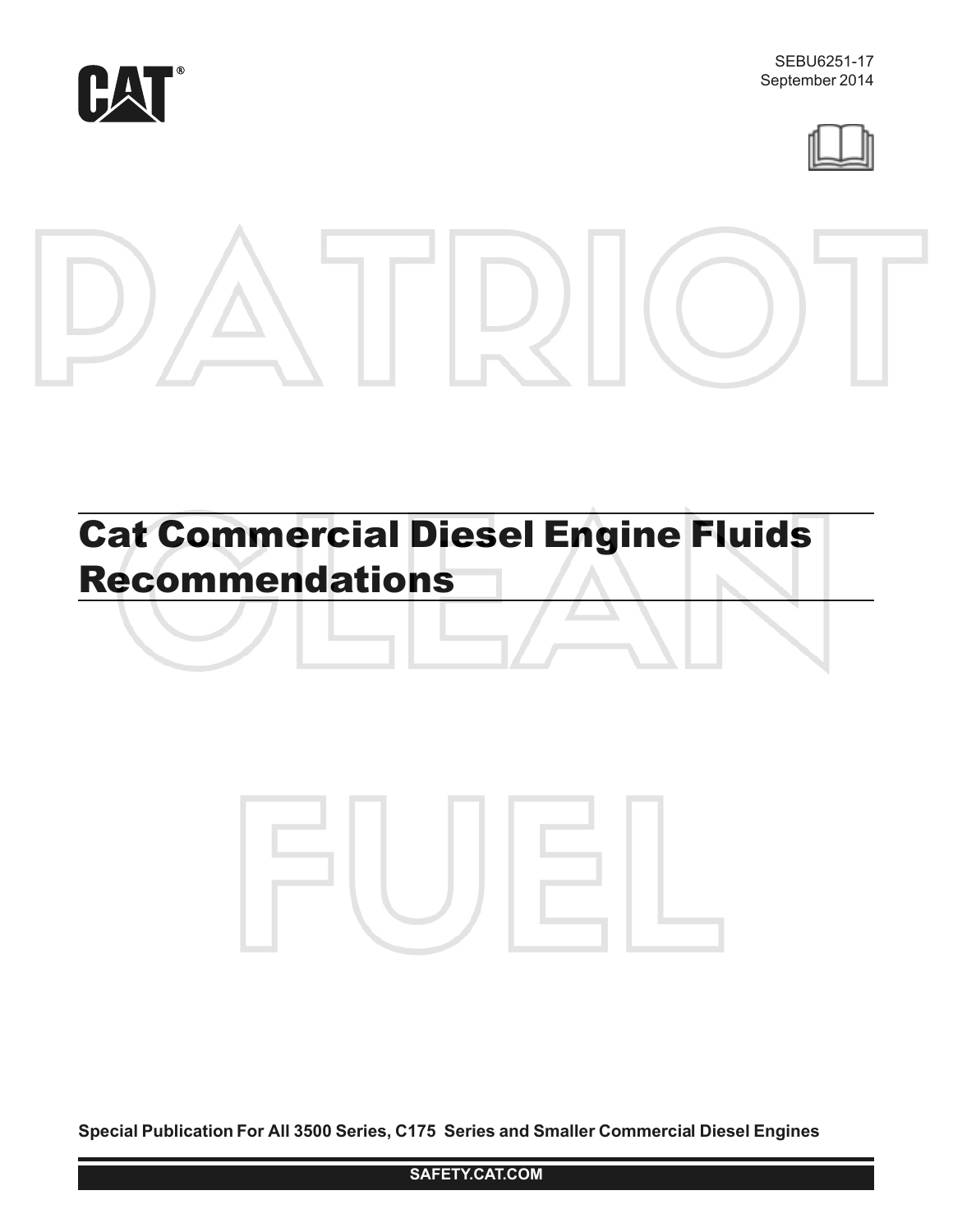## **Table of Contents**

| <b>Maintenance Section</b>                       |     |
|--------------------------------------------------|-----|
| Lubricant Specifications                         | 5   |
|                                                  | 33  |
| Cooling System Specifications 66                 |     |
| Exhaust Aftertreatment Fluids Specifications. 89 |     |
|                                                  |     |
| <b>Reference Information Section</b>             |     |
|                                                  |     |
| <b>Index Section</b>                             |     |
| <b>Index</b>                                     | 101 |
|                                                  |     |
|                                                  |     |
|                                                  |     |

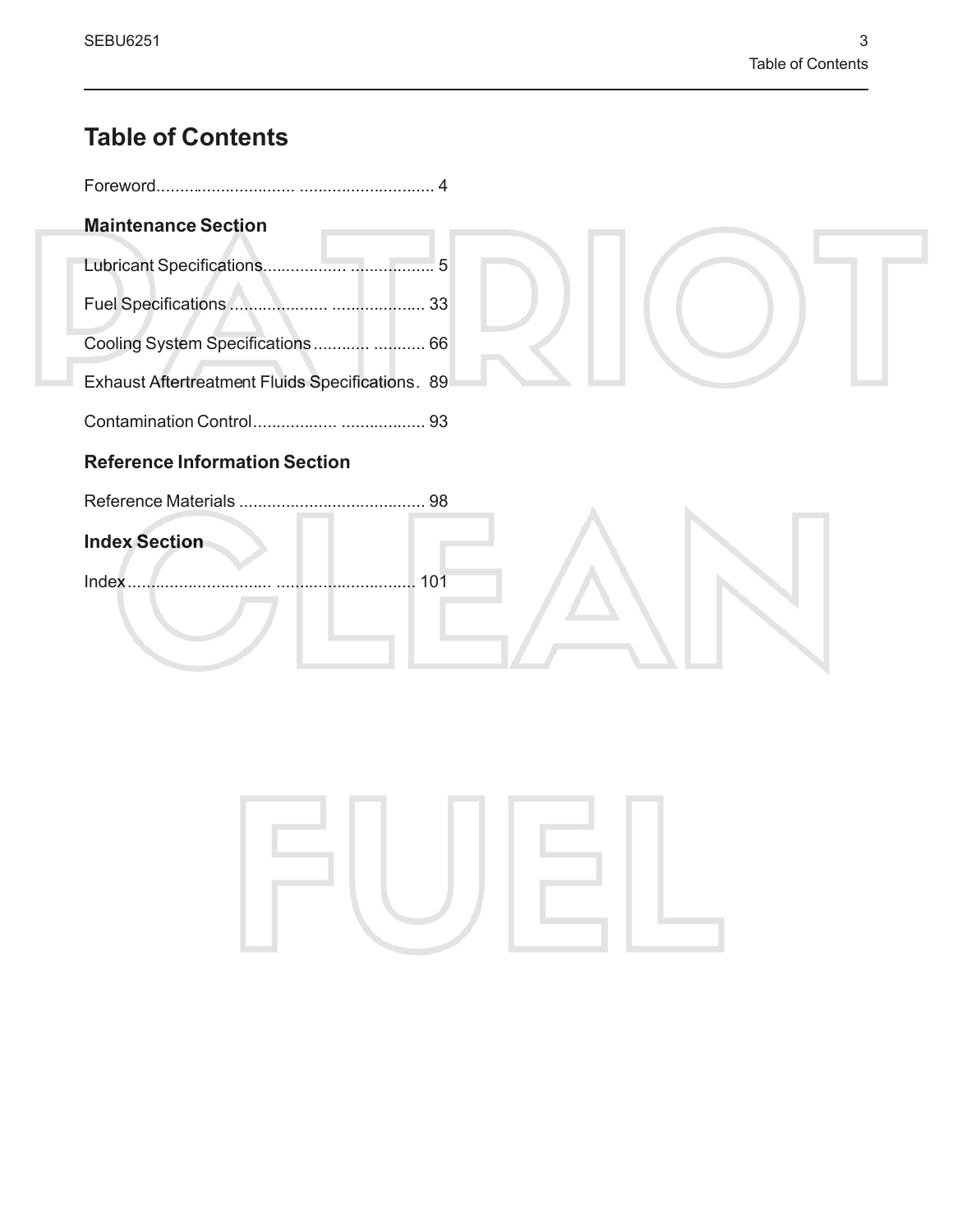### <span id="page-2-1"></span><span id="page-2-0"></span>**Fuel Specifications**

i05822625

### <span id="page-2-2"></span>**General Fuel Information**

**SMCS Code:** 1250; 1280

#### **NOTICE**

Every attempt is made to provide accurate, up-to-date information. By the use of this document, you agree that Caterpillar Inc. is not responsible for errors or omissions.

The information provided are the latest recommendations for the Caterpillar diesel engines that are covered by this Special Publication. This information supersedes all previous recommendations which have been published for the Caterpillar diesel engines that are covered by this Special Publication. Special fluids are required for some engines and it will be necessary to continue to use these special products. Refer to the applicable Operation and Maintenance Manual.

This publication is a supplement to the Operation and Maintenance Manual. This publication does not replace the engine specific Operation and Maintenance Manuals.

#### **NOTICE**

These recommendations are subject to change without notice. Consult your local Cat dealer for the most up to date recommendations.

#### NOTICE

In order to avoid potential damage to your Cat machine and/or Cat engine, only purchase Cat fluids and Cat filters through your Cat dealer or Cat authorized outlets. For a list of authorized Cat parts outlets in your area, consult your Cat dealer.

**If you purchase what appear to be Cat fluids and/ or Cat filters through other outlets/sources, you are at a very high risk of purchasing counterfeit ("look-alike") products.**

Counterfeit or "look-alike" products may visually appear the same as the original Cat product, but the product performance and internal quality will typically be very low.

Counterfeit or "look-alike" products have a very high likelihood of causing and/or allowing engine and/or machine compartment damage.

#### NOTICE

Many of the guidelines, recommendations, and requirements that are provided in this Special Publication are interrelated. Before using the provided information, it is the responsibility of the user of this Special Publication to read and understand the information provided in its entirety.

It is the responsibility of the user of this Special Publication to follow all safety guidelines found in this Special Publication and in engine and/or machine specific Operation and Maintenance Manual when performing all recommended and/or required engine, engine systems, and/or machine maintenance.

For questions concerning the information presented in this Special Publication and/or in your product Operation and Maintenance Manual, and/or for addition-<br>al guidelines and recommendations (including al guidelines and recommendations (including<br>maintenance interval recommendations/requirerecommendations/requirements) consult your Cat dealer.

Follow all industry standard safety practices when operating engines and/or machines and when performing all recommended and/or required maintenance.

#### NOTICE

Commercial products that make generic claims of meeting "Cat " requirements without listing the specific Cat recommendations and requirements that are met may not provide acceptable performance. Commercial products may cause reduced engine and/or machine fluid compartment life. Refer to this Special Publication and refer to product specific Operation and Maintenance Manual for Cat fluids recommendations and requirements.

**Note:** Instructions for the installation of the filter are printed on the side of each Caterpillar spin-on filter. For non Caterpillar filters, refer to the installation instructions that are provided by the supplier of the filter.

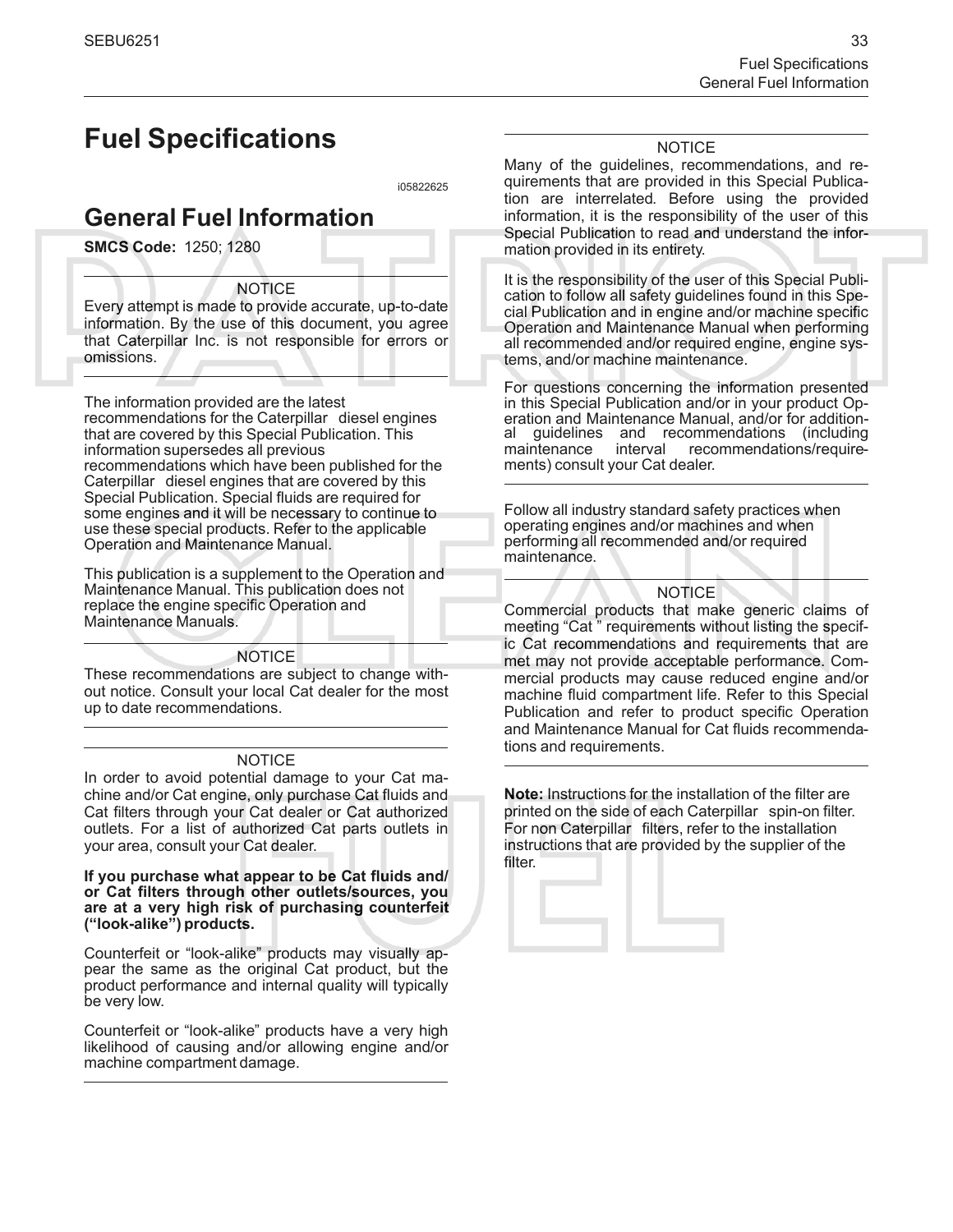#### **NOTICE**

In order to meet expected fuel system component life, 4 micron(c) absolute or less secondary fuel filtration is required for all Cat diesel engines that are equipped with common-rail fuel systems. Also, 4 micron(c) absolute or less secondary fuel filtration is required for all Cat diesel engines that are equipped with unit injected fuel systems. For all other Cat diesel engines (mostly older engines with pump, line and nozzle type fuel systems), the use of 4 micron $(c)$  absolute or less secondary fuel filtration is strongly recommended. Note that all current Cat diesel engines are factory equipped with Cat Advanced Efficiency 4 micron (c) absolute fuel filters.

In order to obtain additional information on Cat designed and produced filtration products, refer to the "Reference Material" article, "Filters" and "Miscellaneous" topics in this Special Publication. Consult your Cat dealer for assistance with filtration recommendations for your Cat machine.

#### **NOTICE**

Caterpillar does not warrant the quality or performance of non-Caterpillar fluids and filters.

### **General Recommendations and Guidelines**

Follow all applicable industry standards and all applicable governmental, environmental, and safety guidelines, practices, regulations, and mandates.

**Note:** These general recommendations and guidelines concerning maintenance and care of fuel and fuel storage systems are not intended to be all inclusive. **Discuss proper fuel safety and health, handling, and maintenance practices with your fuel supplier.** Use of these general

recommendations and guidelines does not lessen the engine owners and/or fuel supplier's responsibility to follow all industry standard practices for fuel storage and for fuel handling.

**Note:** Where recommendations for draining water and/or sediment and/or debris are stated, dispose of this waste according to all applicable regulations and mandates.

**Note:** Caterpillar filters are designed and built to provide optimal performance and protection of the fuel system components.

- Discuss application specific fuel concerns, needs, and requirements with a reputable fuel supplier.
- Purchase fuel from a reputable supplier.
- Use fuel that meets or exceeds Caterpillar requirements for distillate diesel fuel. Refer to the "Caterpillar Specification for Distillate Diesel Fuel for Off-Highway Diesel Engines" table in this Special Publication, "Distillate Diesel Fuel" article.
- Use a properly designed and maintained bulk storage fuel tank.
- Confirm with the filter manufacturer that the fuel filter/filters to be used are compatible with the fuel type that will be filtered.
- Filter the fuel coming into the bulk storage fuel tank and at every subsequent transfer into and out of any container and prior to adding to the engine fuel tank preferably through filters with a rating of 20 microns (c) absolute or less. Filter the fuel at the last dispensing stage into the engine fuel tank through a filter with a rating of four microns (c) absolute or less. This filtration should be located at the device that dispenses the fuel to the engine fuel tank downstream from any equipment such as transfer pumps that could potentially shed debris into the fluid stream. Series filtration is recommended. The use of wire mesh media (strainer-type filters) are NOT recommended except for when filters with standard media (cellulose or synthetic) are downstream of the wire mesh media filters. Wire mesh filters typically have poor filtration efficiency and can corrode with time, allowing the passing of large particles.
- The use of water separators or water coalesces is also recommended at points of fuel filtration.
- Install and maintain a properly designed and grounded filtration system on bulk storage fuel tanks for continuous filtration of stored fuel. The filter element/elements should be rated at a maximum of 5 microns(c) absolute. Change fuel filters based on manufacturers recommendations.
- Caterpillar offers multiple sizes of bulk fuel filtration and water coalescing units that are recommended for ensuring the availability of clean dry fuel. Refer to Special Publication, PEHJ0156, "Cat Bulk Fuel Filtration Systems" and consult your Caterpillar dealer for more information.
- Test for microbial contamination on a regular basis and take proper corrective action if contamination is present. Properly dispose of cleanup waste according to all applicable regulations and mandates.
- Every 3 months, or sooner if problems are suspected, have a complete analysis of the bulk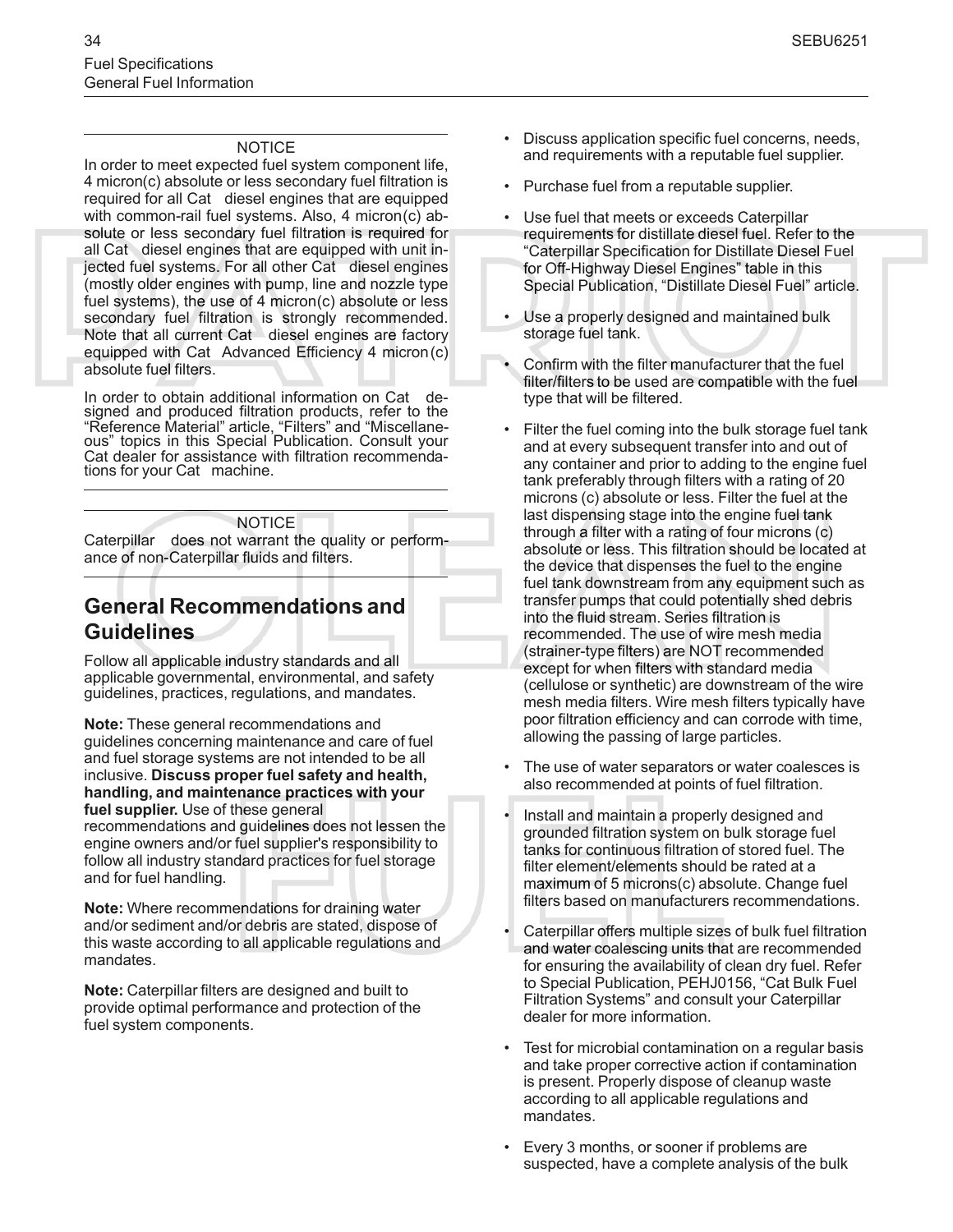storage fuel per the "Caterpillar Specification for Distillate Diesel Fuel for Off-Highway Diesel Engines" table in this Special Publication, "Distillate Diesel Fuel" article. Take corrective action if necessary. Corrective actions may include, but are not limited to, treating the fuel, cleaning of the fuel storage tank/system, and replacing the problematic fuel with fresh fuel.

- Keep the fuel storage tank clean of water, debris and sediment.
- Drain water and sediment from the fuel storage tank weekly. Drain water and sediment before the tank is refilled.
- Keep the area around the fuel tank filler neck clean of debris in order to prevent contamination of the fuel tank.
- As required, clean the inside of the engine fuel tank and the inside of the bulk storage fuel tank.
- Drain water and sediment from the engine fuel tank daily. Drain water and sediment from the tank at the start of each shift. After the fuel tank has been filled, allow the fuel to settle for ten minutes. This will allow the water and sediment to separate from the fuel. Then, drain the water and sediment from the tank.
- Install fuel/water separators at the bulk storage fuel tank dispensing point and install fuel/water separators on the engine. Wire mesh media is NOT recommended.
- Drain the water from the fuel/water separators daily.
- Caterpillar Advanced Efficiency fuel filters are required for distillate fueled diesel engines in order to provide maximum life to the fuel system.
- Change fuel filters at the scheduled interval. Never fill the new secondary fuel filter with fuel before installation. Use the fuel priming pump to remove air from the system.
- Install and properly maintain four micron(c) absolute breather filters on the engine fuel tank vent, and install and properly maintain four micron (c) absolute breather filters on the bulk storage fuel tank vent. Desiccant type breather vent filters are also recommended in order to remove moisture from air entering the fuel tank. Breather filters are typically changed every six months, and desiccant type breather filters are typically changed on saturation. Refer to the literature that was included with the filter. Discuss the availability of desiccant breather vent filters for your application with your filter supplier.
- Top off fixed roof fuel tanks as often as practical in order to reduce tank breathing and in order to reduce the amount of condensation generated water.
- Protect fuel tanks from dirt and water entry.

#### **NOTICE**

Do not add new engine oil, waste engine oil or any oil product to the fuel unless the engine is designed and certified to burn diesel engine oil (for example CaterpillarORS designed for large engines). Caterpillar experience has shown that adding oil products to Tier 4 engine fuels (U. S. EPA Tier 4 certified), to EURO Stage IIB and IV certified engine fuels, or to the fuels of engines equipped with exhaust aftertreatment devices, will generally cause the need for more frequent ash service intervals and/or cause loss of performance.

Adding oil products to the fuel may raise the sulfur level of the fuel and may cause fouling of the fuel system and loss of performance.

**Note:** Caterpillar has four different size coalescer type fuel filters available for bulk storage fuel tank applications that filter both dirt and water. The filter elements are rated at four microns(c) absolute. Consult your Caterpillar dealer for information on the coalescer filters available through Cat.

**Note:** It is strongly recommended that fuel storage tanks be thoroughly cleaned before converting to Ultra Low Sulfur Diesel (ULSD) (15 ppm or less sulfur) and/or biodiesel/biodiesel blends. Conversion to ULSD and/or biodiesel/biodiesel blends can loosen fuel system and fuel storage tank deposits. Bulk tank continuous filtration unit and dispensing point filters, and onboard engine filters change intervals may need to be shortened for an extended period of time in order to allow for this cleaning effect.

**Note:** Caterpillar strongly recommends the filtration of distillate diesel fuel and/or biodiesel/biodiesel blends through a filter with a rating of four microns(c) absolute or less. This filtration should be located on the device that dispenses the fuel to the fuel tank for the engine, and also on the device that dispenses fuel from the bulk storage tank. Series filtration is recommended.

**Note:** Even when all fuel storage maintenance practices that are relevant to your application are followed, Caterpillar recommends a maximum of one year from production for distillate fuel storage, and a maximum of six months from production for biodiesel and blended biodiesel storage. Storage life for biodiesel and biodiesel blends that are greater than B20 may be much shorter than six months.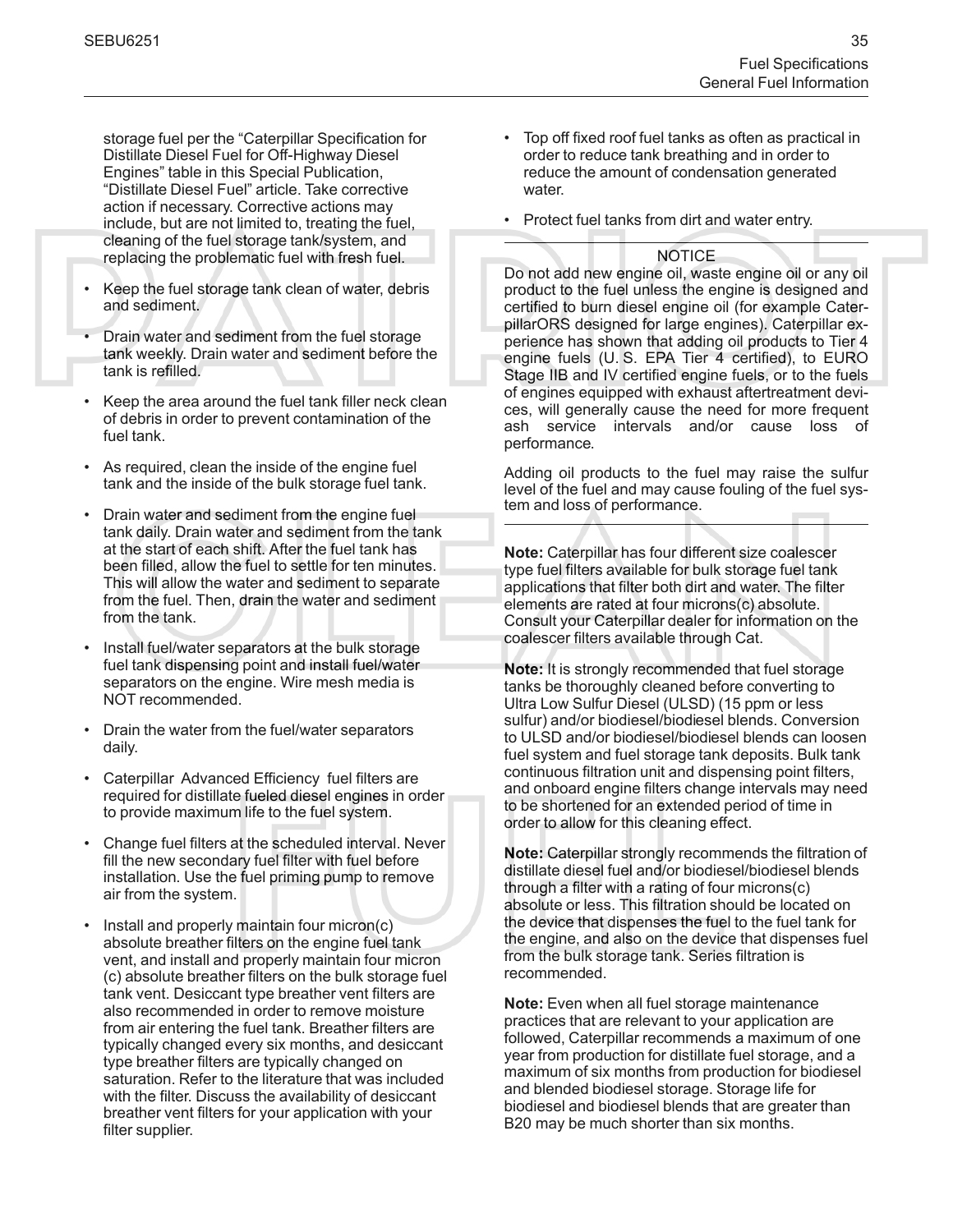i05822630

### <span id="page-5-0"></span>**Fuel Information for Diesel Engines**

**SMCS Code:** 1250; 1280

#### NOTICE

U.S. EPA regulations require the use of Ultra Low Sulfur Diesel fuel (ULSD) , ≤0.0015 percent (≤15 ppm (mg/kg)) sulfur, for nonroad and stationary Tier 4 EPA certified engines using fuel sensitive technologies such as SCR systems and particulate filters. Fuels other than ULSD can cause damage in those engines and should not be used.

Consult the U.S. EPA for fuel sulfur regulations and for the ULSD point of sales required dates for various nonroad applications.

European sulfur free fuel ≤0.0010 percent (≤10ppm (mg/kg) sulfur) fuel is required by regulation for use in engines certified to EU nonroad Stage IIIB and newer standards and that are equipped with exhaust aftertreatment systems.

Certain governments/localities and/or applications MAY require the use of ULSD fuel. Consult federal, state, and local authorities for guidance on fuel requirements for your area.

Typical aftertreatment systems include Diesel Particulate Filters (DPF), Diesel Oxidation Catalysts (DOC), Selective Catalytic Reduction (SCR) and/or Lean NOx Traps (LNT). Other systems may apply.

Low sulfur diesel (LSD) fuel (≤500 ppm (mg/kg) sulfur) is strongly recommended for use in engines that are pre-Tier 4 models while diesel fuel with >500 ppm sulfur is acceptable for use in areas of the world where allowed by law. Pre-Tier 4 engines that are equipped with a Diesel Oxidation Catalyst (DOC) require the use of LSD fuel or ULSD fuel.

ULSD fuel or sulfur-free diesel fuel are acceptable in all engines regardless of the engine U.S. EPA Tier or EU Stage requirements.

Use appropriate lubricating oils that are compatible with the engine certification and aftertreatment system and with the fuel sulfur levels. Refer to the "Diesel Fuel Sulfur Impacts" article of this "Fuels Specifications" section and to the "Lubricants Specifications" section of this Special Publication.

### $\Lambda$  WARNING

**Ultra Low Sulfur Diesel (ULSD) poses a greater static ignition hazard than earlier diesel formulations, with a higher sulfur content, which may result in a fire or explosion. Consult with your fuel or fuel system supplier for details on proper grounding and bonding practices.**

**Note:** The removal of sulfur and other compounds in Ultra Low Sulfur Diesel (ULSD) fuel decreases the conductivity of ULSD and increases the ability of the fuel to store static charge. Refineries may have treated the fuel with a static dissipating additive. However, there are many factors that can reduce the effectiveness of the additive over time. Static charges can build up in ULSD fuel while the fuel is flowing through fuel delivery systems. Static electricity discharge when combustible vapors are present could result in a fire or explosion. Therefore, ensuring that the entire system used to refuel your machine (fuel supply tank, transfer pump, transfer hose, nozzle, and others) is properly grounded and bonded is important. Consult with your fuel or fuel system supplier to ensure that the delivery system is in compliance with fueling standards for proper grounding and bonding practices.

The two basic types of distillate diesel fuel are No. 2 diesel fuel and No. 1 diesel fuel. No. 2 diesel fuel is the most commonly available summer grade diesel fuel. No. 1 diesel fuel is a winter grade diesel fuel. During the winter months fuel suppliers will typically blend No. 1 and No. 2 diesel fuel in various percentages in order to meet the historical low ambient temperature cold-flow needs for a given area or region. No. 2 diesel fuel is a heavier diesel fuel than No. 1 diesel fuel. In cold weather, heavier fuels can cause problems with fuel filters, fuel lines, fuel tanks, and fuel storage. Heavier diesel fuels such as No. 2 diesel fuel can be used in diesel engines that operate in cold temperatures with an appropriate amount of a well proven pour point depressant additive. For more information on fuels which include blends of No. 1 and No. 2 diesel fuel, consult your fuel supplier.

When you use No. 2 diesel fuel or other heavier fuels, some of the fuel characteristics may interfere with successful cold-weather operation. Additional information about the characteristics of diesel fuel is available. This information contains a discussion on the modification to the characteristics of diesel fuel. There are several possible methods that can be used to compensate for the fuel qualities that may interfere with cold-weather operation. These methods include the use of starting aids, engine coolant heaters, fuel heaters, and de-icers. In addition, the manufacturer of the fuel can add cold flow improvers and/or blend No. 1 and No. 2 diesel in various percentages.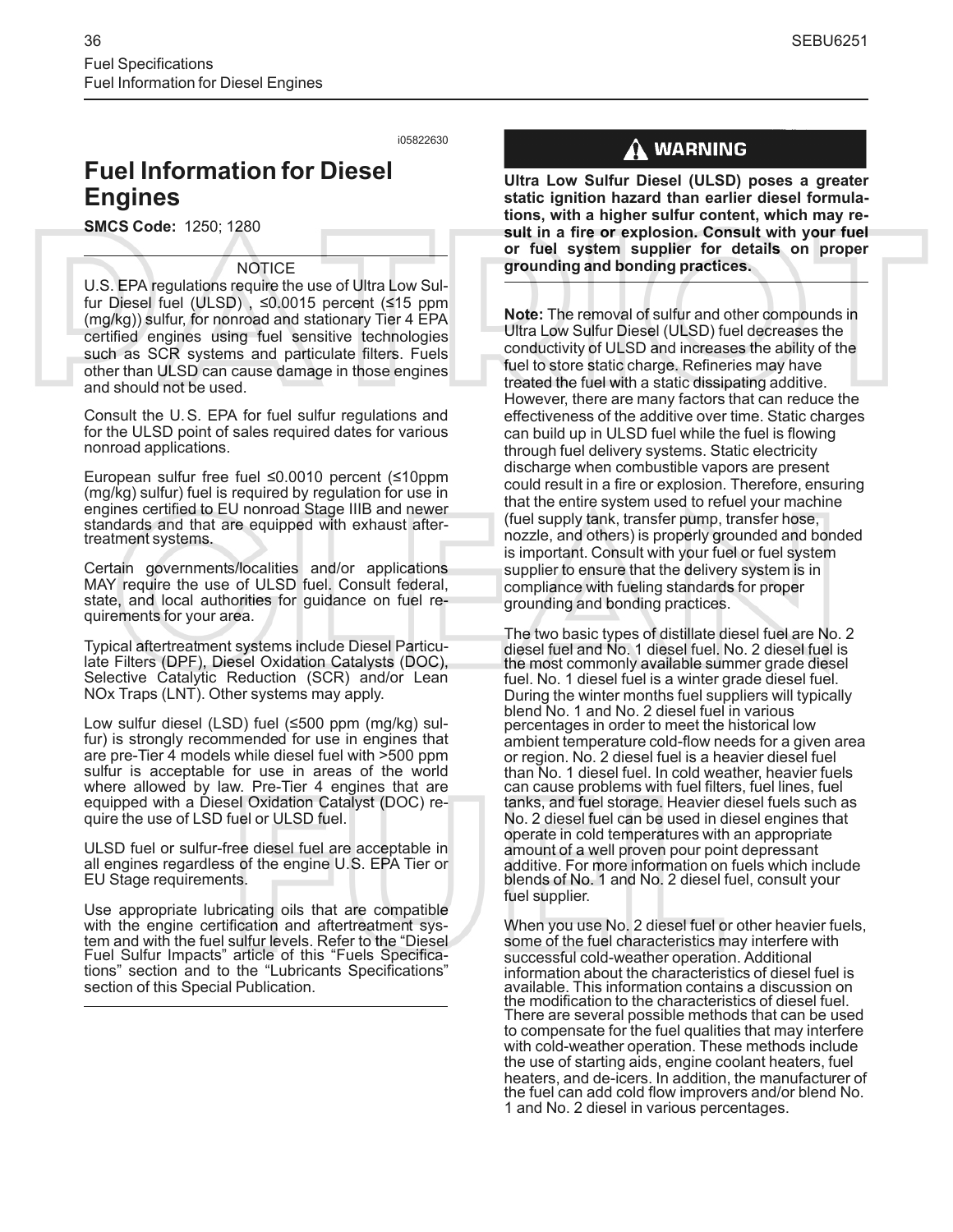Not all areas of the world classify diesel fuel using the No. 1 and No. 2 nomenclature described above. But, the basic principles of using additives and/or blending fuels of different densities in order to help compensate for the fuel qualities that may interfere with cold-weather operation are the same.

### **Starting Aids**

The use of a starting aid is a conventional method of assistance for cold starts in low temperature conditions. A variety of starting aids are available for Caterpillar engines. Follow the recommendations that are provided by the manufacturer of the starting aid. Refer to the foreword section in this Special Publication, "Aftermarket Products and Warranty" article.

#### **Engine Coolant Heaters**

These heaters heat the engine coolant. The heated coolant flows through the cylinder block. The flow of heated coolant keeps the engine warm. A warm engine is easier to start in cold weather. Most coolant heaters use electrical power. A source of electricity is necessary for this type of heater. Other heaters that burn fuel are available as a source of heat. These heaters may be used in place of the electrical heaters.

With either type of heater, starting aids and/or fuels with higher cetane numbers are less important because the engine is warm. Problems with fuel cloud point can cause the plugging of fuel filters. Problems with fuel cloud point cannot be corrected by engine coolant heaters. This is especially true for fuel filters that are cooled by air flow during operation.

#### **Fuel Heaters**

The fuel cloud point is related to problems with fuel filters. The fuel heater heats the fuel above the cloud point before the fuel enters the fuel filter. This prevents wax from blocking the filter. Fuel can flow through pumps and lines at temperatures below the cloud point. The cloud point is often above the pour point of a fuel. While the fuel can flow through these lines, the wax in the fuel can still plug the fuel filter.

In some engine installations, small modifications can prevent problems that are caused by the cloud point. One of the following changes can prevent problems in many conditions: a change in the location of fuel filters and/or supply lines and the addition of insulation. In extreme temperatures, heating of the fuel may be required to prevent the filters from plugging. There are several types of fuel heaters that are available. The heaters typically use either engine coolant or exhaust gas as a heat source. These systems may prevent filter waxing problems without the use of de-icers or cold flow improvers. These systems may be ineffective when the fuel contains a large amount of dirt or of water. Use of a fuel heater can help eliminate some cold-weather problems. A fuel heater should be installed so that the fuel is heated before flowing into the fuel filter.

**Note:** A fuel heater is not effective for cold-soaked starts unless the fuel heater can be powered from an external power source. External fuel lines may require the use of heaters that circulate the fuel.

**Note:** Only use properly sized fuel heaters that are controlled by thermostats or use fuel heaters that are self-regulated. Thermostatically controlled fuel heaters generally heat fuel to 15.5° C (60° F). Do not use fuel heaters in warm temperatures.

For distillate fuel configured engines, Caterpillar recommends a fuel viscosity as delivered to rotary fuel injection pumps of between 1.4 cSt and 4.5 cSt, and between 1.4 cSt and 20 cSt for all other fuel injection pumps.

**Note:** If a fuel with a low viscosity is used, cooling of the fuel may be required in order to maintain 1.4 cSt or greater viscosity at the fuel injection pump. Fuels with a high viscosity might require fuel heaters in order to lower the viscosity to either 4.5 cSt or less for rotary fuel injection pumps or 20 cSt viscosity or less for all other fuel injection pumps.

#### **NOTICE**

When you use fuel heaters, do not allow the fuel temperature to reach above 52°C (125°F). Never exceed 75°C (165°F) with straight distillate fuel. The high fuel temperatures affect the fuel viscosity. When the fuel viscosity falls below 1.4 cSt, pump damage may occur.

### A WARNING

**Overheating the fuel or the fuel filter can result in personal injury and/or damage to the engine. Use extreme care and caution for heating of the fuel and/or the fuel filter.**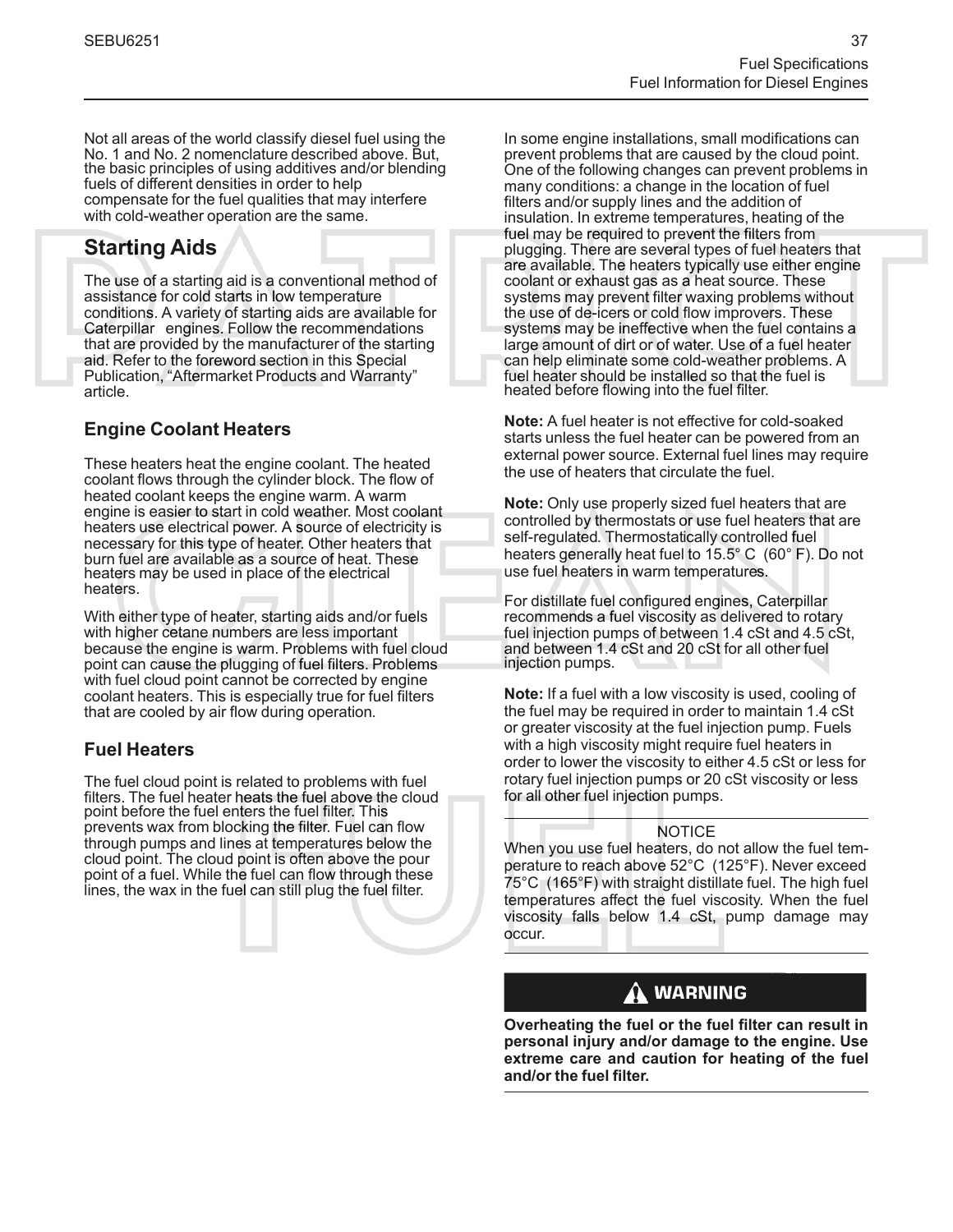Select a fuel heater that is mechanically simple, yet adequate for the application. The fuel heater should also prevent overheating of the fuel. Disconnect the fuel heater or deactivate the fuel heater in warm weather. An unacceptable loss of fuel viscosity and engine power will occur if the fuel supply temperature is allowed to become too hot.

For additional information on fuel heaters, consult your Caterpillar dealer.

#### **De-icers**

De-icers lower the freezing point of the moisture in the fuel. De-icers are not generally needed when fuel heaters are used. If you experience trouble, consult your fuel supplier for recommendations of a compatible commercial de-icer.

i05423989

### <span id="page-7-0"></span>**Characteristics of Diesel Fuel**

**SMCS Code:** 1250; 1280

### **Viscosity**

The viscosity of the fuel is significant because the fuel serves as a lubricant for fuel system components. Fuels need to have sufficient viscosity. The fuel must lubricate the fuel system in both extremely cold and in extremely hot temperatures. If the kinematic viscosity of the fuel is lower than 1.4 cSt as supplied to the fuel injection pump or unit injectors, excessive scuffing and seizure can occur.

For distillate fuel configured engines, Cat recommends a fuel viscosity as delivered to rotary fuel injection pumps of between 1.4 cSt and 4.5 cSt, and between 1.4 cSt and 20 cSt for all other fuel injection pumps.

If a fuel with a low viscosity is used, cooling of the fuel may be required to maintain 1.4 cSt or greater viscosity at the fuel injection pump. Fuels with a high viscosity might require heaters to lower the viscosity to either 4.5 cSt or less for rotary fuel injection pumps or 20 cSt or less for all other fuel injection pumps.

### **Cetane Number**

The cetane number of the fuel effects the ability of the engine to start. Also, the cetane number effects the interval of time before the engine runs smoothly. Generally, an increase of ten in the cetane number will allow the engine to be started at a lower temperature. The starting temperature can be improved approximately 7 to 8°C (12 to 15°F) for every increase of ten in the cetane number. After the engine reaches the normal operating temperature, a change in the cetane from 40 to 50 will have a minimal effect on engine performance.

Most fuels that have a cetane number above 40 will permit acceptable engine starts in warmer outside temperatures. The engine will start satisfactorily with this fuel when the engine is kept warm. The engine can be kept warm by using either a heated enclosure or a properly sized coolant heater.

During average starting conditions, direct injection diesel engines require a minimum cetane number of 40. A higher cetane value may be required for operation in high altitudes or for cold-weather operation. The minimum fuel cetane number that is required for the precombustion chamber (PC) diesel engine is 35.

#### **Modifying the Cetane Number**

The cetane number of a fuel can be changed if the fuel is mixed with a fuel that has a different cetane number. Generally, the cetane number of the mixture will be in direct relation to the ratio of the fuels that were mixed. Your fuel supplier can provide the information about the cetane number of a particular fuel.

Additives can also be used to improve the cetane number of a fuel. Additives are evaluated through testing in special test engines. However, the fuel characteristics of additives used to improved fuel cetane number are different than the naturally occurring proper cetane fuel. While both fuels may be rated as having the same cetane number, starting may be different.

### **Cloud Point**

Understand that the cloud point of a fuel is different from the pour point. There is no relationship between cloud point and the pour point. The cloud point is the temperature that allows some of the heavier components in the wax to solidify in the fuel. This wax is not a contaminant in the fuel. The wax is an important element of No. 2 diesel fuel. The wax has a high fuel energy content and the wax has a high cetane value. Removal of the heavier wax lowers the cloud point of the fuel. Removal of the wax also increases the cost because less fuel can be made from the same amount of crude oil. Basically, a No. 1 diesel fuel is formulated by removing the wax from a No. 2 diesel fuel.

The cloud point of the fuel is important because the cloud point can limit the performance of the fuel filter. The wax can alter the fuel characteristics in cold weather. Solid wax can fill the fuel filters. The solidified wax will stop the flow of fuel. Fuel filters are necessary in order to remove dirt from the fuel. The filters block foreign material, and the filters protect the parts for the fuel injection system. Since fuel must flow through the filters, installing a fuel heater is the most practical way to prevent the problem. A fuel heater will keep the fuel above the cloud point as the fuel flows through the fuel system. The fuel heater will permit the wax to flow through the filters with the fuel.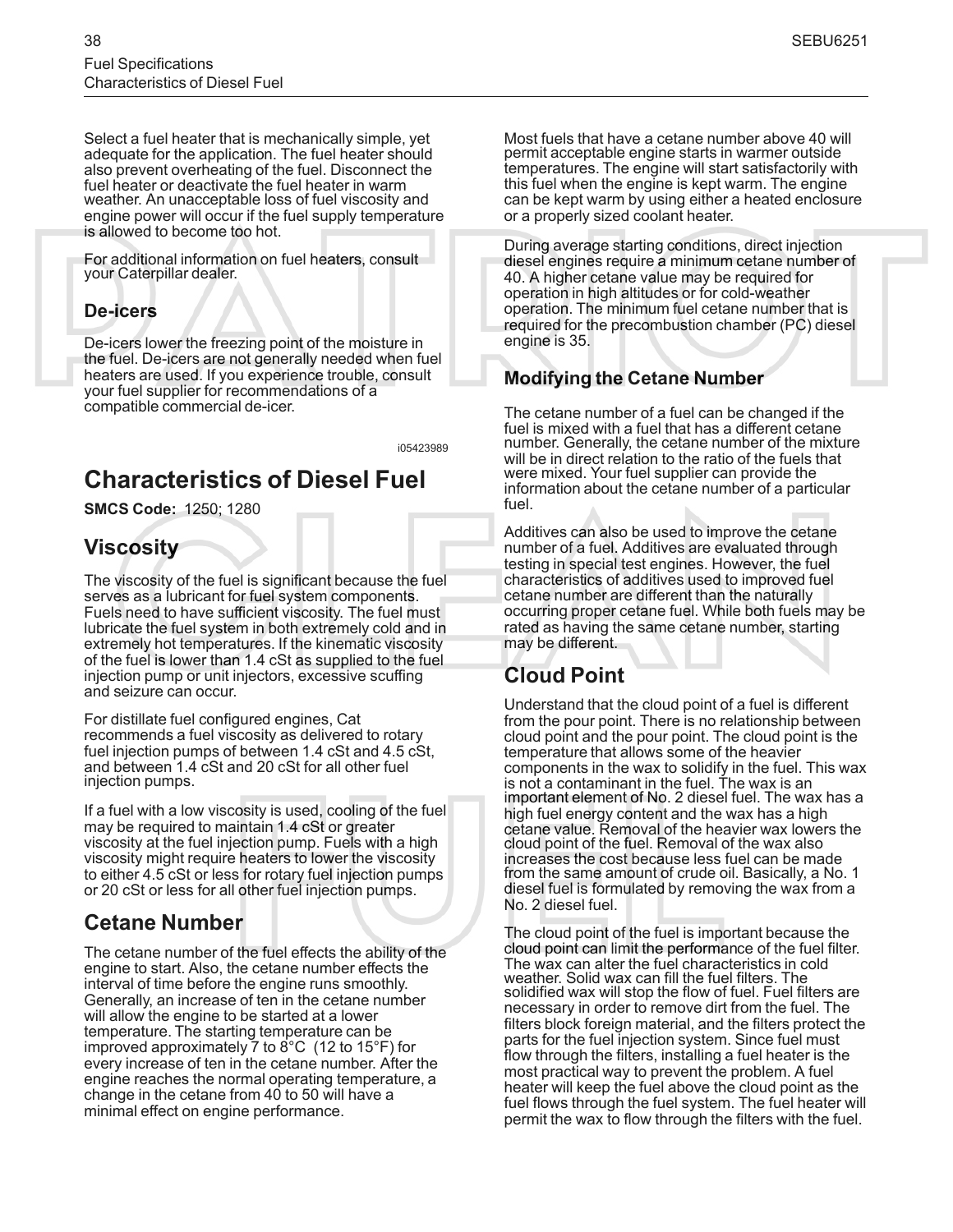#### **Modifying the Cloud Point**

You can lower the cloud point of a diesel fuel by mixing the diesel fuel with a different fuel that has a lower cloud point. No. 1 diesel fuel or kerosene may be used to lower the cloud point of a diesel fuel. The efficiency of this method is not good. The ratio of the mixture does not have a direct relation to the improvement in cloud point. The amount of fuel with low cloud point that is required makes the process less preferable to use.

The following illustration contains a table that can be used to find the necessary mixture for two fuels with different cloud points. In order to use the table, know the exact fuel cloud point of each fuel. This specification can change from one purchase of fuel to the next purchase of fuel. This specification is normally available from personnel at the source of the fuel supply. When fuels that have a lower cloud point are not available, this method cannot be used.

The manufacturer of the fuel can add cold flow improvers to the fuel. Cold flow improvers modify the wax crystals in the fuels. The cold flow improvers do not change the cloud point. However, the cold flow improvers keep the wax crystals small enough to pass through standard fuel filters. For mixing precautions, see the section ["Pour Point"](#page-8-0).



Illustration 1 g00592741

Cloud point of fuel mixtures

Use a fuel heater to prevent problems that are caused by fuel cloud point at low temperatures. In most applications, fuel heaters can be used at a lower cost than fuel mixtures.

### <span id="page-8-0"></span>**Pour Point**

The fuel pour point is a temperature below the fuel cloud point. Fuel stops flowing below the pour point. The pour point is the temperature which limits movement of the fuel inside of the pumps.

To measure the pour point, the fuel temperature is lowered below the cloud point in steps of 3°C (5°F) at a time. The temperature is lowered until the fuel does not flow. The pour point is the last temperature that is shown before the flow stops. At the pour point, the wax has solidified out of the fuel. The fuel will be more solid than liquid. The pour point of the fuel can be improved without the removal of important elements. This process is the same process that is used to improve the cloud point of a fuel.

A fuel's pour point should be at least 6°C (10°F) below the lowest ambient temperature that is required for engine start-up and for engine operation. To operate the engine in cold weather, No. 1 fuel or No. 1-D fuel may be necessary because of these fuels' lower pour points.

### **Modifying the Pour Point**

You can lower the fuel's pour point by using additives. You can also lower the pour point by mixing the diesel fuel with a fuel that has a lower pour point. No. 1 diesel fuel or kerosene may be used to lower the pour point of a diesel fuel. The amount of fuel with low pour point that is required makes the process less preferable to use.

The following illustration contains a table that can be used to find the necessary mixture for two fuels with different pour points. The fuels do not have additives which change the pour point. In order to use the table, know the exact pour point of each fuel. This specification can change from one purchase of fuel to the next purchase of fuel. This specification is normally available from personnel at the source of the fuel supply. When fuels that have a lower pour point are not available, this method cannot be used.

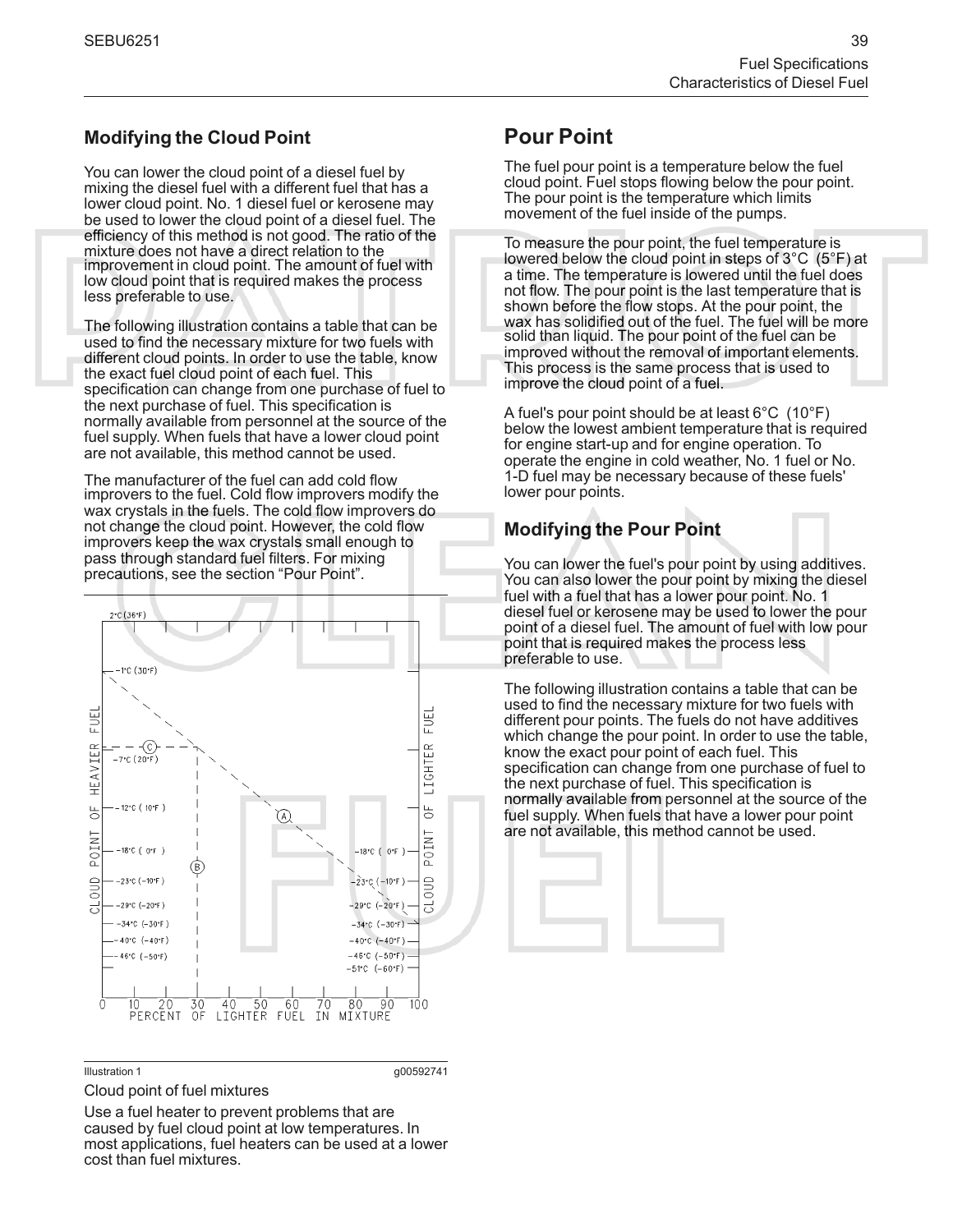



Pour point of fuel mixtures

In order to calculate the amount of lighter fuel that is required to be blended with the heavier fuel, perform the following steps:

- **1.** Obtain the specification for the cloud point or the pour point of both fuels from your fuel supplier.
- **2.** Locate the cloud point or the pour point of the heavier fuel on the left side of the table. Mark the point on the table.
- **3.** Locate the cloud point or the pour point of the lighter fuel on the right side of the table. Mark the point on the table.
- **4.** Draw a line between the two points that were established. Label this line "A" .
- **5.** Determine the lowest outside temperature for machine operation. Find this point on the left side of the table. Mark this point. Draw a horizontal line from this point. Stop the line at the intersection of line "A" . Label this new line "C" .

**6.** Line "C" and line "A" intersect. Mark this point. Draw a vertical line from this point. Stop the line at the bottom of the table. Label this line "B" . The point at the bottom of line "B" reveals the percentage of lighter fuel required to modify the cloud point or the pour point.

The above example shows that the blending will require a 30 percent mixture of lighter fuel.

Additives are a good method to use in order to lower the pour point of a fuel. These additives are known by the following names: pour point depressants, cold flow improvers and wax modifiers. When the additives are used in the proper concentration, the fuel will flow through pumps, lines, and hoses.

**Note:** These additives must be mixed thoroughly into the fuel at temperatures that are above the cloud point. The fuel supplier should be contacted in order to blend the fuel with the additives. The blended fuel can be delivered to your fuel tanks.

### **Lubricity and Low Sulfur Diesel (LSD) and Ultra Low Sulfur Diesel (ULSD) Fuel**

In the United States (U.S.), LSD will have 0.05 percent (500 ppm(mg/kg)) maximum sulfur. ULSD will have 0.0015 percent (15 ppm(mg/kg)) maximum sulfur. Refer to this Special Publication, "Distillate Diesel Fuel" article for additional information. Also, refer to the most current revision level of "ASTM D975 (Standard Specification for Diesel Fuel Oils)" for additional information.

**Note:** "ASTM D975" currently allows up to 5 percent biodiesel blends. Refer to the "Fuel Specifications" section and this Special Publication, "Biodiesel" topic for guidance when biodiesel will be used.

In Europe, sulfur free diesel fuel will have 0.0010 percent (10 ppm(mg/kg)) maximum sulfur. Refer to the most current revision level of "European Standard EN 590 (Automotive Fuels - Diesel - Requirements and Test Methods)" for additional information.

**Note:** "EN 590" currently allows up to 5 percent biodiesel blends. Refer to the "Fuel Specifications" section and this Special Publication, "Biodiesel" topic for guidance when biodiesel will be used.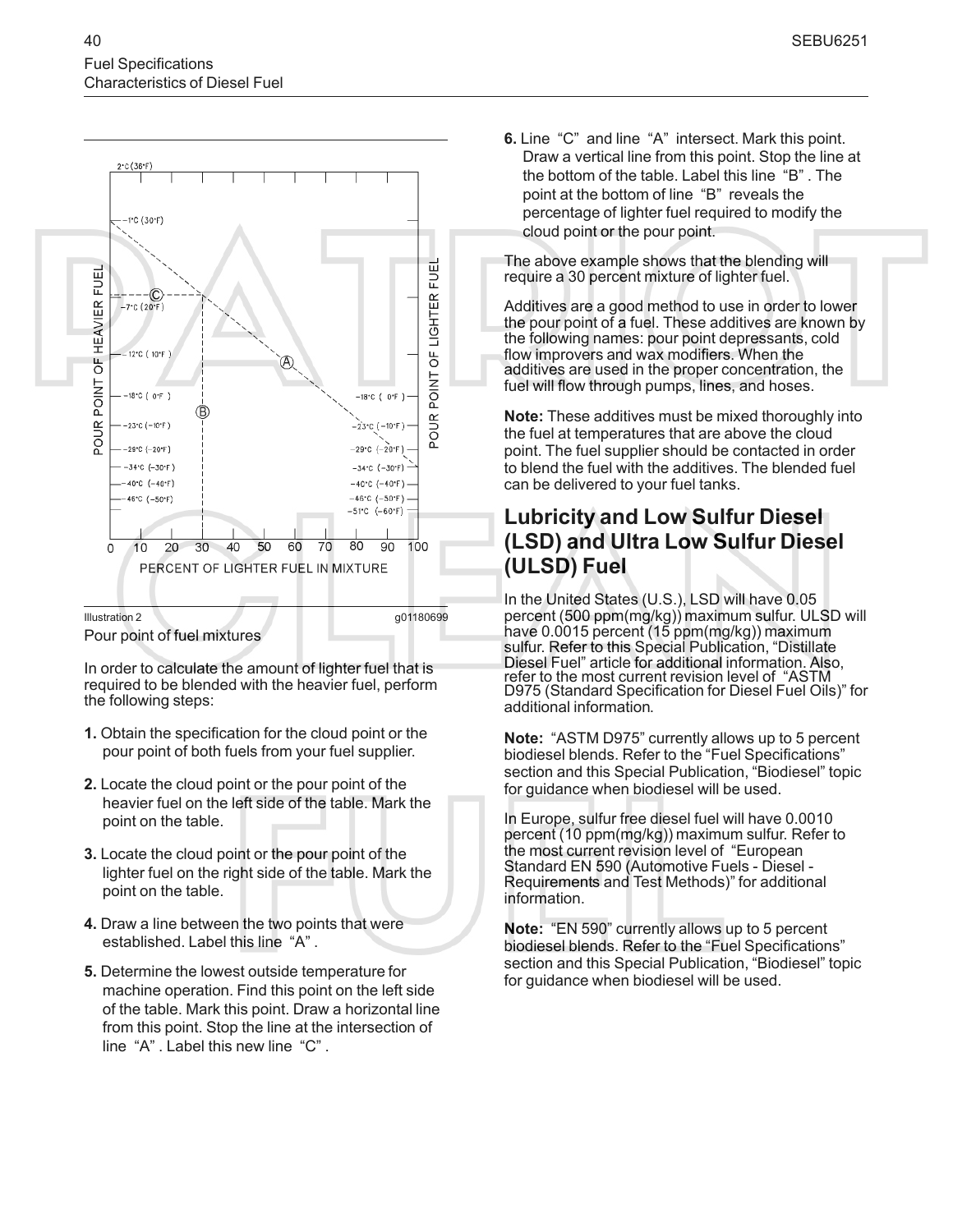**Note:** The fuel lubricity is important. Consider the fuel lubricity whenever you operate the equipment in temperature extremes, whether hot or cold. Also, consider the fuel lubricity whenever you use fuels that are lower in viscosity or that have been hydrotreated. There are many aftermarket additives that are available to treat fuel. If the fuel lubricity is an issue, consult your fuel supplier for proper recommendations regarding fuel additives. Also, refer to this Special Publication, "Distillate Diesel Fuel" article, "Aftermarket Fuel Additives" and "Cat Diesel Fuel Conditioner" topics.

The fluid lubricity describes the ability of the fluid to reduce the friction between surfaces that are under load. This ability reduces the damage that is caused by friction. Fuel injection systems rely on the lubricating properties of the fuel. Until fuel sulfur limits were mandated, the fuel lubricity was believed to be a function of fuel viscosity.

In order to determine the lubricity of the fuel, use the "ASTM D6079 High Frequency Reciprocating Rig (HFRR)" test. The maximum allowable wear scar is 0.52 mm (0.0205 inch) at 60° C (140° F). If the lubricity of a fuel does not meet the minimum requirements, consult your fuel supplier. Do not treat the fuel without consulting the fuel supplier. Some additives are not compatible. These additives can cause problems in the fuel system.

The process that is most commonly used to remove sulfur from fuel is called hydro-treatment. This process is also the most economical process. Each source of crude oil contains different amounts of sulfur. Crude oils typically require hydro-treatment to obtain the 0.0015 percent maximum sulfur limit. Crude oils with high sulfur require a more severe treatment.

The hydro-treatment removes the fuel sulfur as well as other components. The treatment removes nitrogen compounds, polar materials, bicyclic aromatics, polycyclic aromatics, and oxygen compounds. While the removal of sulfur has shown no detrimental effects to the engine, the removal of other compounds have lowered the lubricity of the fuel. As a result of the lowered lubricity, the fuel is less tolerant of contamination by water and dirt. The lower fuel lubricity can be seen as abrasive wear of fuel system components. Fuels that have a low lubricity may not provide adequate lubrication to plungers, to barrels, and to injectors. This problem may be compounded in areas that require winter blends of fuel. The lighter winter fuel blend has the following characteristics: lower viscosity, lower cloud point and lower pour point.

When required, the fuel lubricity may be enhanced with additives. Many fuel suppliers treat the fuel with these additives. Do not use a fuel lubricity additive before you consult the fuel supplier. Some aftermarket additives may not be compatible with the additives that are already in the fuel, and some may damage emission control systems. Some additive packages may not be compatible with the seals that are used in fuel systems of some diesel engines. Other additive packages that are supplied by aftermarket manufacturers cannot provide proper performance in high temperature conditions. These additives may leave deposits because of the high temperatures that exist in the fuel systems of diesel engines.

Maximum life of the fuel system can be achieved by performing the following tasks: using a preferred distillate diesel fuel (refer to the "Fuel Recommendations" article in this Special Publication), using a reliable fuel supplier and performing proper maintenance of the fuel system. Cat Advanced Efficiency fuel filters are required for diesel engines that run on diesel fuel in order to provide maximum life to the fuel system.

**Note:** Lighter fuels are frequently used in arctic temperatures. Lighter fuels may include the following fuels: Jet A, Jet A-1, JP-8, JP-5 and kerosene. The specifications that apply to these fuels do not include a minimum lubricity requirement. Do not assume that a fuel meets the minimum Cat specification. Contact the fuel supplier for proper recommendations on fuel lubricity additives.

**Note:** The sulfur levels for Jet A, Jet A-1, JP-8, JP-5 and kerosene fuels typically far exceed 15 ppm, the U.S. ULSD fuel and far exceed the EU sulfur free fuel.

**Note:** For best results, your fuel supplier should treat the fuel when additives are required.

Refer to this Special Publication, "Distillate Diesel Fuel" article, "Aftermarket Fuel Additives", "Cat Diesel Fuel Conditioner", and "Alternative Fuels - Arctic Applications" topics for guidance.

#### **Diesel Fuel Sulfur**

Sulfur is a natural component of diesel fuels. High sulfur in the fuel can be reduced through refining technologies.

Sulfur levels in the fuel affect the durability of engine components and also affect engine exhaust emissions. Modern Cat diesel engines are designed to meet mandated gaseous emissions requirements. To meet these emissions requirements, the engines are tested and developed with specific sulfur levels in the diesel fuel.

The maximum allowable fuel sulfur level is controlled by various emissions laws, regulations, and mandates. Consult federal, state, and local authorities for guidance on fuel requirements for your area.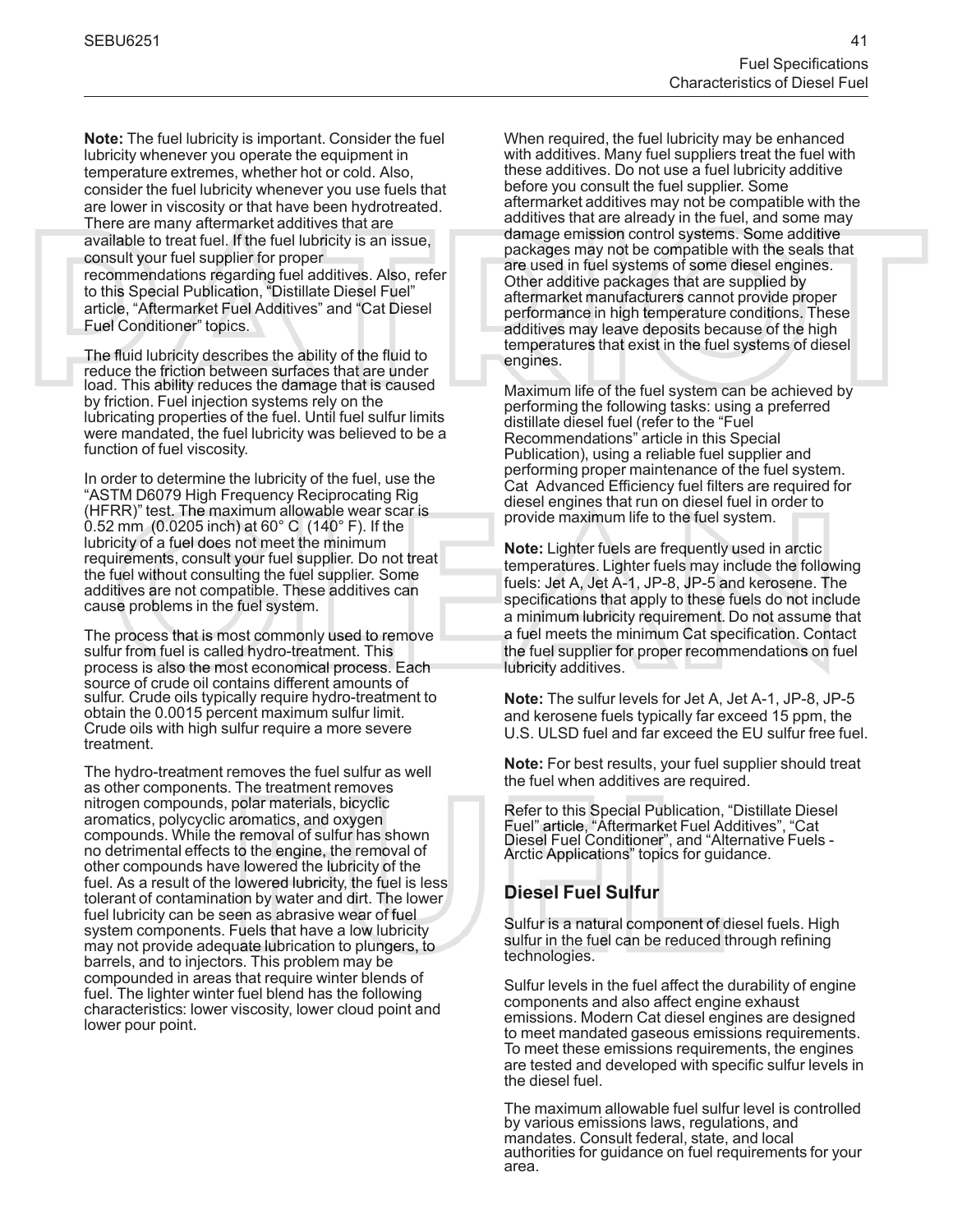The list below provides a quick reference for acceptable sulfur levels for diesel fuel that will be used in Cat machine diesel engines but the controlling documents are the engine Operation and Maintenance Manuals, the specific aftertreatment device documentation, and the applicable emissions laws, regulations, and mandates.

- U.S. EPA regulations require the use of Ultra Low Sulfur Diesel fuel (ULSD),  $\leq$  0.0015 percent ( $\leq$  15 ppm (mg/kg)) sulfur, for nonroad and stationary Tier 4 EPA certified engines using fuel sensitive technologies such as SCR systems and particulate filters. Fuels other than ULSD can cause damage in those engines and should not be used. Consult the U.S. EPA for fuel sulfur regulations and for the ULSD point of sales required dates for various nonroad applications.
- European sulfur free fuel, 0.0010 percent (= 10 mg/kg) sulfur, fuel is required by regulation for use in engines certified to EU nonroad Stage IIIB and newer standards and that are equipped with exhaust aftertreatment systems.
- Certain governments/localities and/or applications MAY require the use of ULSD fuel. Consult federal, state, and local authorities for guidance on fuel requirements for your area.
- The maximum allowable fuel sulfur level for most pre-Tier 4 engines that are equipped with DOC (Diesel Oxidation Catalyst) is 0.05 percent (500 ppm (mg/kg)). Some DOC equipped engines require the use of fuel with a maximum of 0.005% (50 ppm (mg/kg)) fuel sulfur. Refer to the engine/ machine Operation and Maintenance Manual and refer to the aftertreatment device specific documentation for guidance.
- For machine diesel engines that are retrofitted with an aftertreatment device, refer to the aftertreatment device specific documentation.

Typical aftertreatment systems include Diesel Particulate Filters (DPF), Diesel Oxidation Catalysts (DOC), Selective Catalytic Reduction (SCR) and/or Lean NOx Traps (LNT). Other systems may apply.

In addition to the emission regulations, factors that affect maximum allowed and/or acceptable fuel sulfur level include:

- Engine model/design
- Engine application
- Overall fuel quality
- Using recommended fluids, including but not limited to engine oil quality
- Exhaust aftertreatment device type
- Environmental factors and other site specific operating conditions
- Fuel costs versus risk of shortened engine/engine component life
- Fuel costs versus shortened oil drain intervals
- Maintenance intervals and other maintenance practices

#### **Ultra-Low Sulfur Diesel (ULSD)**

The United States (U.S.) Environmental Protection Agency (EPA) defines Ultra-Low Sulfur Diesel (ULSD - S15) as a U.S. diesel fuel with a sulfur content not to exceed 15 parts per million (ppm(mg/kg)) or 0.0015 percent by weight.

ULSD was introduced for the U.S. on-highway diesel engine market in October 2006. ULSD is available sinceDecember 2010 for nonroad diesel engines and machines. Refer to the U.S. EPA for the required ULSD point of sales dates for various nonroad applications.

Engines certified to nonroad Tier 4 standards (Stage IV in Europe) and are equipped with fuel sulfur sensitive exhaust aftertreatment systems are designed to run on ULSD only. Use of LSD or fuels higher than 15 ppm (mg/kg) sulfur in these engines will reduce engine efficiency and engine durability and will damage emissions control systems and/or shorten their service interval. Failures that result form the use of fuels are not Cat factory defects. Therefore the cost of repairs would not be overed by a Cat warranty.

ULSD fuel can be used in any engine designed to run on diesel fuel. Cat does not require the use of ULSD in nonroad and machine applications that are not Tier 4/Stage IIIB/Stage IV certified engines and are not equipped with aftertreatment devices. For Tier 4/ Stage IIIB/Stage IV certified engines, always follow operating instructions and fuel tank inlet labels, if available, to insure the correct fuels are used.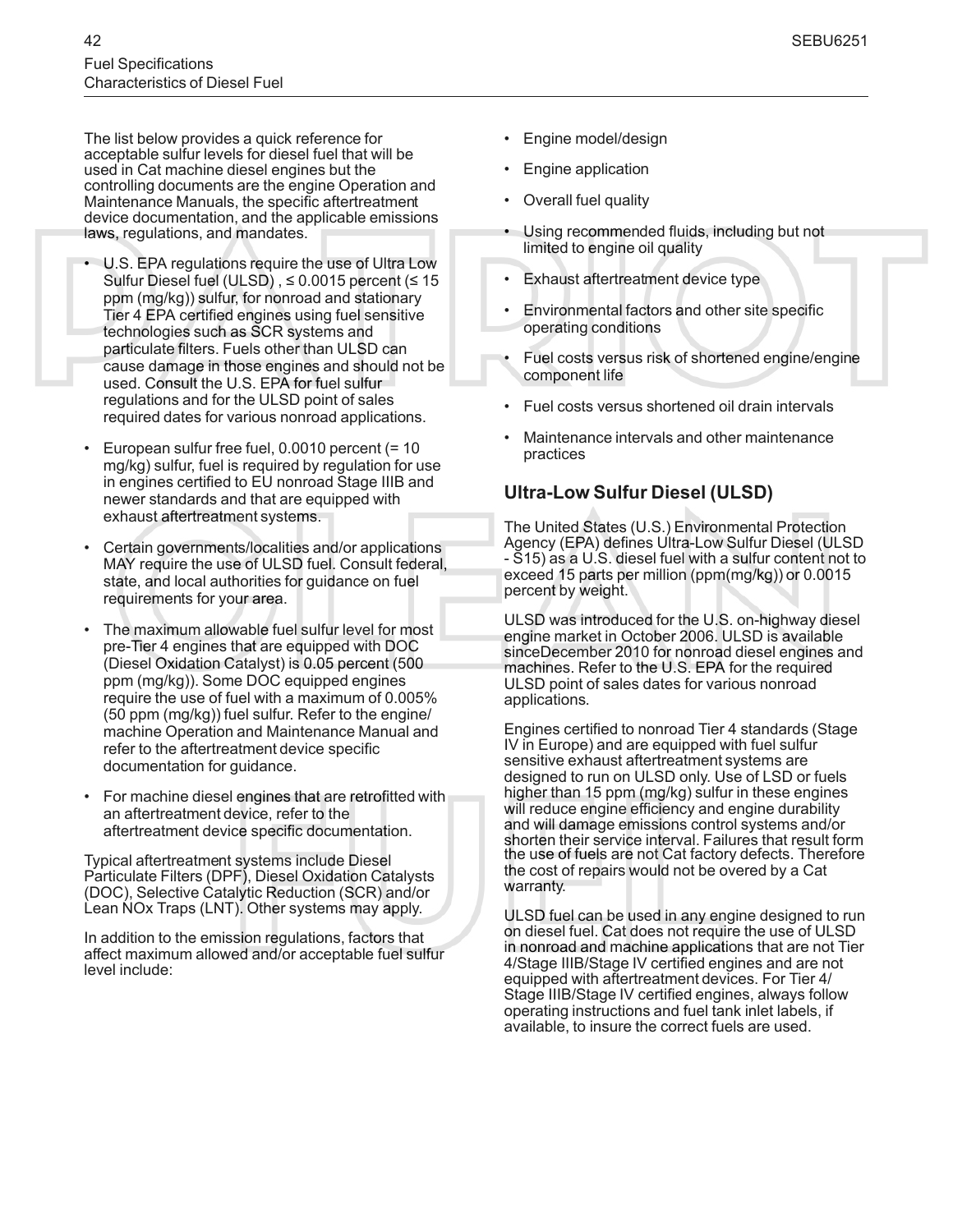**Note:** The removal of sulfur and other compounds in Ultra Low Sulfur Diesel (ULSD) fuel decreases the conductivity of ULSD and increases its ability to store static charge. Refineries may have treated the fuel with a static dissipating additive. However, there are many factors that can reduce the effectiveness of the additive over time. Static charges can build up in ULSD fuel while it is flowing through fuel delivery systems. Static electricity discharge when combustible vapors are present could result in a fire or explosion. Therefore, it is important to ensure that the entire system used to refuel your machine (fuel supply tank, transfer pump, transfer hose, nozzle, and others) is properly grounded and bonded. Consult with your fuel or fuel system supplier to ensure the delivery system is in compliance with fueling standards for proper grounding and bonding practices.

### $\Lambda$  WARNING

**Ultra Low Sulfur Diesel (ULSD) poses a greater static ignition hazard than earlier diesel formulations, with a higher sulfur content, which may result in a fire or explosion. Consult with your fuel or fuel system supplier for details on proper grounding and bonding practices.**

#### **Sulfur-free Diesel Fuel**

In Europe, ultra low sulfur diesel fuel will have a maximum of 0.0010 percent (10 ppm(mg/kg)) sulfur and is typically referred to as "sulfur-free". This sulfur level is defined in "European Standard EN 590:2004".

#### **Low Sulfur Diesel (LSD)**

Low Sulfur Diesel (LSD - S500) is defined by the U.S. EPA as a U.S. diesel fuel with sulfur content not to exceed 500 ppm or 0.05 percent by weight.

**Note:** Both ULSD and LSD must meet the fuel requirements outlined in the most current revision level of "ASTM D975".

#### **Diesel Fuel Sulfur Impacts**

Sulfur in the fuel results in the formation of sulfur dioxide (SO2) and sulfur trioxide (SO3) gases during the combustion process. When combined with water in the exhaust gas SO2 and SO3 can form acids. The acids can impact engine components and engine lubricants.

Sulfur in the exhaust gas can interfere with the operation of aftertreatment devices causing loss of passive regeneration performance, reduced gaseous emission conversion efficiency, and increased particulate matter emissions.

Typical aftertreatment systems include Diesel rticulate Filters (DPF), Diesel Oxidation Catalysts (DOC), Selective Catalytic Reduction (SCR) and/or Lean NOx Traps (LNT). Other systems may apply.

Use of fuels with higher than recommended and/or maximum allowed fuel sulfur levels can and/or will:

- Increase wear of engine components
- Increase corrosion of engine components
- Increase deposits
- Increase soot formation
- Shorten the time period between oil drain intervals (cause the need for more frequent oil drain intervals)
- Shorten the time interval between aftertreatment device service intervals (cause the need for more frequent service intervals)
- Negatively impact the performance and life of aftertreatment devices (cause loss of performance)
- Reduce regeneration intervals of aftertreatment devices
- Lower fuel economy
- Increase overall operating costs

Depending on operating conditions, and depending on maintenance practices, the potential issues stated above may and/or will take place with fuel sulfur levels that are at or below the recommended fuel sulfur levels, and/or that are at or below the maximum allowable fuel sulfur levels.

Fuel sulfur levels above 0.1% (1000 ppm (mg/kg)) may significantly shorten the oil change interval.

When other factors do no preclude, and understanding that there may be trade-offs such as shortened oil drain intervals, certain commercial and machine diesel engines that are covered by this Special Publication MAY be able to operate satisfactorily on fuels with up to 1 percent (10, 000 ppm(mg/kg)) sulfur if the following conditions are met: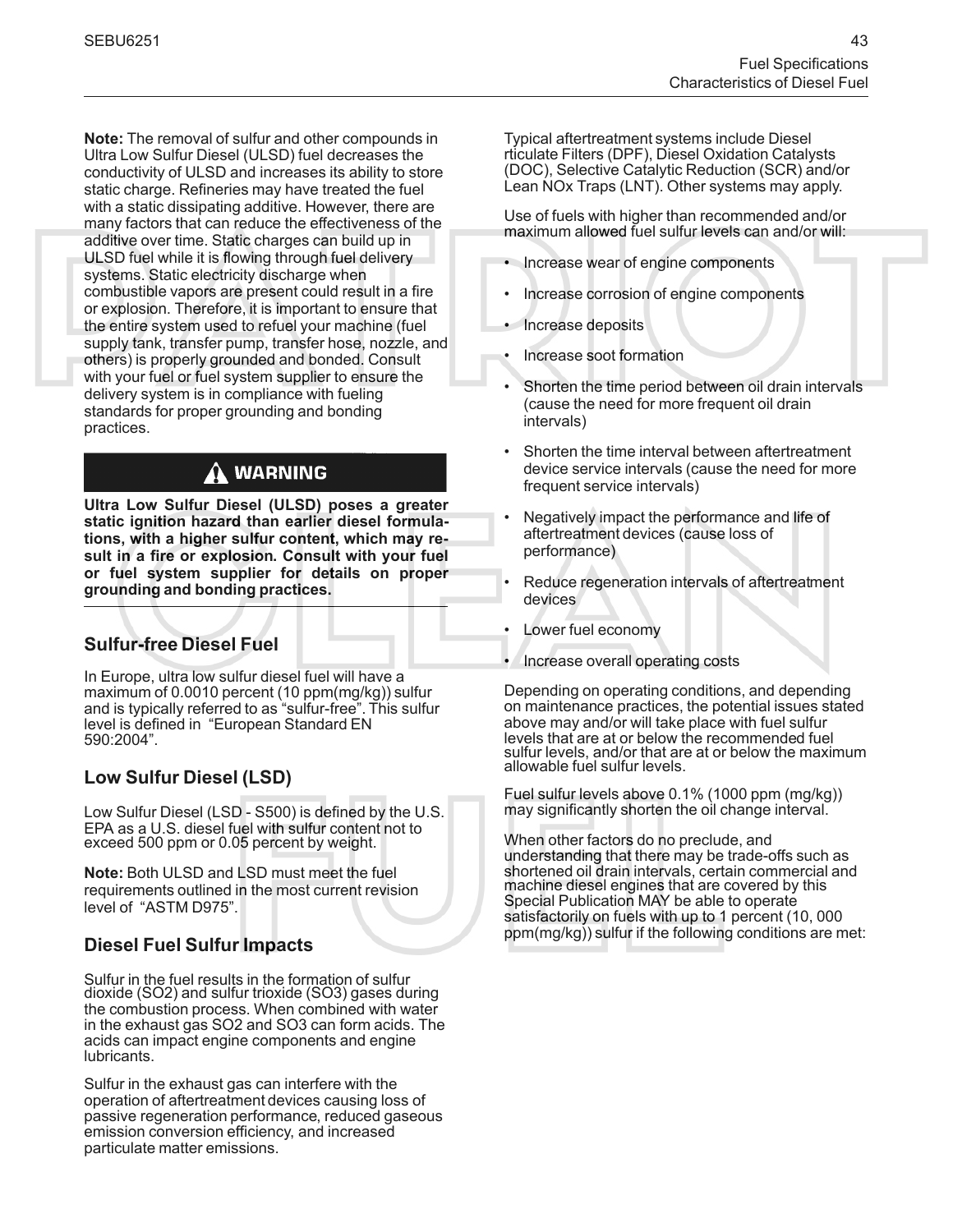- All emissions laws, regulations and mandates are followed
- The engine/engines are not equipped with aftertreatment device/devices
- All appropriate guidelines and maintenance practices as stated in the engine Operation and Maintenance Manual are followed
- All appropriate guidelines and maintenance practices as stated in this Special Publication are followed
- Operating in otherwise low to moderate severity applications
- Your Cat dealer is consulted and approves
- You refer to this Special Publication, and you refer to your specific Cat commercial engine and/or refer to your specific Cat machine Operation and Maintenance Manual for additional guidance and exceptions

#### **Oil Drain Intervals**

**Note:** DO NOT USE ONLY THIS SPECIAL PUBLICATION AS A BASIS FOR DETERMINING OIL DRAIN INTERVALS.

Fuel sulfur level impacts the oil drain interval. For detailed information, refer to the "S·O·S Services Oil Analysis" section in the "Lubricants Specification" article in this Special Publication.

- Cat S·O·S Services oil analysis is recommended.
- Cat S·O·S Services oil analysis is very strongly recommended to determine oil drain intervals when using fuel with sulfur levels between 0.05% (500 ppm) and 0.5% (5000 ppm).
- Cat S $\cdot$ O $\cdot$ S Services oil analysis is required to determine oil drain intervals when using fuel with sulfur levels above 0.5% (5000 ppm).
- Consult your Cat dealer for guidance when fuel sulfur levels are above 0.1% (1000 ppm).

### **Moisture Content**

Problems with fuel filters can occur at any time. The cause of the problem can be water in the fuel or moisture in the fuel. At low temperatures, moisture causes special problems. There are three types of moisture in fuel: dissolved moisture (moisture in solution), free and dispersed moisture in the fuel and free and settled at the bottom of the tank.

Most diesel fuels have some dissolved moisture. Just as the moisture in air, the fuel can only contain a specific maximum amount of moisture at any one temperature. The amount of moisture decreases as the temperature is lowered. For example, a fuel could contain 100 ppm(100 mg/kg or 0.010 percent) of water in solution at 18°C (65°F). This same fuel can possibly hold only 30 ppm(30 ppm or 0.003 percent) at 4°C (40°F).

After the fuel has absorbed the maximum amount of water, the additional water will be free and dispersed. Free and dispersed moisture is fine droplets of water that is suspended in the fuel. Since the water is heavier than the fuel, the water will slowly become free and settled at the bottom of the tank. In the above example, when the fuel temperature was lowered from 18°C (65°F) to 4°C (40°F), 70 ppm(mg/ kg) of water became free and dispersed in the fuel.

The small drops of water cause a cloudy appearance in the fuel. If the change in temperature is slow, the small drops of water can settle to the bottom of the tank. When the fuel temperature is lowered rapidly to freezing temperature, the moisture that comes out-ofsolution changes to fine particles of ice instead of small drops of water.

The particles of ice are lighter than the fuel, and the particles of ice will not settle to the bottom of the tank. When this type of moisture is mixed in the fuel, this moisture will fill the fuel filters. The ice crystals will plug the fuel filters in the same way as wax plugs the fuel filters.

If a filter is plugged and fuel flow is stopped, perform the following procedure to determine the cause:

- **1.** Remove the fuel filters.
- **2.** Cut the fuel filters open.
- **3.** Inspect the fuel filter before the filter warms. This inspection will show that the filter is filled with particles of either ice or wax.

The moisture which is free and settled at the bottom of the tank can become mixed with the fuel. The force of any pumping action will mix the moisture with the fuel whenever fuel is transferred. This moisture then becomes free and dispersed water. This moisture can cause ice in the filters. This moisture can cause other problems with filters at any temperature. Generally, the same force that mixes the water into the fuel will also mix dirt and rust from the bottom of the tank. The result is a dirty mixture of fuel and water which can also fill the filters and stop fuel flow.

### **Specific Gravity / API Gravity**

The specific gravity of diesel fuel is the weight of a fixed volume of fuel in comparison to the weight of the same volume of water at the same temperature. A higher specific gravity correlates into a heavier fuel. Heavier fuels have more energy or power per volume for the engine to use.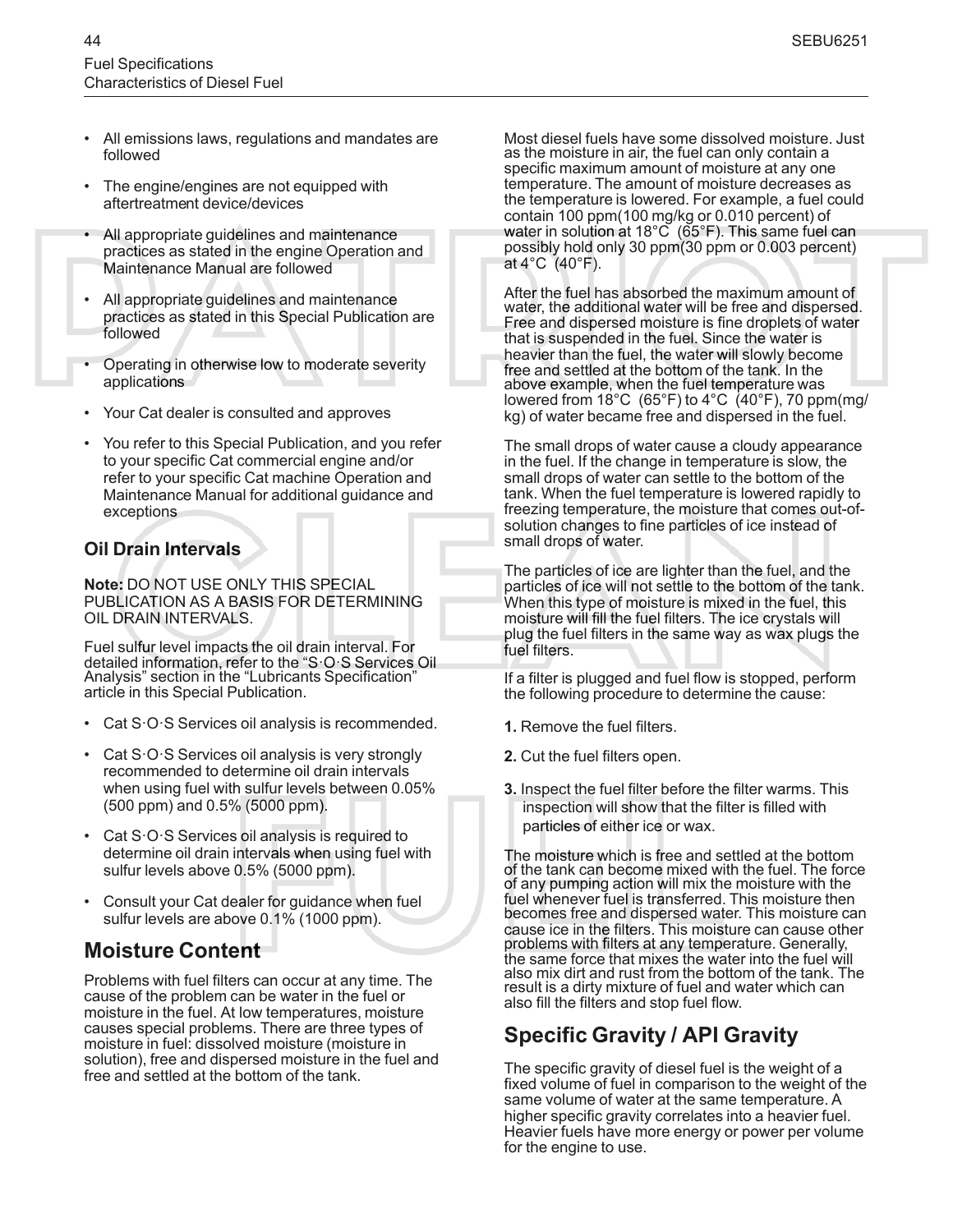**Note:** The settings for the fuel mixture should not be adjusted in order to compensate for a loss of power with fuels that are lighter. The life of fuel system components can be decreased with light fuels because lubrication will be less effective as a result of the lower viscosity. Sufficient lubricity is a problem. Refer to the "Lubricity and Low Sulfur Fuel Diesel (LSD) and Ultra Low Sulfur Diesel (ULSD) Fuel" topic in this Special Publication, "Characteristics of Diesel Fuel" article.

The API gravity of a fuel is also a measure of the density of the fuel or the relationship of the weight to the volume. The scale for API gravity is inverse to the scale for specific gravity. The API gravity will become higher as the fuel becomes lighter.

Lighter fuels will not produce the rated power. Lighter fuels may also be a blend of ethanol or methanol with diesel fuel. Blending alcohol or gasoline with diesel fuel will create an explosive atmosphere in the fuel tank. In addition, water condensation in the tank can cause the alcohol to separate in the tank.

### **WARNING**

**Mixing alcohol or gasoline with diesel fuel can produce an explosive mixture in the engine crankcase or fuel tank.**

**Personal injury and damage to the engine may re-Caterpillar recommends practice.**

#### **NOTICE**

Mixing alcohol or gasoline with diesel fuel may cause damage to the engine. Caterpillar recommends against this practice. Water condensation in the fuel tank can cause the alcohol to separate which could cause damage to the engine.

Heavier fuels tend to create more deposits from combustion. Deposits from combustion can cause abnormal cylinder liner and ring wear. Wear is most noticeable in smaller diesel engines that operate at higher speeds.

### **Gums and Resins**

The gums and resins that occur in diesel fuel are the result of dissolved oxidation products in the fuel that do not evaporate easily. The products that are dissolved in the fuel also do not burn cleanly. Excessive gum in the fuel will coat the inside of fuel lines, pumps, and injectors. Excessive gum will also interfere with the close tolerances of the moving parts of the fuel systems. Gum and resin in the fuel will also cause the filter to plug rapidly. Oxidation of the fuel will occur and the formation of additional gums and resins will occur during fuel storage. The storage time for fuel must be minimized in order to help reduce the formation of gums and resins.

**Note:** Even when all fuel storage maintenance practices are followed, Cat recommends a maximum of 1 year from production for distillate diesel fuel storage, and a maximum of 6 months from production for biodiesel and blended biodiesel storage. Storage life for biodiesel and biodiesel blends that are greater than B20 may be much shorter than 6 months.

### **The Thermal Stability and Oxidation Stability of Fuel**

Diesel fuels can deteriorate rapidly for various reasons. When the fuel is stressed and stored for long intervals, degradation and oxidation can occur. Degradation and oxidation are complex chemical changes. These changes lead to deposits or sediment from certain hydrocarbons and traces of naturally occurring nitrogen and sulfur containing compounds in the fuel. Fuel composition and environmental factors influence the process.

Diesel fuel is being used as a coolant for highpressure fuel injection systems with high temperature fuel wetted walls. The fuel in the fuel systemwill be stressed. The thermal stress and an increase in recirculation fuel temperature is often responsible for fuel degradation. Gums, resins, sediment, and deposits will form, which can cause fuel flow restriction through fuel filters and fuel injection systems.

Certain products are often stored for long periods with the fuel in the fuel system. The fuel is exposed to oxygen. Complex reactions between the oxygen and the fuel components can generate fuel particulates. The particulates in the fuel system can turn into the sludge that is found in fuel tanks, fuel lines, and the fuel filters. The performance of the fuel system will deteriorate. Degradation also leads to a plugged fuel filter, a restriction to the fuel line and deposit formation in the fuel injection nozzle.

Biodiesel and blends of biodiesel have poor thermal stability and oxidation stability compared to petroleum distillate diesel fuels. The use of these biodiesels and blends of biodiesel can accelerate the problems that are addressed in this Special Publication. Using biodiesel blends above the maximum level approved for the engine is not recommended.

Thermal and oxidative degradation of diesel fuel can result in a darkening of fuel color. Fuel color is not necessarily an indication of excessive degradation that will lead to the problems outlined in this Special Publication. But darkened fuel color can be an indicator of degradation leading to concerns about the stability of darkened fuel. Thermal oxidation and oxidative stability tests should be run to confirm actual fuel degradation.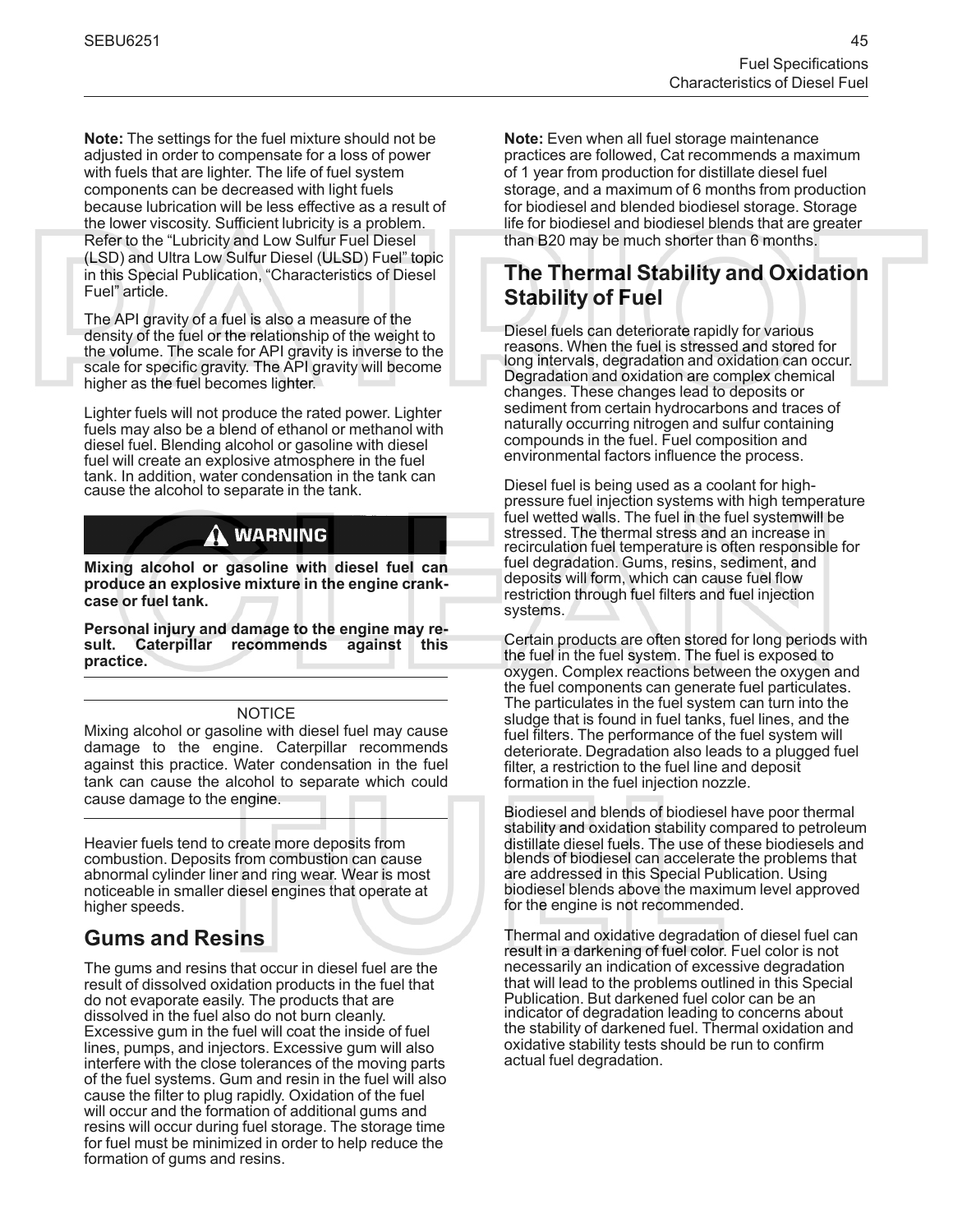### **Thermal Stability**

Cat recommends the use of the "Accelerated Fuel Oil Stability Test (ASTM D6468)". This test method determines the instability of a fuel subjected to a thermal degradation process. This test exposes the fuel to conditions that are similar to actual operating conditions when the fuel cools the injectors during the engine operation.

The test is performed by using a spectrophotometer. The percentage reflectance of fuel should not be less than 80 percent after aging for 3 hours at a temperature of 150° C (302° F).

### **Oxidative Stability Test**

Cat recommends the use of the "Oxidative Stability Test". This test method determines long-term storage of distillate fuels such as home heating oils, kerosene, and diesel oils. The test method is not suitable for highly volatile fuels with flash points under 38° C (100° F). This test method is used for storage stability, with the use of stabilizing additives and without the use of stabilizing additives.

As per the specification "EN590:2004 Automotive Fuels - Diesel", a test for a direct measurement of oxidation stability is the test method "ISO 12205 Petroleum products - Determination of the oxidation stability of middle distillate diesel fuels". The fuel sample is heated at 95° C (203° F) for 16 hours while bubbles of oxygen travel through the sample. The resulting amount of solid oxidation by products is then measured. This test simulates the oxidation of fuel during long-term storage. For diesel fuel the maximum amount of insolubles formed should not exceed 25 g per cubic meter.

Cat recommends that for diesel, biodiesel, or biodiesel blends that are going to be used several months after purchase, artificially aging the fuel to predict the storage stability, followed by an analysis of the fuel. For most distillate fuels that age the fuel for 7 days at 80° C (176° F) can simulate storage for 4 to 8 months at typical ambient storage temperatures. Analysis of this matured fuel per the methods discussed in this document can then be used to aid in predicting the stability of the fuel after numerous months of storage. Analysis of Diesel fuel should include "Thermal Stability - ASTM D6468", "Fuel Gums - ASTM D381" and "Fuel Sediments - ASTM D473". Analysis of biodiesel fuel and biodiesel fuel blends should include "Oxidation - EN14112", "Acid Value - ASTM D664", "Viscosity - ASTM D445" and "Sediments - ASTM D2709".

A test that can be used to help determine the degradation of biodiesel fuel and biodiesel fuel blends is the measurement of the "Acid Value - ASTM D664" or "EN 14104". This value represents the amount of acid present in the biodiesel fuel or biodiesel blend fuel as a result of degradation. The required limit for B100 biodiesel is given in "Cat Biodiesel specification" in this Special Publication or in "B100 specification - ASTM D6751". The required limit for B6-B20 biodiesel fuel blend is given in "ASTM D7467" specification.

i05822686

### <span id="page-15-0"></span>**Fuel Recommendations**

**SMCS Code:** 1250; 1280

#### NOTICE

These recommendations are subject to change without notice. Consult your local Cat dealer for the most up to date recommendations.

Diesel engines may burn a wide variety of fuels. These fuels are divided into two general groups. The two groups are called the preferred fuels and the permissible fuels.

**The preferred fuels provide maximum engine service life and performance.** The preferred fuels are distillate fuels. These fuels are commonly called diesel fuel, furnace oil, gas oil, or kerosene. These fuels must meet the "Cat Specification for Distillate Diesel Fuel for Off-Highway Diesel Engines" found in this Special Publication, "Distillate Diesel Fuel" article.

The permissible fuels are some crude oils, some blends of crude oil with distillate fuel, and some marine diesel fuel. **These fuels are not suitable for use in all engine applications.** The acceptability of these fuels for use is determined on a case by case basis. A complete fuel analysis is required. Consult your Cat dealer for further information. Biodiesel fuel is permissible for use in Cat engines. Follow all the recommendations and guidelines given in this Special Publication, "Biodiesel" article.

**Note:** Except for some biodiesel, permissible fuels are not acceptable for use in on-highway applications.

#### **NOTICE**

Use of permissible fuels can result in higher maintenance costs and reduced engine service life.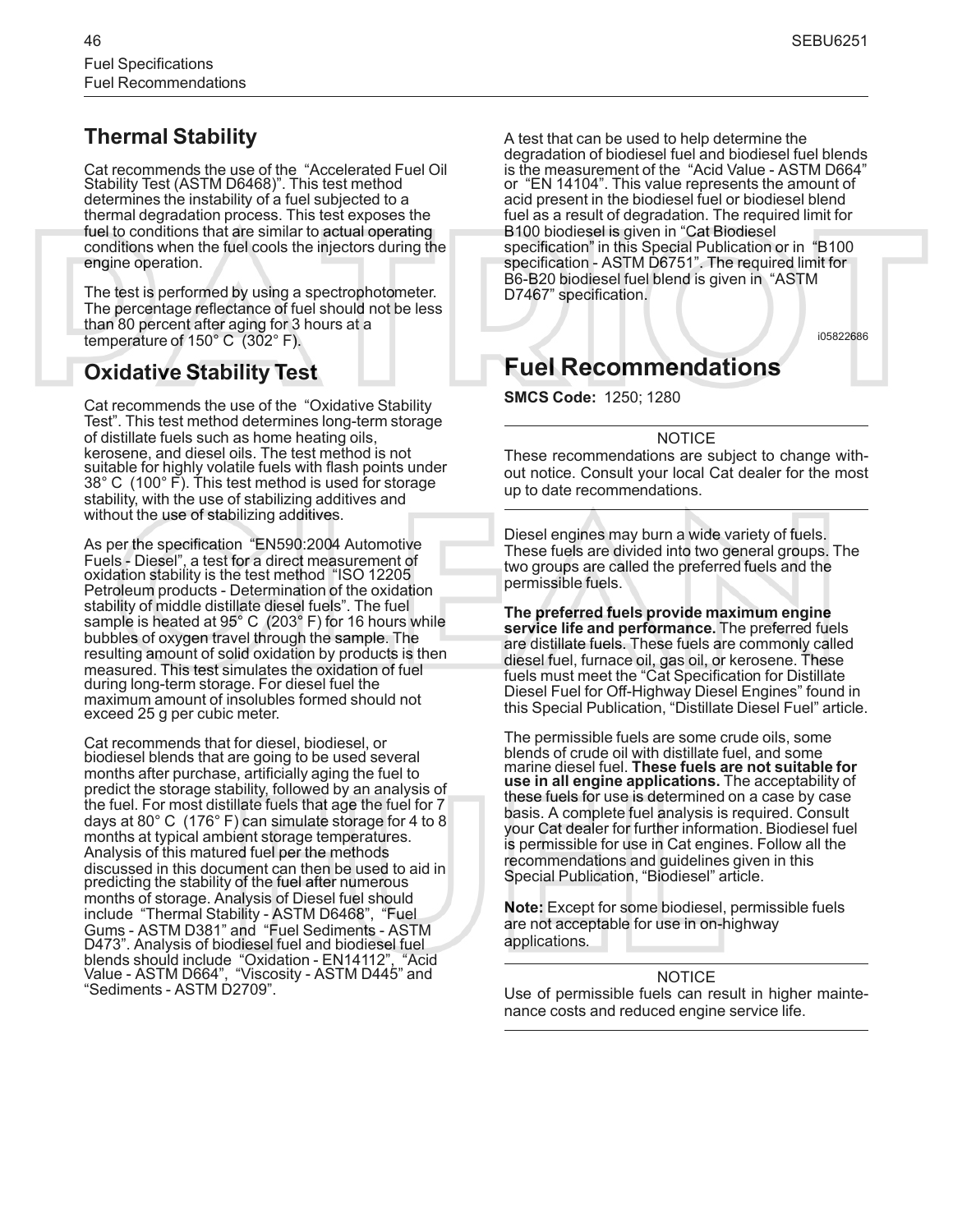**Note:** Use of fuels that do not meet at least the minimum performance recommendations and/or requirements may lead to lower compartment performance and/or compartment failure. Problems/ failures that are caused by using fuels that do not meet the minimum recommended and/or required performance level are not Cat factory defects and therefore are NOT covered by the Cat warranty. The fuel supplier and customer are responsible.

i05910617

### <span id="page-16-0"></span>**Distillate Diesel Fuel**

**SMCS Code:** 1280

**Note:** For on-highway diesel engine fluids requirements, refer to specific engine Operation and Maintenance Manuals, and also refer to the most current revision level of Special Publication, SEBU6385, "Caterpillar On-Highway Diesel Engine Fluids Recommendations". Also consult your Cat dealer.

Caterpillar is not in the position to continuously evaluate and monitor all of the many worldwide distillate diesel fuel specifications and their on-going revisions that are published by governments and technological societies.

The "Caterpillar Specification for Distillate Fuel for Off-Highway Diesel Engines" provides a known, reliable baseline to judge the expected performance of distillate diesel fuels that are derived from conventional sources (crude oil, shale oil, oil sands, etc.) when used in Cat diesel engines.

Using the Cat distillate diesel fuel specification as the baseline, it is much easier to determine any potential economic and/or performance trade-offs, and overall acceptability when using fuels of varying characteristics and quality levels.

- When required, have the diesel fuel that either is being used or is planned to be used, tested per the Cat distillate diesel fuel specification.
- Use the Cat distillate diesel fuel specification as a fuel quality baseline for comparison of distillate diesel fuel analysis results, and/or a baseline for comparison of other distillate diesel fuel specifications.
- Typical fuel characteristics can be obtained from the fuel supplier.

Fuel parameters outside of the Cat fuel specification limits have explainable consequences.

- Some fuel parameters that are outside of the specification limits can be compensated for (e.g. fuel can be cooled to address low viscosity; etc.).
- Some fuel parameters that are outside of specification limits may be able to be improved with the use of appropriate amounts of well proven fuel additives. Refer to this Special Publication, "Distillate Diesel Fuel" article, "Aftermarket Fuel Additives" and "Cat Diesel Fuel Conditioner" topics for guidance.

To help ensure optimum engine performance, a complete fuel analysis should be obtained before engine operation. The fuel analysis should include all of the properties that are listed in the "Caterpillar Specification for Distillate Fuel for Nonroad Diesel Engines", Table [14](#page-19-0) .

**Note:** The diesel fuel cannot have any visually apparent sediment, suspended matter, or undissolved water.

Diesel Fuels that meet the specifications in table [14](#page-19-0) will help provide maximum engine service life and performance.

In North America, diesel fuels that are identified as meeting the latest version of "ASTM D975" Grades No. 1-D or No. 2-D (all listed sulfur levels) generally meet the table [14](#page-19-0) requirements.

In Europe, diesel fuels that are identified as meeting the latest version of "European Standard EN590" generally meet the table [14](#page-19-0) requirements.

Table [14](#page-19-0) is for diesel fuels that are distilled from conventional sources (crude oil, shale oil, oil sands, etc.). Diesel fuels from other sources could exhibit detrimental properties that are not defined or controlled by this specification.

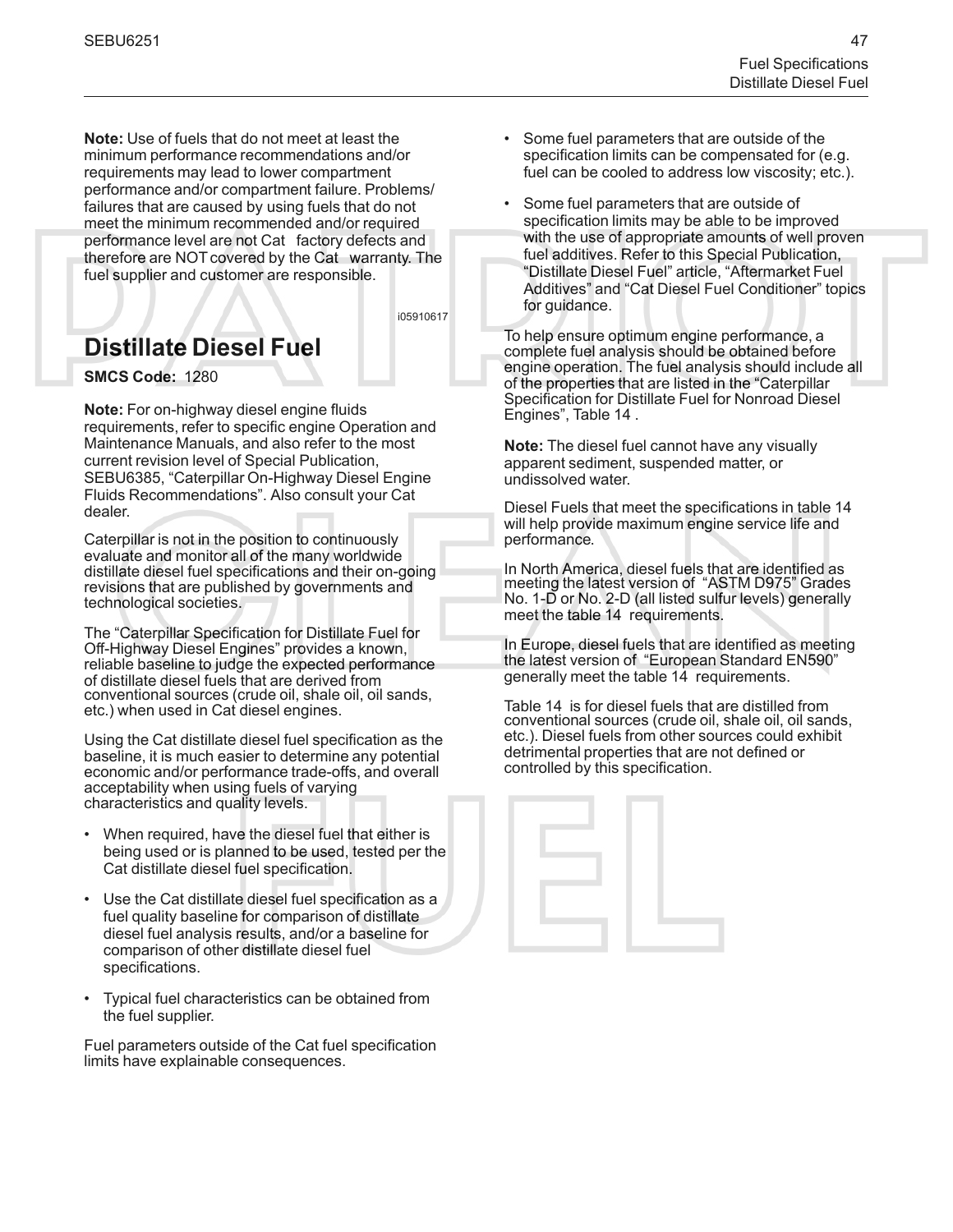#### **NOTICE**

Ultra Low Sulfur Diesel (ULSD) fuel 0.0015 percent (≤15 ppm (mg/kg)) sulfur is required by regulation for use in engines certified to nonroad Tier 4 standards (U.S. EPA Tier 4 certified) and that are equipped with exhaust aftertreatment systems.

European ULSD 0.0010 percent (≤10ppm (mg/kg)) sulfur fuel is required by regulation for use in engines certified to European nonroad Stage IIIB and newer standards and are equipped with exhaust aftertreatment systems.

Certain governments/localities and/or applications MAY require the use of ULSD fuel. Consult federal, state, and local authorities for guidance on fuel requirements for your area.

Typical aftertreatment systems include Diesel Particulate Filters (DPF), Diesel Oxidation Catalysts (DOC), Selective Catalytic Reduction (SCR) and/or Lean NOx Traps (LNT). Other systems may apply.

Low sulfur diesel (LSD) fuel 0.05 percent (≤500 ppm (mg/kg) sulfur) is strongly recommended for use in engines that are pre-Tier 4 models, while diesel fuel with  $> 0.05$  percent (500 ppm (mg/kg)) sulfur is acceptable for use in areas of the world where allowed by law. Pre-Tier 4 engines that are equipped with a Diesel Oxidation Catalyst (DOC) require the use of LSD fuel or ULSD fuel.

ULSD fuel or sulfur-free diesel fuel are applicable for use in all engines regardless of the engine Tier or Stage.

Use appropriate lubricating oils that are compatible with the engine certification and aftertreatment system and with the fuel sulfur levels. Refer to the "Diesel Fuel Sulfur Impacts" article of this "Fuels Specifications" section and to the "Lubricants Specifications" section of this Special Publication.

Engine operating conditions play a key role in determining the effect that fuel sulfur will have on engine deposits and on engine wear.

**Note:** The removal of sulfur and other compounds in Ultra Low Sulfur Diesel (ULSD) fuel decreases the conductivity of ULSD and increases the ability of the fuel to store static charge. Refineries may have treated the fuel with a static dissipating additive. However, there are many factors that can reduce the effectiveness of the additive over time. Static charges can build up in ULSD fuel while the fuel is flowing through fuel delivery systems. Static electricity discharge when combustible vapors are present could result in a fire or explosion. Therefore, ensuring that the entire system used to refuel your machine (fuel supply tank, transfer pump, transfer hose, nozzle, and others) is properly grounded and bonded is important. Consult with your fuel or fuel system supplier to ensure that the delivery system is in compliance with fueling standards for proper grounding and bonding practices.

#### **Using fuels with higher than recommended fuel sulfur levels can or will:**

- Reduce engine efficiency and durability
- Increase wear
- Increase corrosion
- Increase deposits
- Shorten the time interval between aftertreatment device service intervals (cause the need for more frequent service intervals)
- Negatively impact the performance and life of aftertreatment devices (cause loss of performance)
- Reduce regeneration intervals of aftertreatment devices
- Lower fuel economy
- Shorten the time period between oil drain intervals (cause the need for more frequent oil drain intervals)
- Increase overall operating costs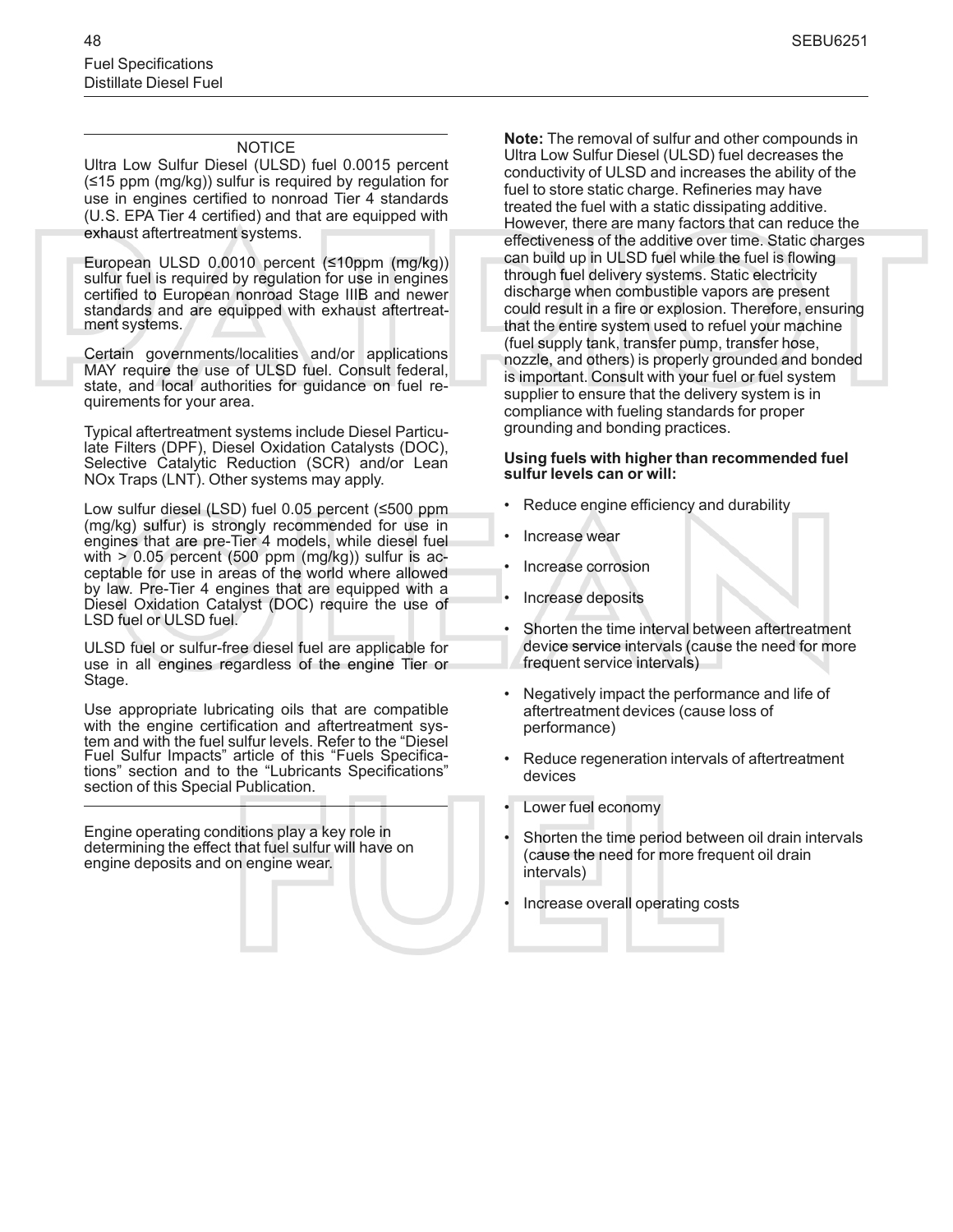#### **NOTICE**

Do not add new engine oil, waste engine oil or any oil product to the fuel unless the engine is designed and certified to burn diesel engine oil (for example CaterpillarORS designed for large engines). Caterpillar experience has shown that adding oil products to Tier 4 engine fuels (U. S. EPA Tier 4 certified), to EURO Stage IIB and IV certified engine fuels, or to the fuels of engines equipped with exhaust aftertreatment devices, will generally cause the need for more frequent ash service intervals and/or cause loss of performance.

Adding oil products to the fuel may raise the sulfur level of the fuel and may cause fouling of the fuel system and loss of performance.

Caterpillar does not require the use of ULSD in nonroad and machine applications that are not Tier 4/ Stage IIIB/ Stage IV certified engines and are not equipped with aftertreatment devices. For Tier 4/ Stage IIIB/Stage IV certified engines, always follow operating instructions and fuel tank inlet labels to insure the correct fuels are used.

ULSD and any other fuel used in Cat engines have to be properly formulated and addetized by the fuel supplier and have to meet Special Publication, "Caterpillar Specification for Distillate Diesel Fuel for Off-Highway Diesel Engines". Fuels that are defined as "ASTM D975" Grade No. 1-D S15 or "ASTM D975" Grade No. 2-D S15 generally meet Cat requirements for ULSD.

Refer to this Special Publication, "Characteristics of Diesel Fuel" article for additional pertinent information concerning fuel lubricity, fuel oxidative stability, fuel sulfur, and aftertreatment devices. Also refer to "ASTM D975-08a", to the specific engine Operation and Maintenance Manual, and to aftertreatment device documentation for guidance.

**Note:** Caterpillar strongly recommends the filtration of distillate fuel and/or biodiesel/biodiesel blends through a fuel filter with a rating of four microns(c) absolute or less. This filtration should be located on the device that dispenses the fuel to the fuel tank for the engine, and also on the device that dispenses fuel from the bulk storage tank. Series filtration is recommended. Caterpillar recommends that the fuel dispensed into the machine tank meets "ISO 18/16/ 13" cleanliness level.

**Note:** The owner and the operator of the engine has the responsibility of using the correct fuel that is recommended by the manufacturer and allowed by the U.S. EPA and, as appropriate, other regulatory agencies.

#### NOTICE

Operating with fuels that do not meet Cat recommendations can cause the following effects: starting difficulty, reduced fuel filter service life, poor combustion, deposits in the fuel injectors, reduced service life of the fuel system, deposits in the combustion chamber and reduced service life of the engine.

#### NOTICE

The footnotes are a key part of the "Caterpillar Specification for Distillate Diesel Fuel" Table. Read ALL of the footnotes.

#### **For additional guidance related to many of the fuel characteristics that are listed, refer to "Cat Specification for Distillate Fuel for Off-Highway Diesel Engines", table [14](#page-19-0) .**

The values of the fuel viscosity given in table [14](#page-19-0) are the values as the fuel is delivered to the fuel injection pumps. For ease of comparison, fuels should also meet the minimum and maximum viscosity requirements at 40° C (104° F) that are stated by the use of either the "ASTM D445" test method or the "ISO 3104" test method. If a fuel with a low viscosity is used, cooling of the fuel may be required to maintain 1.4 cSt or greater viscosity at the fuel injection pump. Fuels with a high viscosity might require fuel heaters in order to lower the viscosity to either 4.5 cSt or less for rotary fuel injection pumps or 20 cSt viscosity or less for all other fuel injection pumps.

The lubricity of a fuel is a concern with low sulfur and ultra low sulfur fuel. To determine the lubricity of the fuel, use the "ASTM D6079 High Frequency Reciprocating Rig (HFRR)" test. There are many aftermarket additives that are available to treat fuel. If the lubricity of a fuel does not meet the minimum requirements, consult your fuel supplier for proper recommendations regarding fuel additives. Also, refer to this Special Publication, "Characteristics of Diesel Fuel" article, "Aftermarket Fuel Additives" and "Cat Diesel Fuel Conditioner" topics. Do not treat the fuel without consulting the fuel supplier. Some additives are not compatible. These additives can cause problems in the fuel system.

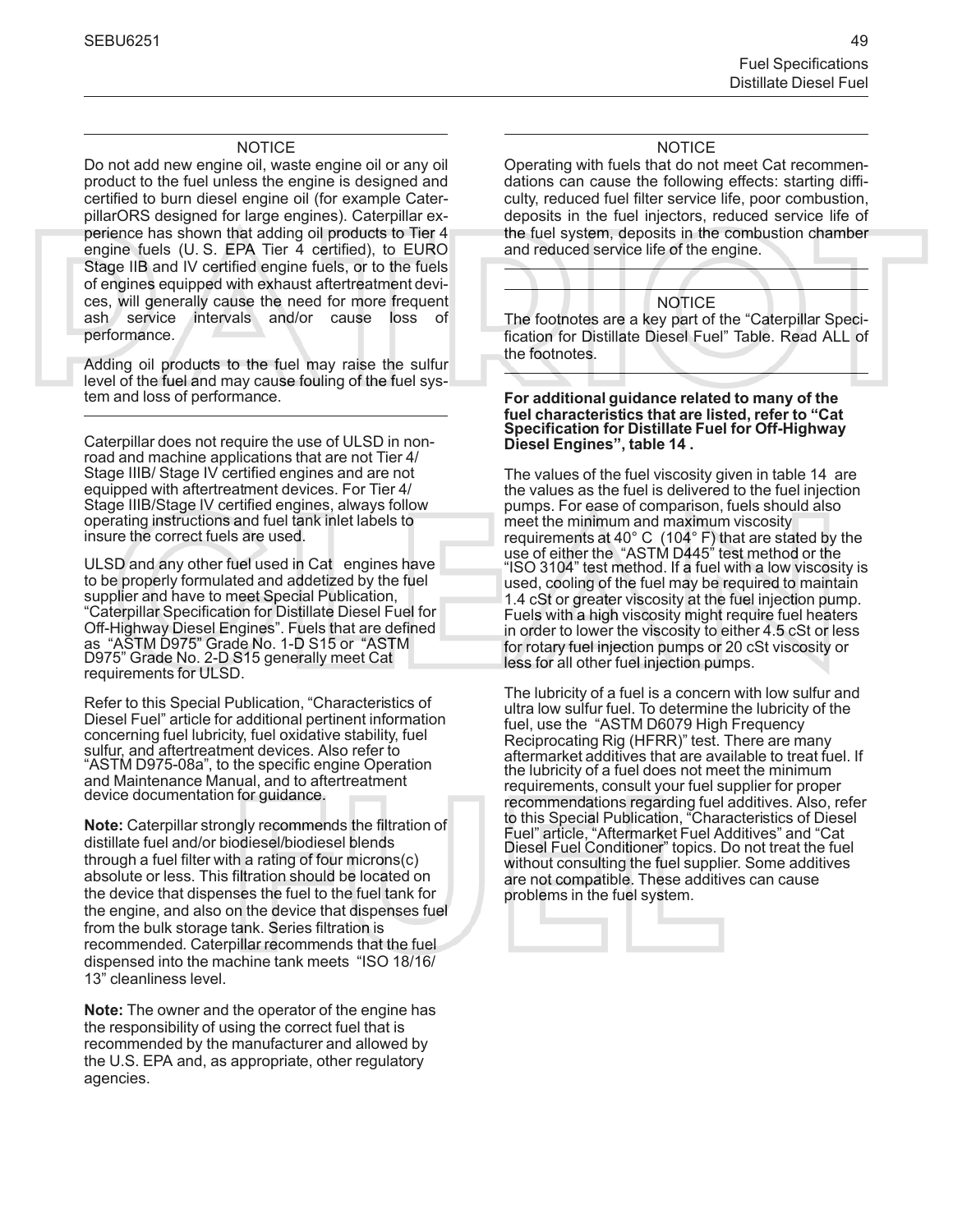<span id="page-19-1"></span><span id="page-19-0"></span>

| Table |  |
|-------|--|
|       |  |

| <b>Specifications</b>                   | <b>Requirements</b>                                                                         | <b>ASTM Test</b>         | <b>ISO Test</b>    |  |
|-----------------------------------------|---------------------------------------------------------------------------------------------|--------------------------|--------------------|--|
| Aromatics                               | 35% maximum                                                                                 | "D1319"                  | "ISO 3837"         |  |
| Ash                                     | 0.01% maximum (weight)                                                                      | "D482"                   | "ISO 6245"         |  |
| Carbon Residue on 10% Bottoms           | 0.35% maximum (weight)                                                                      | "D524"                   | "ISO 4262"         |  |
|                                         | 40 minimum (DI engines)                                                                     | "D613"                   |                    |  |
| Cetane Number (1)                       | 35 minimum (PC engines)                                                                     | or<br>"D6890"            | "ISO 5165"         |  |
| <b>Cloud Point</b>                      | The cloud point must not exceed<br>the lowest expected ambient<br>temperature.              | "D2500"                  | "ISO 3015"         |  |
| Copper Strip Corrosion                  | No. 3 maximum                                                                               | "D130"                   | "ISO 2160"         |  |
|                                         | 10% at 282° C (540° F) maximum                                                              |                          |                    |  |
| Distillation                            | 90% at 360° C (680° F) maximum<br>(2)                                                       | "D86"                    | "ISO 3405"         |  |
|                                         | 90% at 350° C (662° F) maximum<br>(2)                                                       |                          |                    |  |
| Flash Point                             | legal limit                                                                                 | "D93"                    | "ISO 2719"         |  |
| <b>Thermal Stability</b>                | Minimum of 80% reflectance after<br>aging for 180 minutes at 150° C<br>$(302^{\circ} F)$    | "D6468"                  | No equivalent test |  |
|                                         | 800 kg/m <sup>3</sup> minimum                                                               |                          |                    |  |
| Density at 15° C (59° F) <sup>(3)</sup> | 860 kg/m <sup>3</sup> maximum                                                               | "D287"                   | No equivalent test |  |
| Pour Point                              | 6°C (10°F) minimum below ambi-<br>ent temperature                                           | "D97"                    | "ISO 3016"         |  |
| Sulfur                                  | (4)                                                                                         | "D5453"<br>or<br>"D2622" | "ISO 20884"        |  |
|                                         | 1.4 cSt minimum and 20.0 cSt<br>maximum as delivered to the fuel<br>injection pumps         |                          |                    |  |
| <b>Kinematic Viscosity</b>              | 1.4 cSt minimum and 4.5 cSt maxi-<br>mum as delivered to the rotary fuel<br>injection pumps |                          |                    |  |
| Water and Sediment                      | 0.05% maximum                                                                               | "D1796"                  | "ISO 3734"         |  |
| Water                                   | 0.05% maximum                                                                               | "D1744"                  | No equivalent test |  |
| Sediment                                | 0.05% maximum (weight)                                                                      | "D473"                   | "ISO 3735"         |  |
| Gums and Resins (5)                     | 10 mg per 100mL maximum                                                                     | "D381"                   | "ISO 6246"         |  |
| Lubricity                               | 0.52 mm (0.0205 inch) maximum<br>at 60° C (140° F)                                          | "D6079"                  | No equivalent test |  |
| Cleanliness                             | (6)                                                                                         | "D7619"                  | "ISO 4406"         |  |

(1) Alternatively, to ensure a minimum cetane number of 35 (PC engines), and 40 (DI engines), distillate diesel fuel should have a minimum cetane index of 37.5 (PC engines), and 44.2 (DI engines) when the "ASTM D4737-96a" test method is used. A fuel with a higher cetane number may be required for operation at a higher altitude or in cold weather.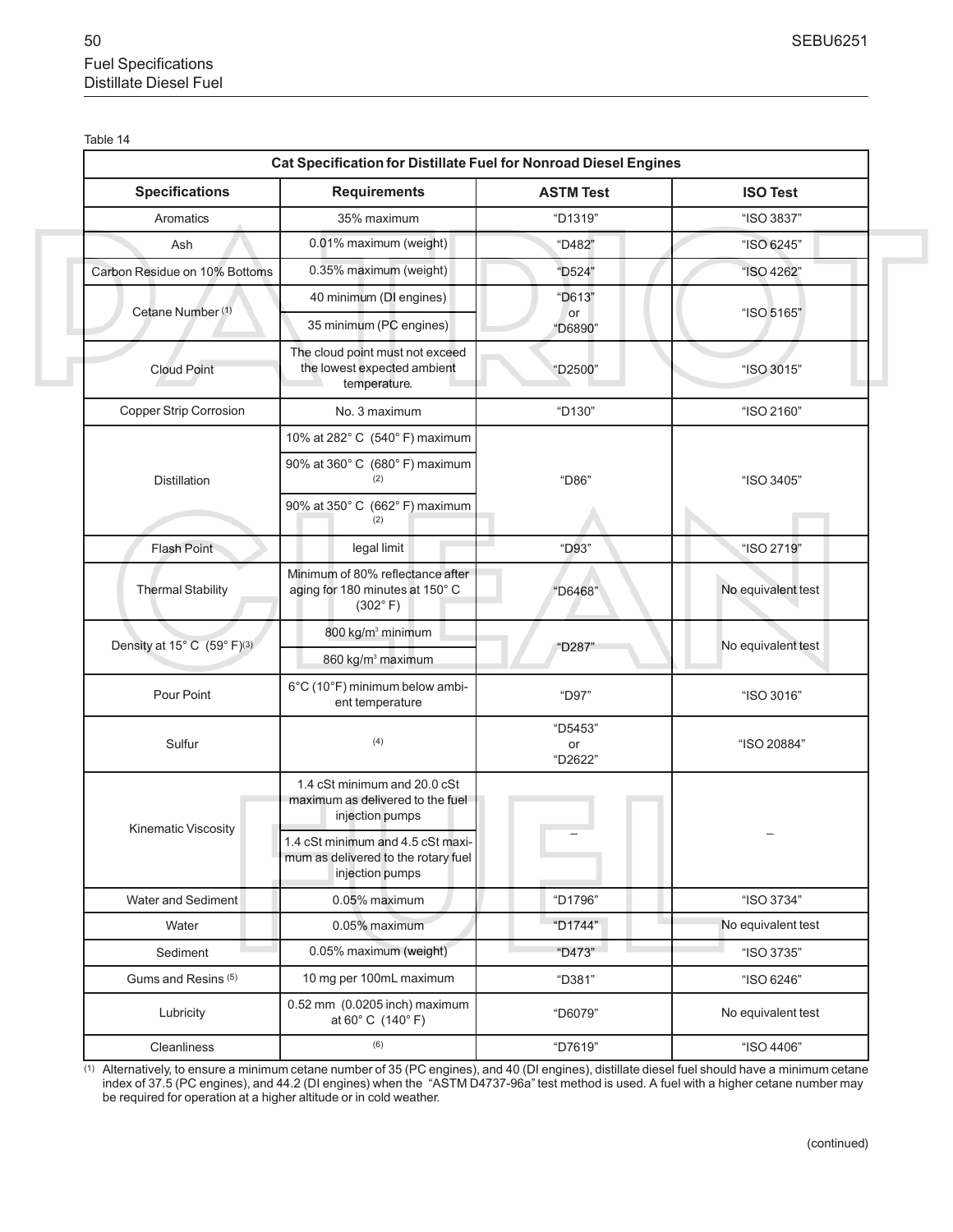(Table 14, contd)

- (2) Distillation of 90% at 350° C (662° F) maximum is recommended for Tier 4 engines and preferred for all engines. Distillation of 90% at 350° C (662° F) is equivalent to 95% at 360° C (680° F). Distillation of 90% at 360° C (680° F) maximum is 360° C (680° F). Distillation of 90% at 360° C (680° F) maximum is acceptable for Pre-Tier 4 engines.
- (3) The density range allowed includes #1 and #2 diesel fuel grades. Fuel density varies depending on the sulfur level, where high sulfur fuels have higher densities. Some unblended (neat) alternative fuels have lower densities, which are acceptable if the other properties fall within this spec.
- (4) Follow the federal, state, local, and other governing authorities for guidance concerning the fuel requirements in your area. Follow the engine Operation and Maintenance Manual and the details provided in this Fuel section. ULSD 0.0015% (<15 ppm S) is required by law for Tier 4 engines and engines with aftertreatment devices. ULSD and LSD 0.05% (≤500 ppm S) are strongly recommended for pre-Tier 4 engines. Diesel fuel with >0.05% (>500 ppm) sulfur is acceptable for use where allowed by law. Consult your Cat dealer for guidance when sulfur levels are above 0.1% (1000 ppm). Certain Cat fuel systems and engine components can operate on fuel with a maximum sulfur content of 3%. Refer to the specific engine Operation and Maintenance Manual and consult your Cat dealer
- (5) Follow the test conditions and procedures for gasoline (motor).
- (6) Recommended cleanliness level for fuel as dispensed into machine or engine fuel tank is "ISO 18/16/13" or cleaner per "ISO 4406" or "ASTM D7619". Refer to the "Recommendations for Cleanliness of Fuels" in this chapter

There are many other diesel fuel specifications that are published by governments and by technological societies. Usually, those specifications do not review all the requirements that are addressed in the "Caterpillar Specification for Distillate Fuel for Off-Highway Diesel Engines", Table 14 . To help ensure optimum engine performance, a complete fuel analysis should be obtained before engine operation. The fuel analysis should include all of the properties that are listed in the "Cat Specification for Distillate Fuel for Off-Highway Diesel Engines", Table 14 .

#### **NOTICE**

In order to meet expected fuel system component life, 4 micron(c) absolute or less secondary fuel filtration is required for all Cat diesel engines that are equipped with common-rail fuel systems. Also, 4 micron(c) absolute or less secondary fuel filtration is required for all Cat diesel engines that are equipped with unit injected fuel systems. For all other Cat diesel engines (mostly older engines with pump, line and nozzle type fuel systems), the use of 4 micron(c) absolute or less secondary fuel filtration is strongly recommended. Note that all current Cat diesel engines are factory equipped with Cat Advanced Efficiency 4 micron (c) absolute fuel filters.

In order to obtain additional information on Cat designed and produced filtration products, refer to this Special Publication, "Reference Material" article, "Filters" and "Miscellaneous" topics, and then contact your Cat dealer for assistance with filtration recommendations for your Cat machine.

### **WARNING**

**Mixing alcohol or gasoline with diesel fuel can produce an explosive mixture in the engine crankcase or fuel tank.**

**Personal injury and damage to the engine may result. Caterpillar recommends against this practice.**

### **Contamination Control Recommendations for Fuels**

Fuels of "ISO 18/16/13" cleanliness level or cleaner as dispensed into the engine or machine fuel tank should be used in order to reduce power loss, failures and related down time of engines. This cleanliness level is particularly important for new fuel system designs such as Common Rail injection systems and unit injection systems. These new injection system designs utilize higher fuel pressures and are designed with tight clearances between moving parts in order to meet required stringent emissions regulations. Peak injection pressures in current fuel injection systems may exceed 30,000 psi. Clearances in these systems are less than 5 µm. As a result, particle contaminants as small as 4 µm can cause scoring and scratching of internal pump and injector surfaces and of injector nozzles.

Water in the fuel causes cavitation, corrosion of fuel system parts, and provides an environment where microbial growth in the fuel can flourish. Other sources of fuel contamination are soaps, gels or other compounds that may result from undesirable chemical interactions in the fuels, particularly in Ultra Low Sulfur Diesel (ULSD). Gels and other compounds can also form in biodiesel fuel at low temperatures or if biodiesel is stored for extended periods. The best indication of microbial contamination, fuel additives or cold temperature gel is very rapid filter plugging of bulk fuel filters or machine fuel filters.

In order to reduce downtime due to contamination, follow these fuel maintenance guidelines in addition to the "General Contamination Control Recommendations or Practices" given above in this Chapter: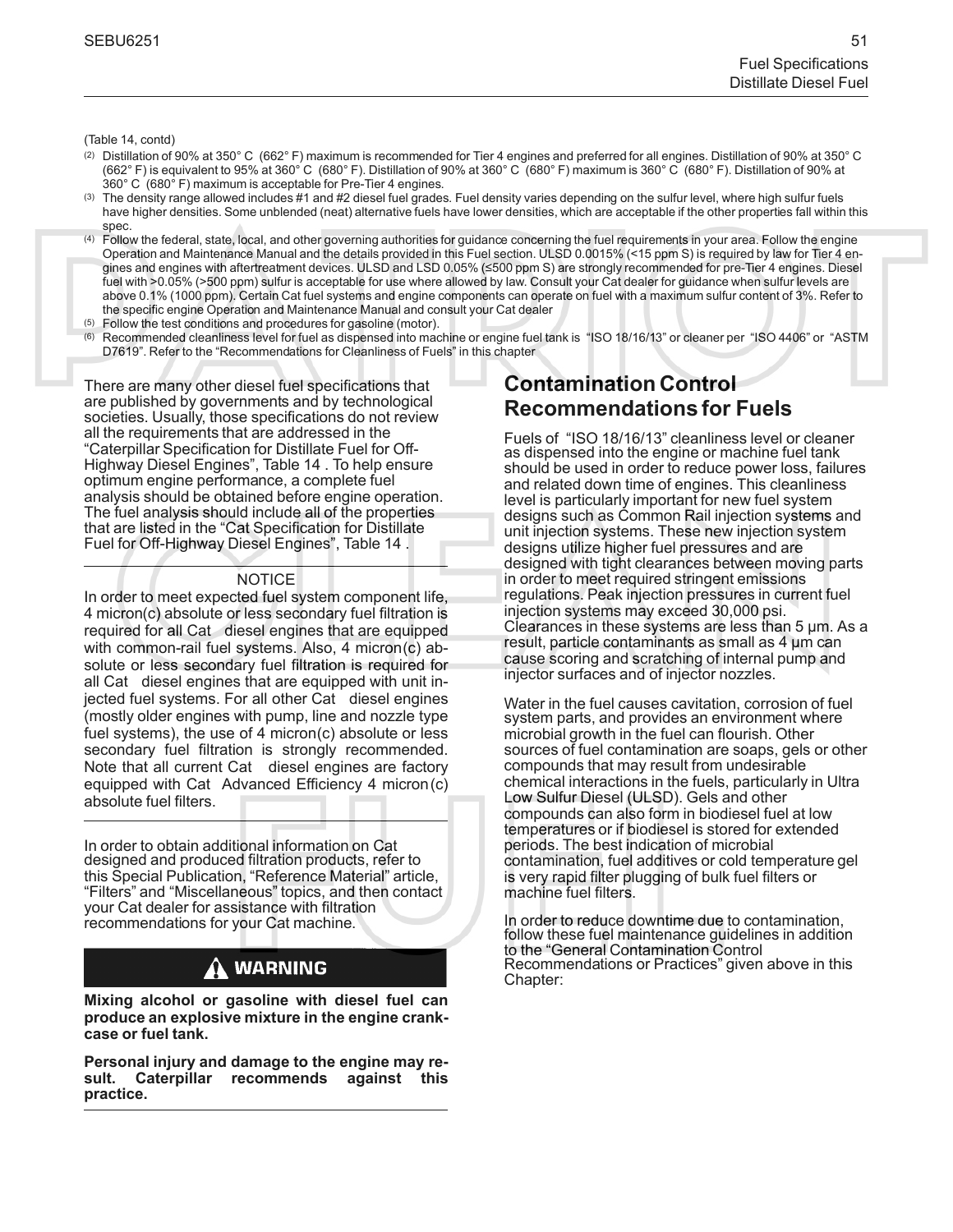- Use high quality fuels per recommended and required specifications (refer to the "Fuel" chapter in this Special Publication).
- Fill machine fuel tanks with fuels of "ISO 18/16/13" cleanliness level or cleaner, in particular for engines with common rail and unit injection systems. When you refuel the machine, filter the fuel through a 4  $\mu$ m absolute filter (Beta 4 = 75 up to 200) in order to reach the recommended cleanliness level. This filtration should be located at the device that dispenses the fuel to the engine or machine fuel tank. In addition, filtration at the dispensing point should have the ability to remove water to ensure fuel is dispensed at 500 ppm water or less.
- Caterpillar recommends the use of bulk fuel filter / coalescer units which remove both particulate contamination and water in a single pass. These units have the ability to clean fuel to "ISO 16/13/ 11" or cleaner and remove free water to 500 ppm (mg/kg) or less. Cat offers heavy duty filter / coalescer units to accommodate fueling rates from 50 to 300 gpm (gallons per minute). Cat custom designs filter / coalescer units specifically for the conditions of fuel at the worksite if needed.
- Ensure that you use CatAdvanced Efficiency Fuel Filters . Change your fuel filters per recommended service requirements or as needed.
- Drain your water separators daily per the Operation and Maintenance Manual of your machine.
- Drain your fuel tanks of sediment every 500 hours or 3 months per the Operation and Maintenance Manual of your machine.
- Install and maintain a properly designed bulk filter / coalescer filtration system. Continuous bulk filtration systems may be required to ensure dispensed fuel meets the cleanliness target. Refer to your Cat dealer for availability of bulk filtration products.
- Centrifugal filters may need to be used as a prefilter with fuel that is severely contaminated with gross amounts of water or large particulate contaminants. Centrifugal filters can effectively remove large contaminants, but may not be able to remove the very small abrasive particles required to achieve the recommended "ISO" cleanliness level. Bulk filter / coalescers are necessary as a final filter in order to achieve the recommended cleanliness level.
- Install desiccant type breathers of 4  $\mu$ m or less absolute efficiency with the ability to remove water on bulk storage tanks.
- Follow proper practices of fuel transport and filtration from storage tank to the machine in order to allow the delivery of clean fuel to machine tank. Fuel filtration can be installed at each transport stage in order to keep the fuel clean.
- Cover, protect and ensure cleanliness of all connection hoses, fittings and dispensing nozzles.

#### **NOTICE**

In order to meet expected fuel system component life, 4 micron(c) absolute or less secondary fuel filtration is required for all Cat diesel engines that are equipped with common-rail fuel systems. Also, 4 micron(c) absolute or less secondary fuel filtration is required for all Cat diesel engines that are equipped with unit injected fuel systems. For all other Cat diesel engines (mostly older engines with pump, line and nozzle type fuel systems), the use of 4 micron(c) absolute or less secondary fuel filtration is strongly recommended. Note that all current Cat diesel engines are factory equipped with Cat Advanced Efficiency 4 micron (c) absolute fuel filters.

Consult your local Cat dealer for additional information on Cat designed and produced filtration products.

Refer to the "Contamination Control" chapter in this Special Publication for more details.

### **Diesel Fuels for Marine Engines**

The information and guidelines given in the "Diesel Fuel" article of this Special Publication apply to marine engines that use diesel fuels. Follow these guidelines in order to reduce the risk of engine downtime. Refer to your engine Operation and Maintenance Manual for details specific to your marine engine. Consult your Cat dealer for more information.

The International Maritime Organization (IMO) regulates the fuel sulfur level for ocean going ships. Current marine fuels at sea that are regulated by the IMO can have sulfur levels up to 3.5 percent (35,000 ppm) prior to the year 2020. As of January 1, 2020, ships operating in international waters are required to use fuels with sulfur levels below 0.5 percent (5000 ppm).

Furthermore, IMO designates certain areas as Sulfur Emissions Control Areas (SECA). Ships operating within SECA must operate on 1 percent (10,000 ppm) sulfur fuel prior to the year 2015. After January 1, 2015 ships operating within SECA must operate with 0.1 percent (1000 ppm) sulfur fuels. IMO may change areas considered SECA. Review and follow local and IMO requirements and local regulations for planned destinations. Refer to your engine Operation and Maintenance Manual for appropriate marine fuels for use in your engine.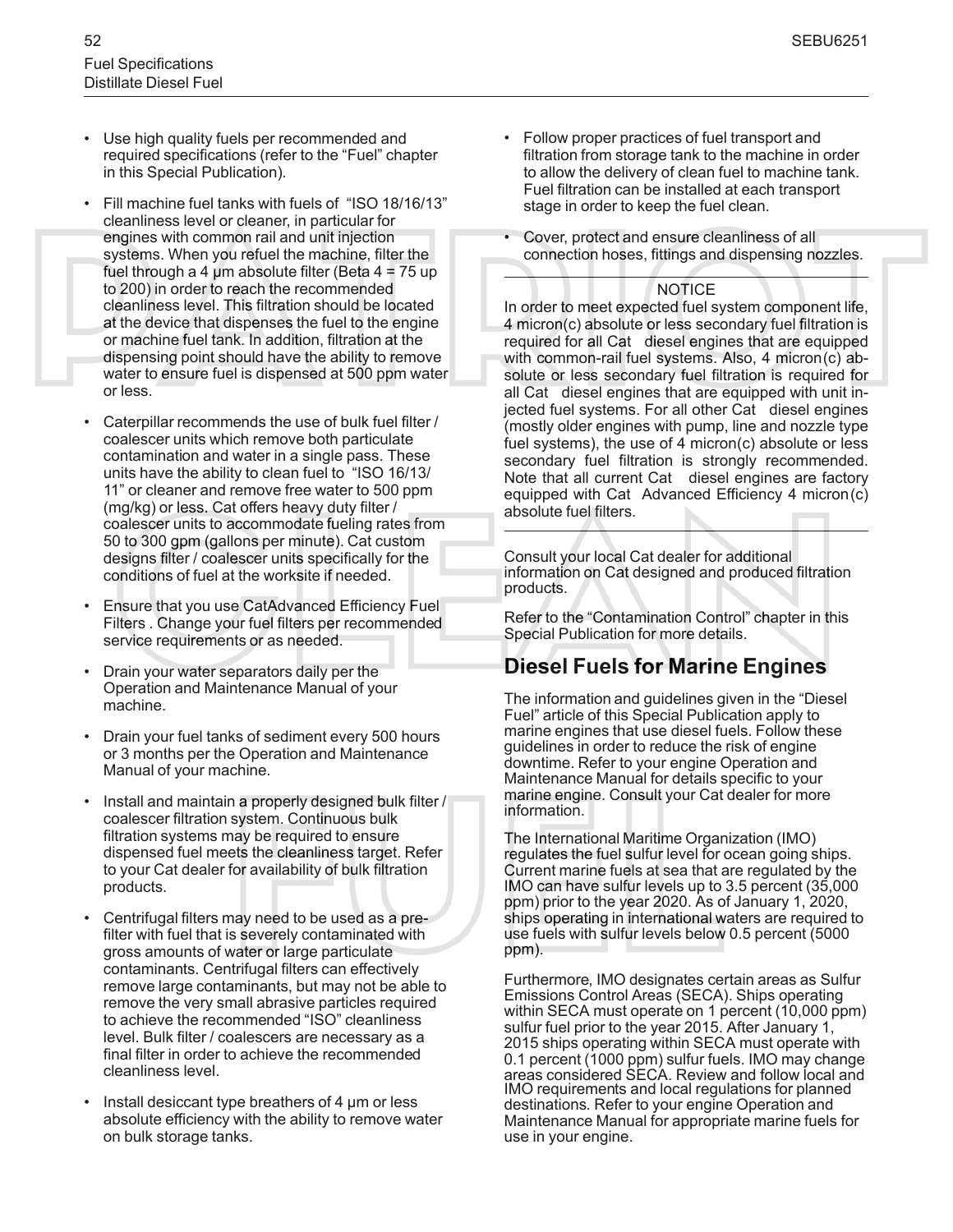The US Environmental Protection Agency (EPA) regulates the sulfur level of marine fuels in the US waterways and shores. For vessels operating exclusively within US waters, Ultra Low Sulfur Diesel (ULSD) is required by regulations unless local exceptions exist. Vessels traveling internationally under the US Flag are required to operate on ULSD regardless of destination and location. Refer to the regulations in your area of operation. If your destination does not have ULSD, but your engine can operate on fuel other than ULSD, exemptions can be requested by contacting the EPA at the following address:

complianceinfo@epa.gov

Refer to your engine Operation and Maintenance Manual for fuels information for your engine.

Foreign flagged vessels operating in the US are required to follow IMO rules while sailing in US waters designated as SECA. Always refer to the local regulations at ports of call to determine fuel requirements as they are subject to change.

**Note:** ULSD is backwards compatible and can be used in most engine technologies. Diesel fuels with > 0.0015 percent (>15 ppm) sulfur can be used in engines that do not have aftertreatment devices and where permitted by local regulations.

### **Heavy Fuel Oil, Residual Fuel, Blended Fuel**

#### **NOTICE**

Heavy Fuel Oil (HFO), Residual fuel, or Blended fuel (including MDO) must **NOT** be used in Caterpillar diesel engines (except in 3600 Series HFO engines). Blended fuel is residual fuel that has been diluted with a lighter fuel (cutter stock) so that they will flow. Blended fuels are also referred to as heavy fuel oils. Severe component wear and component failures will result if HFO type fuels are used in engines that are configured to use distillate fuel.

#### **Alternative Fuels - Cold Weather Applications**

In extreme cold ambient conditions, you may choose to use the distillate fuels that are specified in table [15](#page-22-0) . However, the fuel that is selected must meet the requirements that are specified in the "Cat Specification for Distillate Diesel Fuel for Off-Highway Diesel Engines", Table 14 . These fuels are intended to be used in operating temperatures that are down to −54 °C (−65 °F).

**Note:** The fuels that are listed in table [15](#page-22-0) typically have much higher sulfur levels than the 15 ppm maximum sulfur allowed for ULSD. The sulfur levels for these fuels typically far exceed 15 ppm. These fuels typically will not be acceptable for use in areas that restrict maximum fuel sulfur levels to 15 ppm of less.

**Note:** The fuels that are listed in table [15](#page-22-0) typically have much higher sulfur levels than the 50 ppm maximum sulfur allowed in the European Standard "EN 590:2004". The sulfur content of these fuels typically far exceeds 50 ppm. These fuels typically will not be acceptable for use in areas that restrict maximum fuel sulfur levels to 50 ppm or less.

The fuel that is selected must meet the requirements that are specified in "Cat Specification for Distillate Diesel Fuel for Off-Highway Diesel Engines", table 14 . Cooling of the fuel may be required to maintain 1.4 cSt or greater viscosity at the fuel injection pump. Consult the supplier for the recommended additives in order to maintain the proper fuel lubricity.

The fuel specifications listed in this table allow and/or recommend the use of fuel additives that have not been tested by Cat for use in Cat fuel systems. The use of these specifications allowed and/or recommended fuel additives are at the risk of the user.

Jet A is the standard fuel used by U.S. commercial airlines when operating within the U.S. Jet A-1 is the standard fuel used by commercial airlines worldwide. Per "ASTM D1655-08a, Table 1 (Detailed Requirements of Aviation Turbine Fuels)", Jet A and Jet A-1 have identical requirements except for freezing point. Jet A has a freeze point requirement of −40 °C (−40 °F) versus the Jet A-1 has a freeze point requirement of −47 °C (−52.6 °F), but the fuel purchaser and the fuel supplier may agree on other freezing points.

<span id="page-22-0"></span>

| Table |  |
|-------|--|
|-------|--|

| <b>Alternative Distillate Fuels - Cold Weather Applications</b> |                |  |  |
|-----------------------------------------------------------------|----------------|--|--|
| <b>Specification</b><br>Grade                                   |                |  |  |
| "MIL-DTL-5624U"                                                 | $JP-5$         |  |  |
| "MIL-DTL-83133F"                                                | $JP-8$         |  |  |
| "ASTM D1655-08a"                                                | Jet A. Jet A-1 |  |  |

These fuels are lighter than the No. 2 grades of fuel. The cetane number of the fuels in table 15 must be at least 40. If the viscosity is below 1.4 cSt at 40 °C (104  $\degree$ F), use the fuel only in temperatures below 0  $\degree$ C (32 °F). Do not use any fuels with a viscosity of less than 1.2 cSt at 40 °C (104 °F).

**Note:** Fuel cooling may be required in order to maintain the minimum viscosity of 1.4 cSt at the fuel injection pump.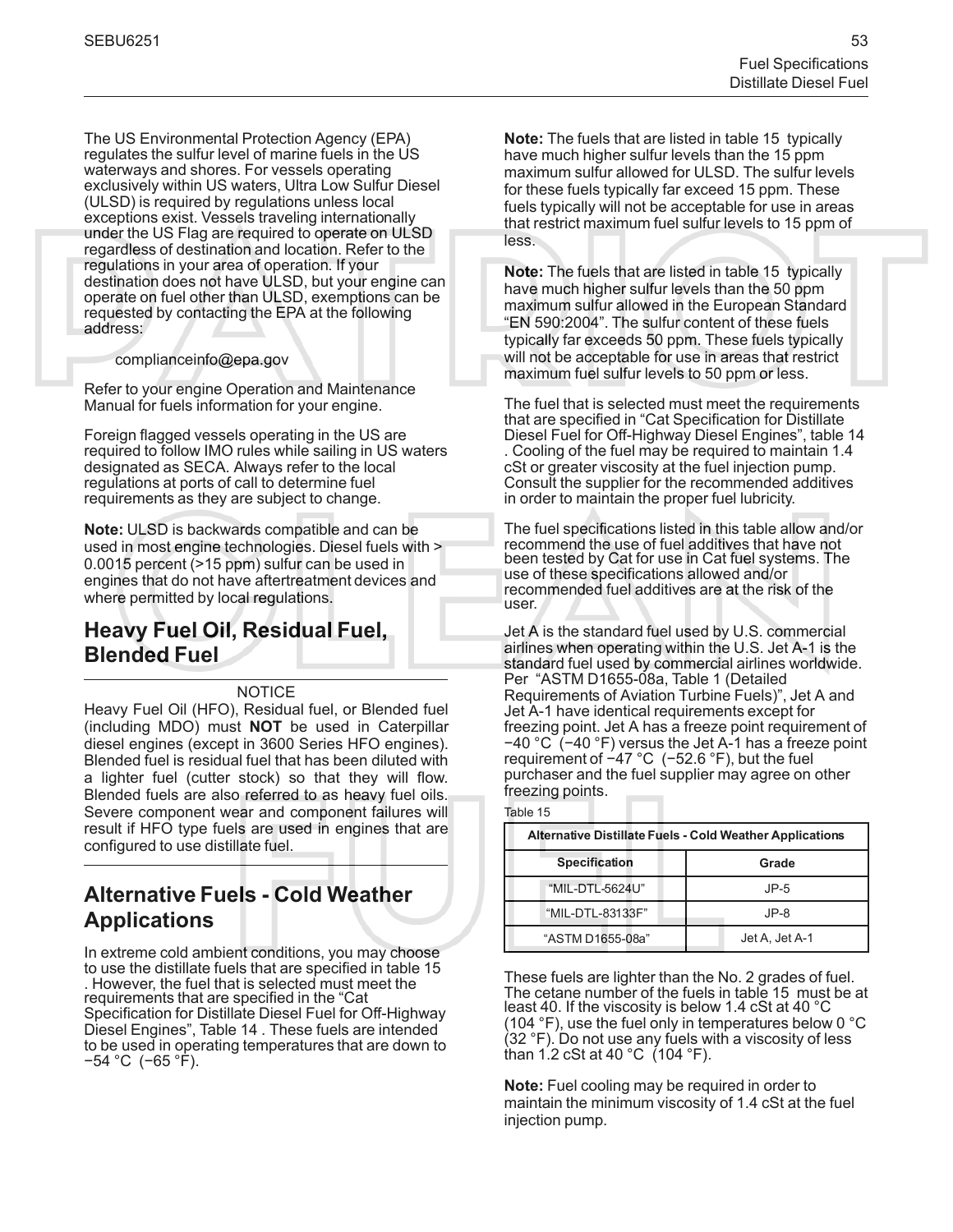**Note:** These fuels may not prove acceptable for all applications.

### **Renewable and Alternative Fuels**

Renewable fuels are derived from renewable resources such as planted crops and crop residues (referred to as biomass), waste, algae, cellulosic material, yard and food waste, etc. Renewable fuels reduce the carbon footprint of the fuels compared to fossil fuels on a Life Cycle Analysis basis. Caterpillar, through its sustainability initiatives, supports the development and use of renewable fuels.

Renewable fuels (other than biodiesel) and alternative fuels (such as but not limited to Gas-to-Liquid fuel) are typically hydrocarbons (composed of carbon and hydrogen). An exception is biodiesel, which is an oxygenated renewable fuel. Biodiesel is discussed in a separate article in this Fuel section. Significant research is on going to develop renewable fuels and produce them economically.

Caterpillar is not in a position to test all varieties of renewable and alternative fuels that are advertised in the market place. If a renewable or alternative fuel fulfills the performance requirements described in Cat Fuel Specification, the latest version of "ASTM D975", the latest version of "EN 590", or the latest version of the paraffinic fuel specification "CEN TS 15940" (which defines quality requirements for Gas to Liquids (GTL), Biomass to Liquids (BTL) and hydrotreated vegetable oil (HVO)), then this fuel or a blend of this fuel (blended with appropriate diesel fuel) can be used as a direct replacement of petroleum diesel in Cat engines. Consult with the fuel supplier and with your Cat dealer to ensure that the cold-weather performance of the fuel is appropriate to the expected ambient temperatures at the operation sites and to ensure elastomer compatibility. Certain elastomers used in older engines (such as engines manufactured up to the early 1990s) may not be compatible with the new alternative fuels.

Caterpillar is following the development of renewable and alternative fuels and the respective fuel specifications in order to ensure successful application of these fuels in the engines. Information and guidelines will be published as the production of these fuels becomes established.

### **Aftermarket Fuel Additives**

There are many different types of fuel additives that are available to use. Caterpillar does not generally recommend the use of fuel additives.

In special circumstances, Caterpillar recognizes the need for fuel additives. Fuel additives need to be used with caution. The additive may not be compatible with the fuel. Some additives may precipitate. This action causes deposits in the fuel system. The deposits may cause seizure. Some additives may plug fuel filters. Some additives may be corrosive, and some additives may be harmful to the elastomers in the fuel system. Some additives may damage emission control systems. Some additives may raise fuel sulfur levels above the maximum allowed by the United States (U.S.) Environmental Protection Agency (EPA) and/or, as appropriate, other regulatory agencies. Consult your fuel supplier for those circumstances when fuel additives are required. Your fuel supplier can make recommendations for additives to use and for the proper level of treatment.

**Note:** Metallic fuel additives can cause fuel system/ injector fouling and after treatment device fouling. Caterpillar discourages the use of metallic fuel additives in most applications. Metallic fuel additives should only be used in applications where their use is specifically recommended by Caterpillar.

**Note:** Diesel fuel additives/conditioners may not improve markedly poor diesel fuel properties enough to make them acceptable for use.

**Note:** For best results, your fuel supplier should treat the fuel when additives are needed.

### **Cat Diesel Fuel Conditioner**

**Note:** Cat Diesel Fuel Conditioner, part number 256- 4968, is the only fuel conditioner/additive available to the end user that is tested and approved by Caterpillar for use in Cat diesel engines.

Cat Diesel Fuel Conditioner is a proprietary metal and ash free formulation that has been extensively tested for use with distillate diesel fuels for use in Cat diesel engines. Cat Diesel Fuel Conditioner helps address many of the challenges that various fuels worldwide present in regards to fuel life/stability, engine startability, injector deposits, fuel system life, and long term engine performance.

**Note:** Diesel fuel additives/conditioners may not improve markedly poor diesel fuel properties enough to make them acceptable for use.

**Note:** For maximum overall benefits, ask your fuel supplier to add Cat Diesel Fuel Conditioner at the recommended treat rate before fuel delivery, or you may add Cat Diesel Fuel Conditioner at the recommended treat rate during the early weeks of fuel storage. Follow all applicable national, regional, and local laws, mandates, and regulations concerning the use of diesel fuel conditioners/additives.

Cat Diesel Fuel Conditioner is a proven high performance, multipurpose diesel fuel conditioner that is designed to improve: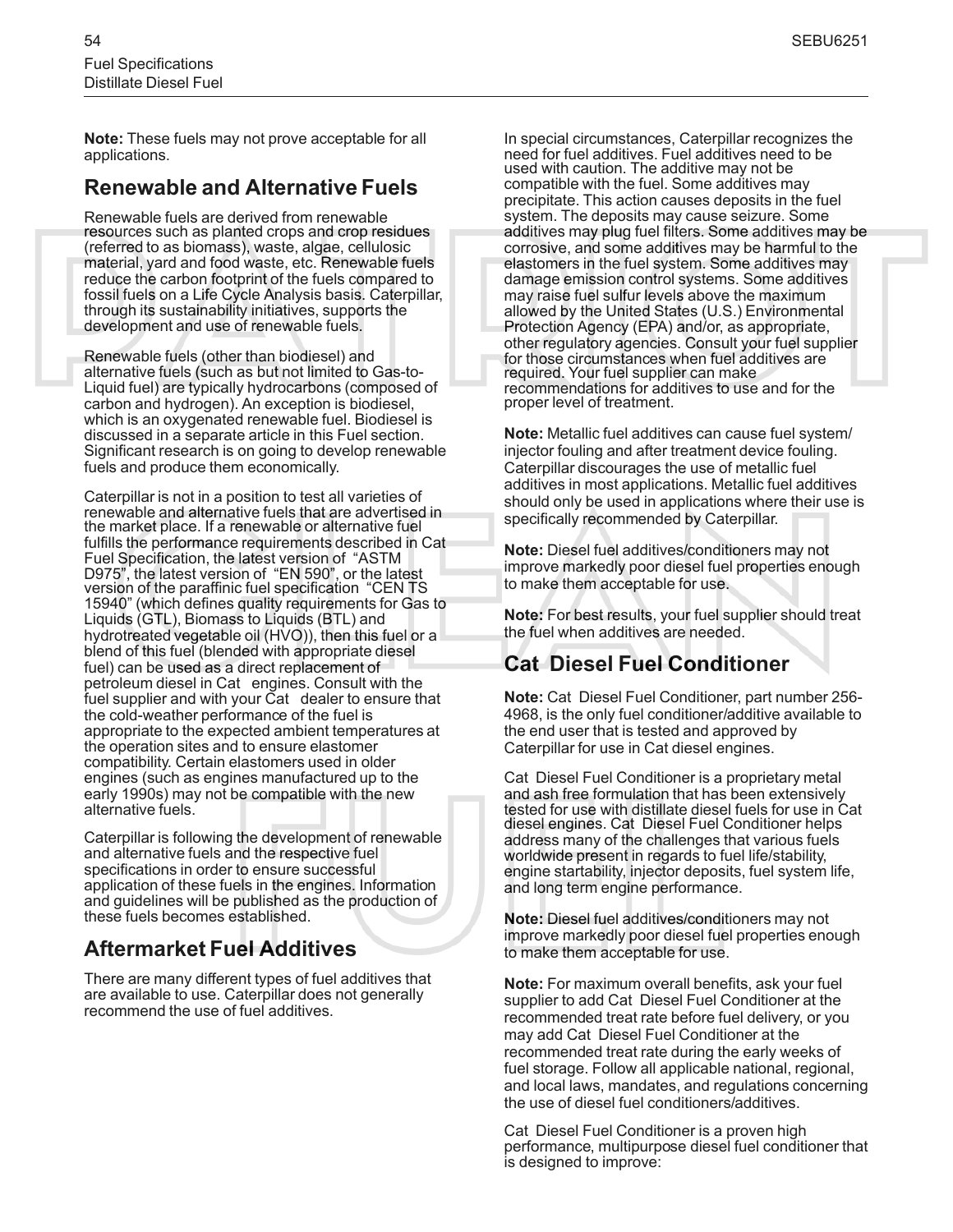- Fuel economy (through fuel system cleanup)
- **Lubricity**
- Oxidative stability
- Detergency/dispersancy
- Moisture dispersancy
- Corrosion protection
- Cetane (typically 2-3 cetane numbers)

Cat Diesel Fuel Conditioner has been validated through lab and field tests to improve/reduce diesel fuel consumption and emissions for typical fleets through fuel system/injector cleanup, and to help maintain new engine performance by keeping fuel systems clean. Note that while fuel system/injector cleanup takes place over time, maintaining fuel system/injector cleanliness is an ongoing process.

Data indicates that average fuel economy improvements across typical fleets may be in the 2-3 + percentage range. Note that improvements may vary based on factors such as engine model, age and condition of the engine, and application.

Cat Diesel Fuel Conditioner also reduces the formation of gums, resins, and sludge, and disperses insoluble gums. This can dramatically improve fuel storage life, reduce fuel related engine deposits and corrosion, and extend fuel filter life.

#### NOTICE

Use of Cat Diesel Fuel System Cleaner or Cat Diesel Fuel System Conditioner does not lessen the responsibility of the engine owner and/or responsibility of the fuel supplier to follow all industry standard maintenance practices for fuel storage and for fuel handling. Refer to the "General Fuel Information" article in this Special Publication for additional information. Additionally, use of Cat Diesel Fuel System Cleaner or Cat Diesel Fuel System Conditioner does NOT lessen the responsibility of the owner of the engine to use appropriate diesel fuel. Refer to the "Fuel Specifications" section in this Special Publication (Maintenance Section) for guidance.

Caterpillar strongly recommends that Cat Diesel Fuel Conditioner be used with biodiesel and biodiesel blends. Cat Diesel Fuel Conditioner is suitable for use with biodiesel/biodiesel blends that meet Cat biodiesel recommendations and requirements. **Note that not all fuel additives are suitable for use with biodiesel/biodiesel blends.** Read and follow all applicable label usage instructions. Also, refer to this Special Publication, "Distillate Diesel Fuel" article and also refer to the "Biodiesel" article, which includes Cat biodiesel recommendations and requirements.

When used as directed, Cat Diesel Fuel Conditioner has proven to be compatible with non-road Tier 4 U. S. EPA certified engines that are equipped with aftertreatment devices.

**Note:** When used as directed, Cat Diesel Fuel Conditioner will not raise fuel sulfur levels measurably in the final fuel/additive blend. In the U.S. the current formulation of Cat Diesel Fuel Conditioner must be blended in at the recommended treat-rate at the fuel supplier/distributor level for use in on-highway or other applications where use of ULSD fuel is mandated (15 ppm or less fuel sulfur). Follow all applicable national, regional, and local laws, mandates, and regulations concerning the use of diesel fuel conditioners/additives.

#### **NOTICE**

When used as directed Cat Diesel Fuel Conditioner will not raise fuel sulfur levels measurably in the final fuel/additive blend. Follow all applicable national, regional, and local laws, mandates, and regulations concerning the use of diesel fuel conditioners/ additives.

### **Cat Diesel Fuel System Cleaner**

**Note:** Cat Diesel Fuel System Cleaner, part number 343-6210, is the only fuel system cleaner available to the end user that is tested and approved by Caterpillar for use in Cat diesel engines.

Cat Diesel Fuel System Cleaner is a proven high performance detergent product specifically designed for cleaning deposits that form in the fuel system. Deposits in the fuel system reduce system performance and can increase fuel consumption. Cat Diesel Fuel System Cleaner addresses the deposits formed due to the use of degraded diesel fuel, poor quality diesel fuel, and diesel fuel containing high quantities of high molecular weight compounds. Cat Diesel Fuel System Cleaner addresses deposits formed due to the use of biodiesel, biodiesel blends, and biodiesel that does not meet the appropriate quality specifications. Continued use of Cat Diesel Fuel System Cleaner is proven to inhibit the growth of new deposits.

Cat Diesel Fuel System Cleaner can be added directly to diesel fuel, biodiesel, or biodiesel blends. Cat Diesel Fuel System Cleaner is a United States Environmental Protection Agency registered fuel additive that can be used with Ultra Low Sulfur Diesel Fuel. In addition this cleaner is appropriate for use with other ultra low, low, and higher sulfur diesel fuels around the world.

Cat Diesel Fuel System Cleaner is a proven high performance cleaner that is designed to perform the following: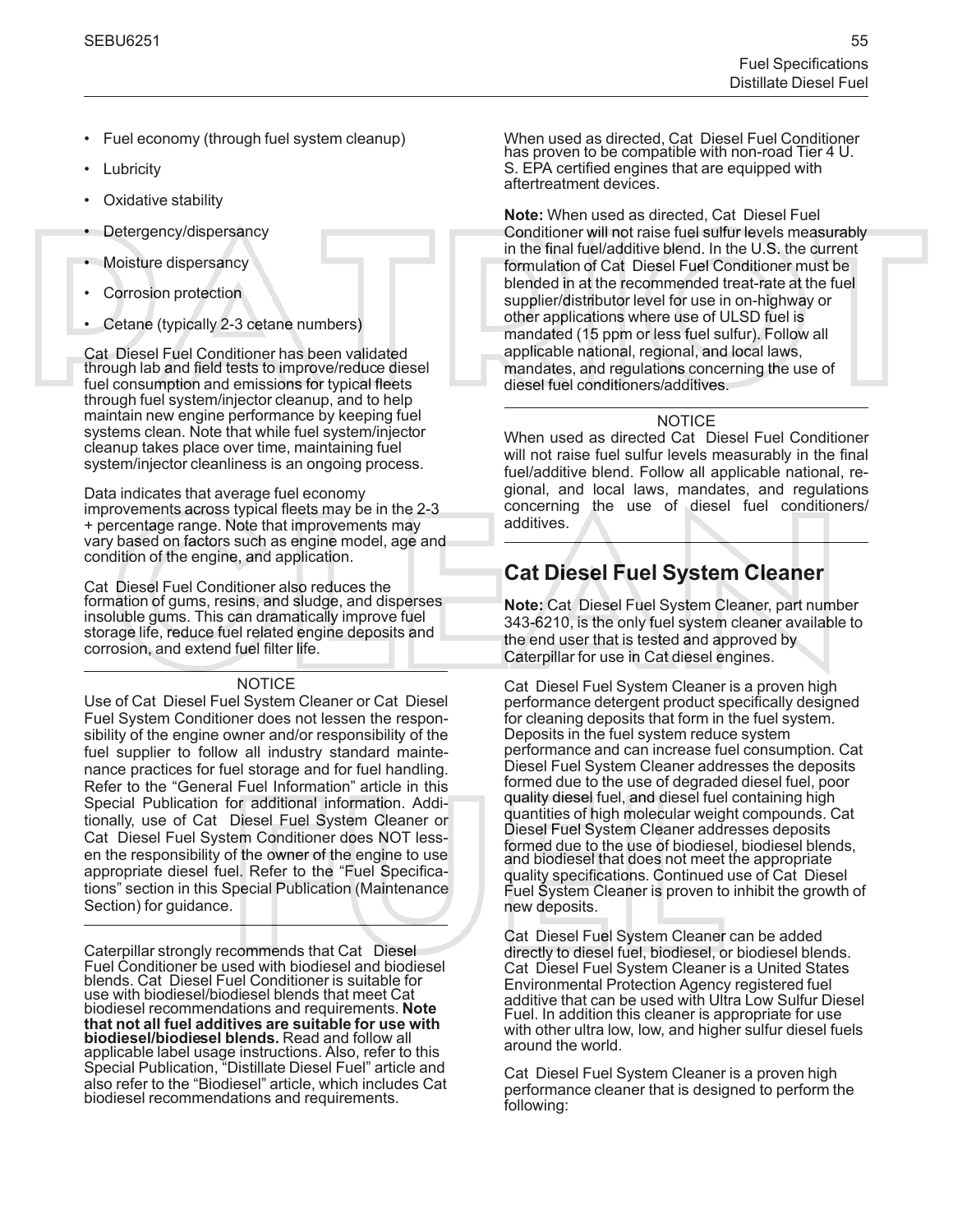- Clean performance-robbing fuel system deposits
- Restore fuel economy losses resulting from injector deposits
- Restore power losses resulting from injector deposits
- Eliminate visible black exhaust smoke resulting from injector deposits
- Prevent the formation of new fuel-related deposits

For engines experiencing problems such as power loss, increased fuel consumption, or black smoke due to the presence of fuel-related deposits in fuel injectors, a high-strength cleaning cycle is recommended. Add one 0.946L (32 oz.) bottle of Cat Diesel Fuel System Cleaner per 250 L (65 gal) of fuel, which corresponds to a treat rate of 0.4% by volume. Prior to re-fueling, pour Cat Diesel Fuel System Cleaner directly into the fuel tank, then refill with fuel. The refilling process should give satisfactory mixing of the cleaner. The cleaner will begin to be effective immediately. Testing has shown most deposits are cleaned and related issues are resolved after 30 hours of operating the engine on fuel with the cleaner. For maximum results, continue to use at this treat rate for up to 80 hours.

To prevent the return of fuel-related deposits, Cat Diesel Fuel System Cleaner, add the cleaner to the fuel as previously described, but at a 0.2% treat rate. In this case, one 0.946L (32 oz.) bottle will treat 500 L (130 gallons) of fuel. Cat Diesel Fuel System Cleaner can be used on an on-going basis with no adverse impact on engine or fuel system durability.

#### **NOTICE**

Use of Cat Diesel Fuel System Cleaner or Cat Diesel Fuel System Conditioner does not lessen the responsibility of the engine owner and/or responsibility of the fuel supplier to follow all industry standard maintenance practices for fuel storage and for fuel handling. Refer to the "General Fuel Information" article in this Special Publication for additional information. Additionally, use of Cat Diesel Fuel System Cleaner or Cat Diesel Fuel System Conditioner does NOT lessen the responsibility of the owner of the engine to use appropriate diesel fuel. Refer to the "Fuel Specifications" section in this Special Publication (Maintenance Section) for guidance.

Caterpillar strongly recommends that Cat Diesel Fuel System Cleaner be used with biodiesel and biodiesel blends. Cat Diesel Fuel System Cleaner is suitable for use with biodiesel/biodiesel blends that meet Cat biodiesel recommendations and requirements. Note that not all fuel cleaners are suitable for use with biodiesel/biodiesel blends. Read and follow all applicable label usage instructions. Also, refer to this Special Publication, "Distillate Diesel Fuel", article and also refer to the "Biodiesel" article, which includes Cat biodiesel recommendations and requirements.

When used as directed, Cat Diesel Fuel System Cleaner has proven to be compatible with non-road Tier 4 U.S. EPA certified engines that are equipped with aftertreatment devices.

**Note:** When used as directed, Cat Diesel Fuel System Cleaner will not raise fuel sulfur levels measurably in the final fuel/additive blend. Follow all applicable national, regional, and local laws, mandates, and regulations concerning the use of diesel fuel conditioners/additives.

#### **NOTICE**

When used as directed Cat Diesel Fuel System Cleaner will not raise fuel sulfur levels measurably in the final fuel/additive blend. But, in the U.S., aftermarket fuel additives (retail consumer level versus bulk fuel additives used at the fuel supplier/distributor level) with more than 15 ppm sulfur are NOT allowed to be used in applications where ULSD usage is mandated (15 ppm or less fuel sulfur). Note that Cat Diesel Fuel System Cleaner contains less than 15 ppm of sulfur and is acceptable for use with ULSD fuel.

i05822712

### <span id="page-25-0"></span>**Biodiesel**

**SMCS Code:** 1280

#### **NOTICE**

These recommendations are subject to change without notice. Consult your local Cat dealer for the most up to date recommendations.

Biodiesel is a fuel that can be made from various renewable resources that include vegetable oils, animal fat, and waste cooking oil. Soybean oil and rapeseed oil are the primary vegetable oil sources. The raw oils or animal fats are chemically processed (esterified) to form a fatty acid methyl ester (referred to as FAME). The esterified product (FAME) is biodiesel fuel that can be used in compression ignition engines. Without the chemical processing referred to as esterification, the oils or fats are not suitable for use as fuel in compression ignition engines. The oil or fat must be esterified and the water and contaminants removed.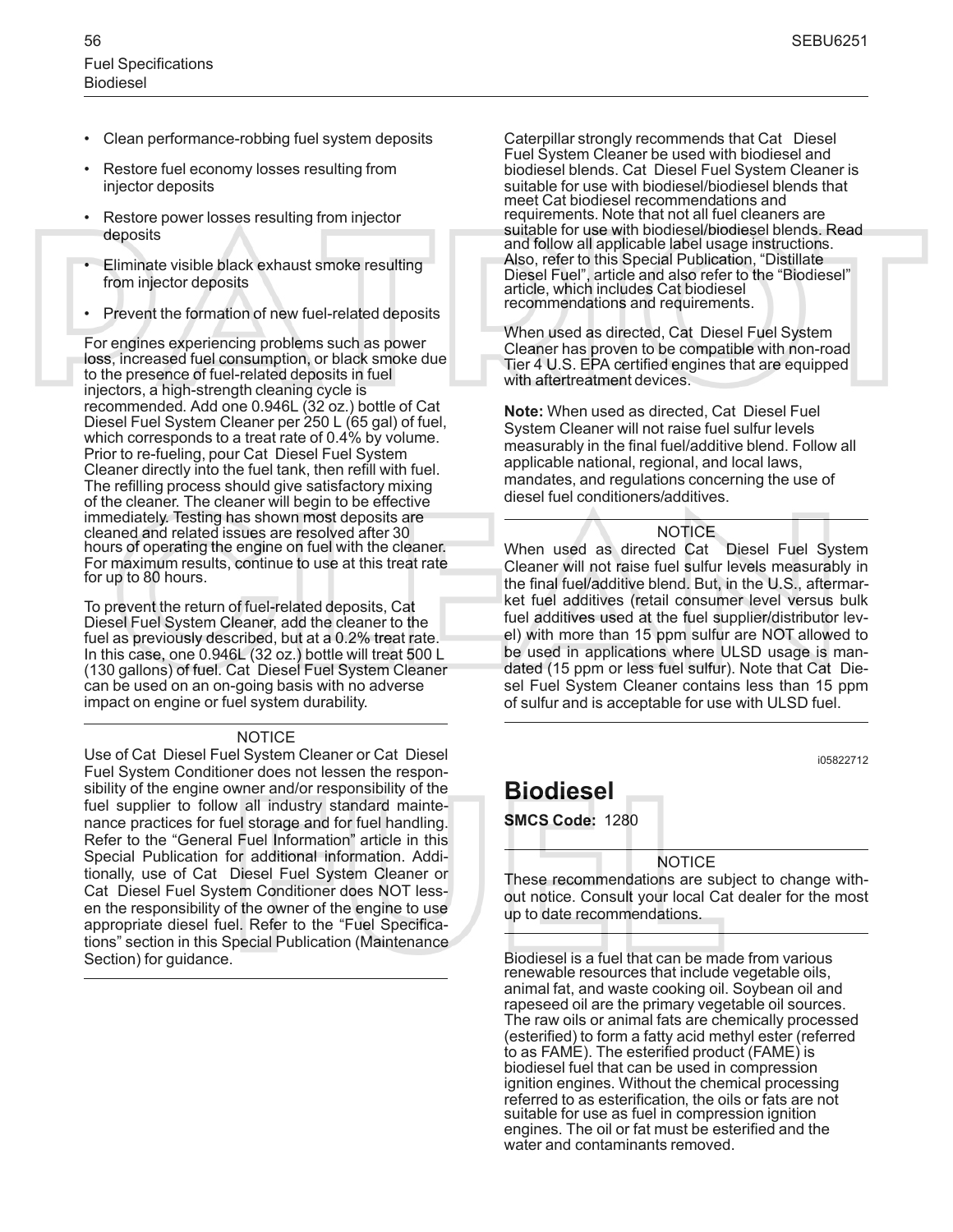Fuel made of 100 percent FAME is referred to as B100 biodiesel or neat biodiesel.

Biodiesel can be blended with distillate diesel fuel. The blends can be used as fuel. The most commonly available biodiesel blends are B5, which is 5 percent biodiesel and 95 percent distillate diesel fuel, and B20, which is 20 percent biodiesel and 80 percent distillate diesel fuel. The percentages are volumebased.

U.S. distillate diesel fuel specification "ASTM D975- 09a" includes up to B5 (5 percent) biodiesel. Currently, any diesel fuel in the U.S. may contain up to B5 biodiesel fuel.

European distillate diesel fuel specification "EN 590" includes up to B5 (5 percent) and in some regions up to B7 (7 percent) biodiesel. Any diesel fuel in Europe may contain up to B5 or in some regions up to B7 biodiesel fuel.

**Note:** The user of the engine has the responsibility of using the correct fuel that is recommended by the manufacturer. The fuel must be allowed by the U.S. EPA and other appropriate regulatory agencies.

Caterpillar is not in a position to evaluate the many variations of biodiesel and the long-term effects on performance, durability, or compliance to emissions standards for Cat products.

**Note:** Cat follows the latest revision of "ASTM D7467" specification for B6-B20 blends. Biodiesel fuel must meet defined quality standards. Cat recommendations for acceptable biodiesel blend for most engines have been changed to B20. Details on the use of higher blends are given in this "Biodiesel" section of this Special Publication.

#### **NOTICE**

In North America, the use of biodiesel from "BQ-9000" accredited producers and "BQ-9000" certified marketers is required. Refer to the "Recommendations" section for details.

#### **NOTICE**

Failures that result from the use of any fuel are not Caterpillar factory defects. Therefore, the cost of repair would NOT be covered by the Caterpillar warranty for materials and/or the warranty for workmanship.

### **Recommendations for the Use of Biodiesel in Caterpillar Off-Highway Engines**

Refer to table [16](#page-27-0) and [17](#page-27-1) to the details provided in this section for biodiesel fuel requirements.

In order to be acceptable for blending, the biodiesel constituent must meet the requirements that are listed in "Caterpillar Specification for Biodiesel Fuel" in this Special Publication, the latest edition of "ASTM D6751", and/or the latest edition of "EN14214".

Biodiesel blends of up to B5 must meet the requirements for the distillate diesel fuel that are listed in the "Caterpillar Specification for Distillate Diesel Fuel for On-Highway Engines" in this Special Publication, the latest edition of "ASTM D975", and/ or the latest edition of "EN 590".

Biodiesel blends of B6 to B20 must meet the requirements listed in the latest edition of "ASTM D7467" (B6 to B20) **and** must be of an API gravity of 30-45.

Distillate diesel fuels that meet the requirements of "Caterpillar Specification for Distillate Diesel Fuel for On-Highway Engines" in this Special Publication, the "National Conference on Weights and Measures"(NCWM) Premium Diesel definition, the latest edition of "ASTM D975 S15" designation, and/ or the latest edition of "EN 590", sulfur free designation. No. 1-D and No. 2-D are examples of fuels that are acceptable for creating biodiesel blends.

For Tier 4 applications in the U.S., the diesel fuel portion of the final blend must meet the requirements of S15 fuels (15 ppm sulfur) designations in the latest edition of "ASTM D975" specification. For Stage IIIB and later applications in EU, the diesel fuel portion of the final blend must meet the requirements for sulfur free (10 ppm sulfur) designation in the latest edition of "EN 590". The final blend must have 15 ppm sulfur.

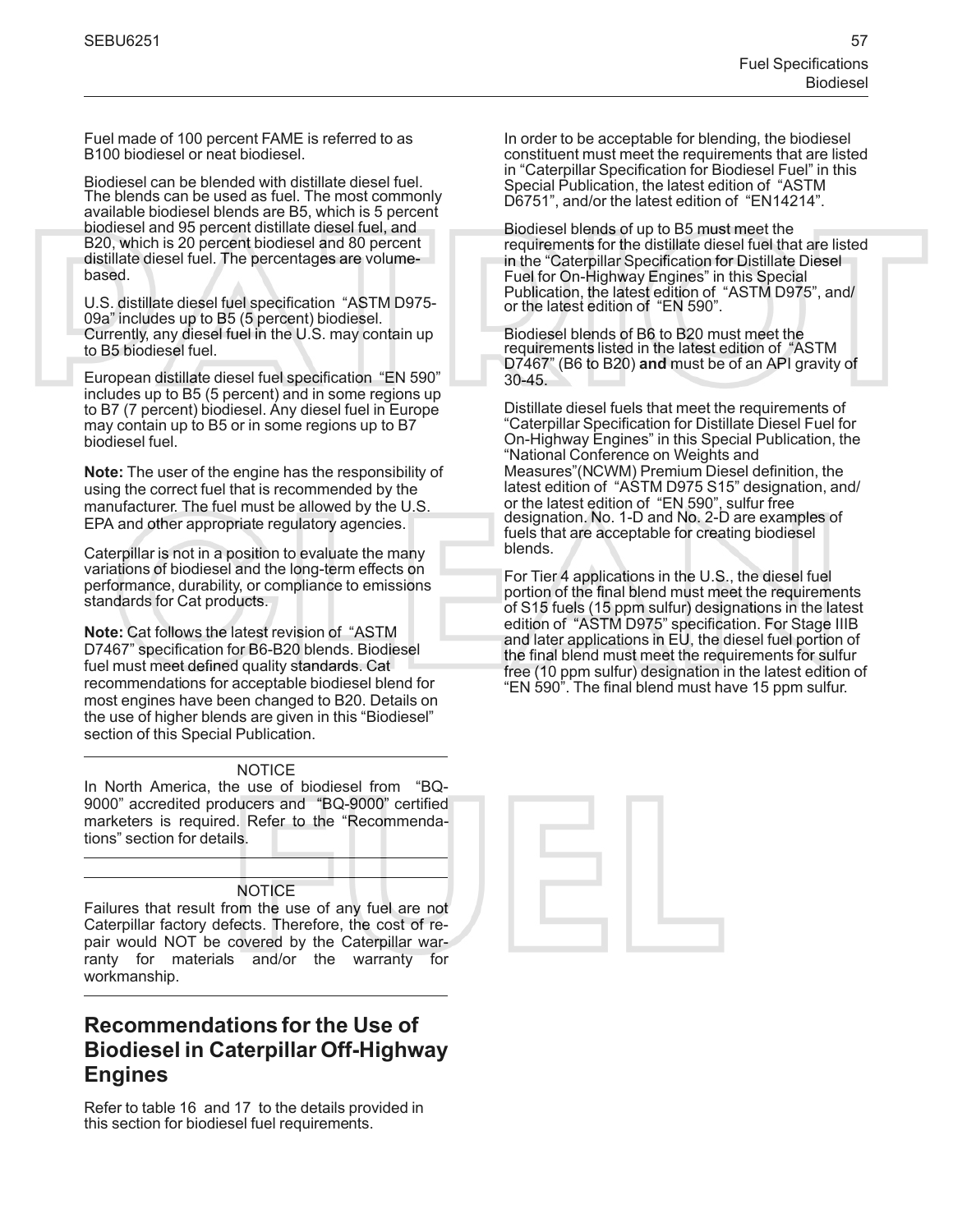Table 16

I

<span id="page-27-2"></span>L

<span id="page-27-0"></span>

| Recommendations for biodiesel fuel application in Cat Off-Highway engines |                                                                                                                                                                                                                                                                                                                  |                                                                                   |  |  |
|---------------------------------------------------------------------------|------------------------------------------------------------------------------------------------------------------------------------------------------------------------------------------------------------------------------------------------------------------------------------------------------------------|-----------------------------------------------------------------------------------|--|--|
| <b>Production year/Tier/Stage</b>                                         | <b>Engine model</b>                                                                                                                                                                                                                                                                                              | <b>Biodiesel acceptable blend levels</b>                                          |  |  |
| Tier 2 / Stage II or earlier Emissions<br>Regulations                     | 3003-3034, 3044, 3046, 3054, 3056, 3064, and<br>3066, 3054C (mechanical), 3054E (electronic)<br>and 3056E (electronic).<br>C0.5, C0.7, C1.1, C1.5, C1.6, C2.2, C3.4, C2.6,<br>C3.3B. Certain C4.4 (S/N 44400001-04303),<br>Certain C6.6 (S/N CE600001-14623 (Ma-<br>chines) and S/N 66600001-09015 (Industrial)) | Up to $B5(1)$                                                                     |  |  |
| Tier 4 Interim / Stage IIIa (without<br>aftertreatment)                   | C1.8, C2.4, C3.3B, C3.4                                                                                                                                                                                                                                                                                          |                                                                                   |  |  |
| Tier 4 Interim / Stage IIIb (with aftertreatment<br>devices)              | C3.8                                                                                                                                                                                                                                                                                                             |                                                                                   |  |  |
| Tier 4 Interim / Stage IIIb and beyond (with<br>aftertreatment devices)   | ACERT engines: C3.4B, C4.4, C6.6, C7.1,<br>C9.3, C13, C15, C18, C27, and C32                                                                                                                                                                                                                                     | Up to B20                                                                         |  |  |
| All years, except for the engine models listed<br>above                   | C0.5 through C2.2 (2)<br>Certain C4.4 ACERT (S/N C4E05524-Up (Ma-<br>chines) and 44404304 - Up (Industrial)), C4.4<br>(Mechanical), C6.4, and certain C6.6 ACERT<br>(S/N CE614624-Up (Machines) and 66609016-<br>Up (Industrial))                                                                                |                                                                                   |  |  |
| All years                                                                 | 3114, 3116, 3126, 3176, 3196, 3208, 3306<br>3406, 3408, 3412, 3456, 3406E, 3408E,<br>3412E, 3500 Series, and 3600 Series<br>C-9, C10, C-12, C-15, C-16, C-18, C280 Ser-<br>ies, CM20, CM25, and CM32<br>ACERT engines <sup>(2)</sup><br>C7, C9, C9.3, C11, C13, C15, C18, C27, C32,<br>and C175                  | Up to B20 (For use of higher blend levels up to<br>B100, consult your Cat dealer) |  |  |

(1) Up to B7 can be used in these engines. B7 has to be per Cat distillate diesel fuel specification, "ASTM D975 or EN590".

(2) Models without aftertreatment only

Table 17

<span id="page-27-1"></span>

| <b>Fuel Recommendations for Cat Nonroad Engines</b> |                                                                             |                                                                     |  |  |
|-----------------------------------------------------|-----------------------------------------------------------------------------|---------------------------------------------------------------------|--|--|
| <b>Biodiesel Blend Stock</b>                        | Distillate Diesel Fuel used for blending                                    |                                                                     |  |  |
| Cat biodiesel specification, (1) "ASTM D6751" or    | B5: Cat distillate diesel fuel specification, (2)<br>"ASTM D975" or "EN590" | Cat distillate diesel fuel specification, "ASTM<br>D975" or "EN590" |  |  |
| "FN14214"                                           | B20: "ASTM D7467" and "API" gravity 30-45                                   |                                                                     |  |  |

(1) Refer to Table [19](#page-33-0) in the Biodiesel section of this Special Publication.

(2) Refer to "Cat Specification for Distillate Diesel Fuel for On-Highway Engines" in the Fuel section of this Special Publication.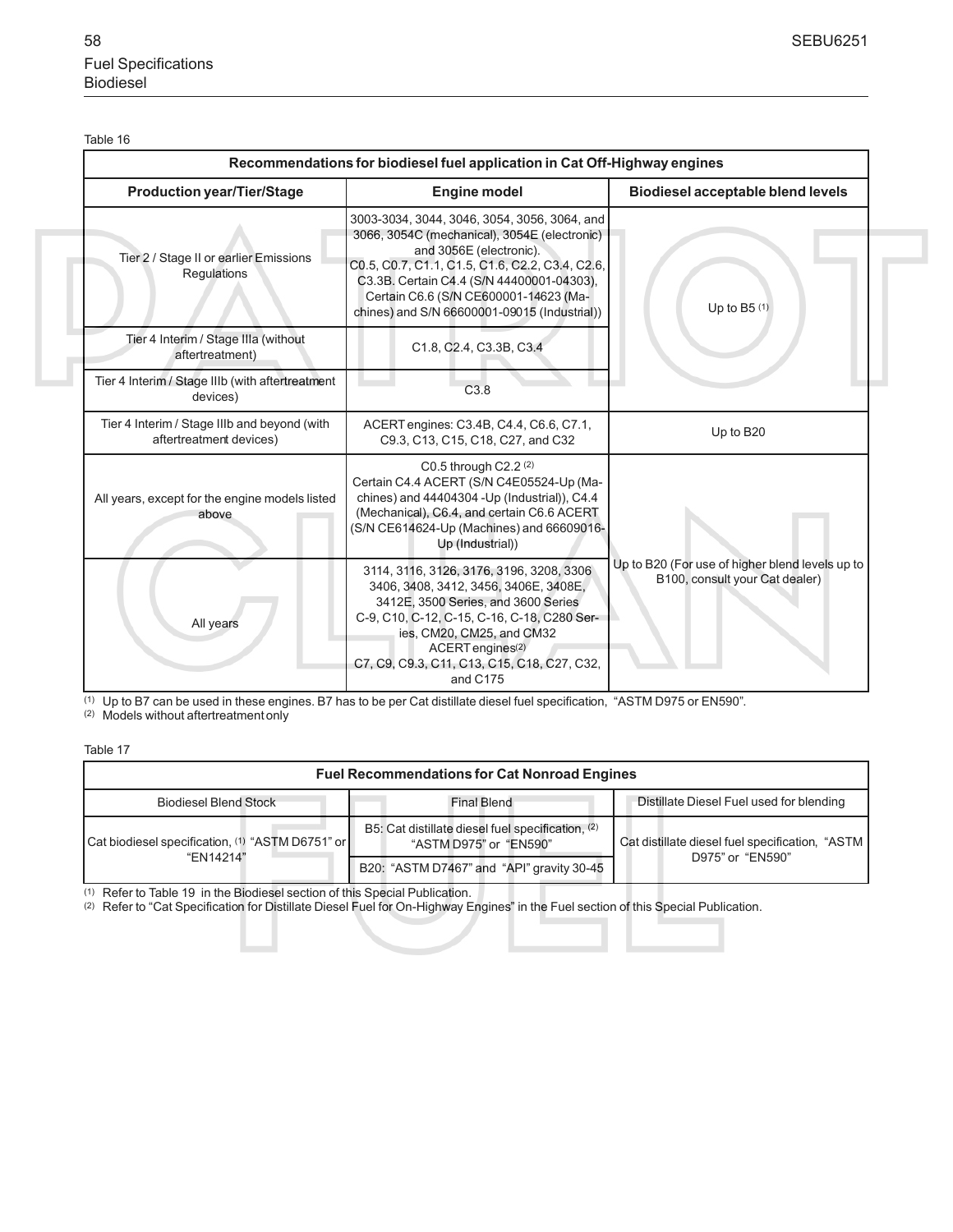**Note:** For Tier 4 certified/ Stage IIIB and newer engine models that are equipped with aftertreatment devices, use only the biodiesel blend levels that are recommended in "Recommendations for biodiesel fuel application in Caterpillar Off-Highway Engines" in this Special Publication, table 16 . Use of biodiesel blend levels higher than the recommendations provided in table 16 can adversely affect engine and aftertreatment components. There may be contaminants present in biodiesel. The repair of any engine or aftertreatment components due to such contamination or due to other biodiesel impacts would not be covered under the Cat warranty for materials and/or the warranty for workmanship. Refer to "Additional Maintenance Requirements" topic in this Special Publication, "Biodiesel" article.

**Note:** For 2006 and older engine models, for use of blends of biodiesel above B20 (20 percent), refer to "Guidelines and potential impacts associated with the use of biodiesel and biodiesel blends" table [18](#page-29-0) in this Special Publication for the guidelines and impacts of using high biodiesel blends. Consult your Caterpillar dealer for guidance. Cat S·O·S Services oil analysis program is required when biodiesel or blends that are B20 (20 percent) or above are used.

Two methods can be used for determining the volume percent biodiesel in a biodiesel blend:

- "ASTM D7371" "Test Method for Determination of Biodiesel (Fatty Acid Methyl Esters) Content in Diesel Fuel Oil Using Mid Infrared Spectroscopy (FTIR-ATR-PLS Method)"
- "EN 14078""- Liquid Petroleum Products Determination of fatty acid methyl esters (FAME) in middle distillates -Infrared spectroscopy method"

For applications running biodiesel or biodiesel blends, Cat recommends either of the following treatments:

- Cat Diesel Fuel System Cleaner (Part number 343-6210)
- Cat Diesel Fuel Conditioner (Part number 256- 4968)

Cat Diesel Fuel System Cleaner, used as needed or on an on-going basis, is most effective at cleaning and preventing the formation of fuel-related deposits. Cat Diesel Fuel Conditioner can be used to improve fuel stability and can help prevent the formation of fuel-related deposits.

### **Additional maintenance requirements**

When biodiesel fuel is used, crank case oil and aftertreatment systems may be influenced. Chemical composition and characteristics of biodiesel fuel, such as density and volatility. Chemical contaminants can be present in this fuel, such as phosphorous, alkali, and alkaline metals (sodium, potassium, calcium, and magnesium).

- Crankcase oil fuel dilution can be higher when biodiesel and/or biodiesel blends are used. This increased level of fuel dilution when using biodiesel and/or biodiesel blends is related to the typically lower volatility of biodiesel. In-cylinder emissions control strategies utilized in many of the latest engine designs may lead to a higher level of biodiesel concentration in the sump. The long-term effect of biodiesel concentration in crankcase oil is currently unknown. **The use of Cat S·O·S Services oil analysis is strongly recommended when up to B20 (20 percent) and lower biodiesel blends are used, and required when using biodiesel/biodiesel blends that are B20 or above**(when requesting oil analysis, be sure to note the level of biodiesel being used (B5, B20, and so on)).
- Biodiesel fuel contains metal contaminants (phosphorous, sodium, potassium, calcium, and/or magnesium) that form ash products upon combustion in the diesel engine. The ash can affect the life and performance of aftertreatment emissions control devices and can accumulate in Diesel Particulate Filters (DPF). The ash accumulation may cause the need for more frequent ash service intervals and/or cause loss of performance.

### **Fuel System Deposits**

Biodiesel and biodiesel blends are known to cause an increase in fuel system deposits, most significant of which are deposits within the fuel injector. These deposits can cause a loss in power due to restricted or modified fuel injection or cause other functional issues associated with these deposits. Cat Diesel Fuel System Cleaner (part number 343-6210), used as needed or on an on-going basis, is most effective in cleaning and preventing the formation of deposits. Cat Diesel Fuel Conditioner (part number 256-4968) helps to limit deposit issues by improving the stability of biodiesel while also hindering the production of new deposits. **Therefore, the use of Cat Diesel Fuel System Cleaner and/or Cat Diesel Fuel Conditioner is strongly recommended when running biodiesel and biodiesel blends, especially when using B20 or higher blend levels.**Refer to this Special Publication, "Distillate Diesel Fuel", article, "Cat Diesel Fuel Conditioner " and "Cat Diesel Fuel System Cleaner " topics in this Special Publication, "Distillate Diesel Fuel" for additional information.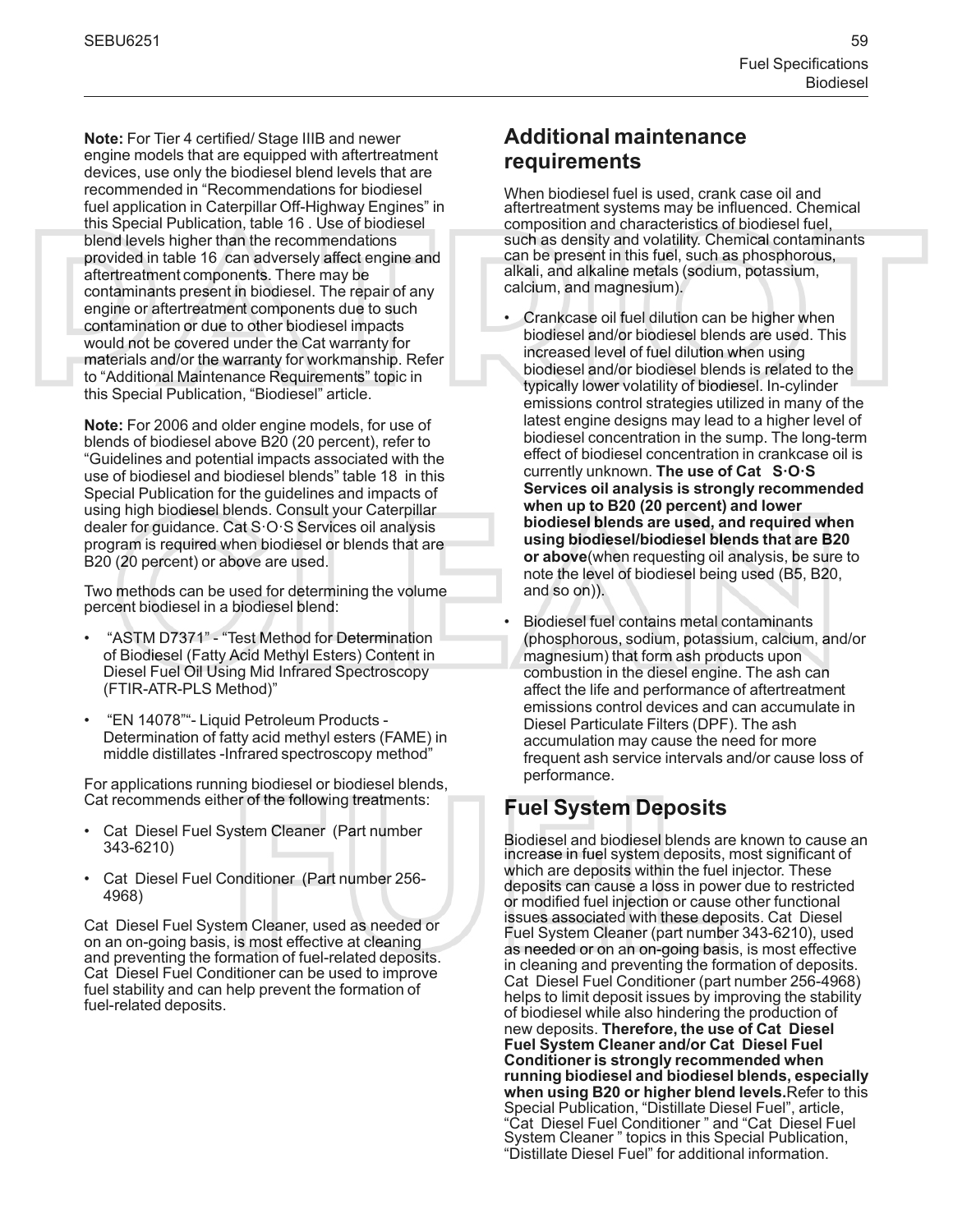Consult your Caterpillar dealer for availability of Cat Diesel Fuel System Cleaner and Cat Diesel Fuel Conditioner.

#### **Guidelines**

Biodiesel that meets the requirements that are listed in the "Caterpillar Specification for Biodiesel Fuel", the latest edition of "ASTM D6751", or the latest edition of "EN 14214" is not expected to pose major problems when blended with an acceptable distillate diesel fuel at the maximum stated percentages. However, the following recommendations should be followed:

**Note:** For these recommendations, the cautions, guidelines, and recommendations applicable to biodiesel (B100) are also applicable to biodiesel blends (B2, B5, B20, and so on). The impacts of biodiesel blends higher than B20 are, in general, more severe than the impacts of biodiesel blends of B20 or lower. Refer to Table [18](#page-29-0) of this Biodiesel section for more details.

**Note:** Fuel storage tanks need to be cleaned thoroughly before converting to biodiesel/biodiesel blends. Conversion to biodiesel/biodiesel blends can loosen fuel system and fuel storage tank deposits. Bulk tank continuous filtration unit and dispensing point filters, and onboard engine filters change intervals should be shortened for an extended period in order to allow for this cleaning effect.

In North America, obtain biodiesel from "BQ-9000" accredited producers and "BQ-9000" certified marketers. Look for the "BQ-9000" biodiesel quality accreditation program certification logo that is available to distributors that meet the requirements of "BQ-9000". For more information on the "BQ-9000" program, go to "www.BQ-9000.org".

In other areas of the world, the use of biodiesel that is "BQ-9000" accredited and certified, or that is accredited and certified by a comparable biodiesel quality body to meet similar biodiesel quality control standards, is required.

Information provided in this table refers to biodiesel and biodiesel blends that fully comply with the appropriate specifications as described in the "Biodiesel" section of this Special Publication and to handling and maintenance procedures that follow recommended guidelines.

Table 18

<span id="page-29-0"></span>

| Risks and Guidelines associated with the use of biodiesel and biodiesel blends <sup>(1)</sup> |                                                 |            |     |        |  |  |
|-----------------------------------------------------------------------------------------------|-------------------------------------------------|------------|-----|--------|--|--|
| Paragraph<br>reference                                                                        | Risk/Recommendation<br>B6-B20<br>B5<br>B21-B100 |            |     |        |  |  |
|                                                                                               | Risk of reduction of oil change interval        | Negligible | Low | Medium |  |  |
|                                                                                               | Risk of fuel filters compatibility              | Negligible | Low | Medium |  |  |





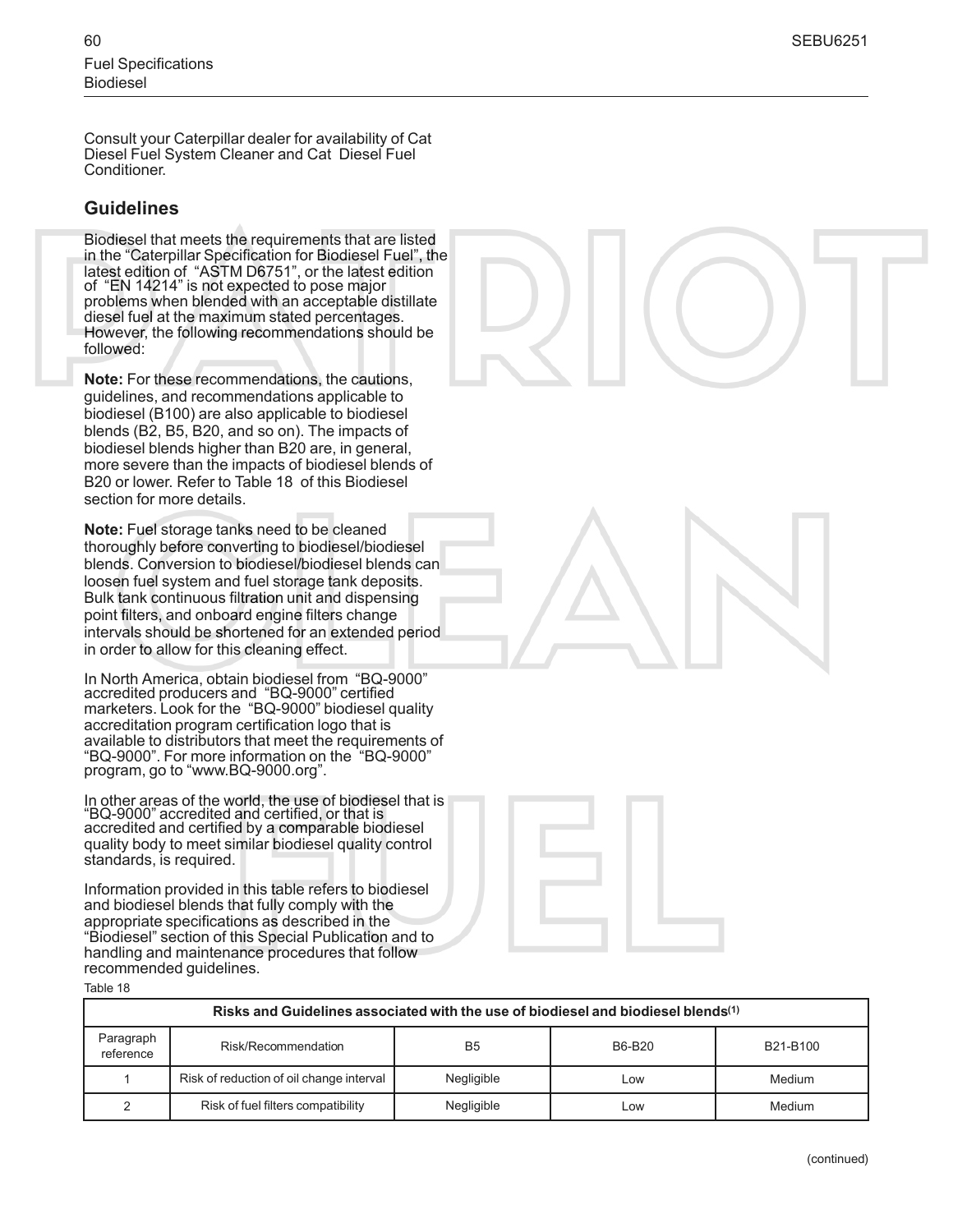| (lable 18, contd) |                                                                                               |                           |                           |                                   |
|-------------------|-----------------------------------------------------------------------------------------------|---------------------------|---------------------------|-----------------------------------|
|                   | Risks and Guidelines associated with the use of biodiesel and biodiesel blends <sup>(1)</sup> |                           |                           |                                   |
| 3                 | Risk of reduction of fuel filter change<br>interval                                           | Negligible                | Medium                    | High                              |
| 4                 | <b>Bulk filtration of biodiesel</b>                                                           | $\leq$ 4 microns absolute | ≤4 microns absolute       | ≤4 microns absolute               |
| 5                 | Energy content of biodiesel                                                                   | Similar to Diesel         | Minor loss of 1-2 percent | Detectable loss of 5-8<br>percent |
| 6                 | Compatibility with elastomers                                                                 | Low                       | Low-Medium                | High                              |
| 7                 | Risk of low ambient temperature prob-<br>lems for both storage and operation.                 | Medium                    | Medium-High               | High                              |
| 8                 | Feedstock impact                                                                              | Medium                    | Medium                    | High                              |
| 9                 | Risk of oxidation stability and Injector<br>deposits                                          | Low                       | Medium                    | High                              |
| 10                | Oxidation stability-Duration of storage                                                       | Similar to Diesel fuel    | 8 months <sup>(2)</sup>   | $4$ months <sup>(3)</sup>         |
| 11                | Use in engines with limited operational<br>time                                               | Maximum allowed           | Unacceptable              | Unacceptable                      |
| 12                | Risk of microbial contamination and<br>growth                                                 | Medium                    | High                      | <b>High</b>                       |
| 13 <sup>°</sup>   | Need for water removal                                                                        | Medium                    | High                      | High                              |
| 14                | <b>Water Removal Capability</b>                                                               | Medium                    | High                      | High                              |
| 15                | Oil-side seal incompatibility                                                                 | Negligible                | Medium                    | High                              |
| 16                | Metal incompatibility                                                                         | Negligible                | Low                       | High                              |

(Table 18, contd)

(1) Refer to the paragraph reference number for details of each listed Risk/Recommendation.

(2) Testing of B20 blends is recommended at 4 months of storage and on a monthly basis thereafter. Tests should include oxidation, acid number, viscosity, and sediments.

(3) B100 stored for over 2 months should be tested every 2 weeks to ensure that the fuel is not degraded. Tests should include oxidation, acid number, viscosity, and sediments. The use of appropriate additives is required if B100 is stored more than 4 months. Consult your fuel supplier for more information. B100 should be stored at temperatures of 3 degrees C to 6 degrees C (5 degrees F to 10 degrees F) above the cloud point.

The following are the paragraph reference numbers:

- **1.** The oil change interval can be negatively affected by the use of biodiesel. Use S·O·S Services oil analysis in order to monitor the condition of the engine oil. S·O·S Services oil analysis will also help determine the oil change interval that is optimum.
- **2.** Confirm with the filter manufacturer that the fuel filter/filters to be used are compatible with biodiesel. Fuel water separators are preferred when biodiesel is used.

**Note:** Cat fuel filters and Cat fuel water separators are compatible with biodiesel fuel.

- **3.** Conversion to biodiesel can loosen fuel system deposits. Fuel filter change intervals should be shortened for an extended period in order to allow for this cleaning effect when converting used engines to biodiesel. Filter change interval of 50 hours or less is recommended following the initial conversion to B20 biodiesel blend.
- **4.** Filter biodiesel and biodiesel blends through a fuel filter with a rating of four microns(c) absolute or less. Filters should be located on the device that dispenses the fuel to the fuel tank for the engine. Filters should be located on the device that dispenses fuel from the bulk storage tank. Series filtration is recommended.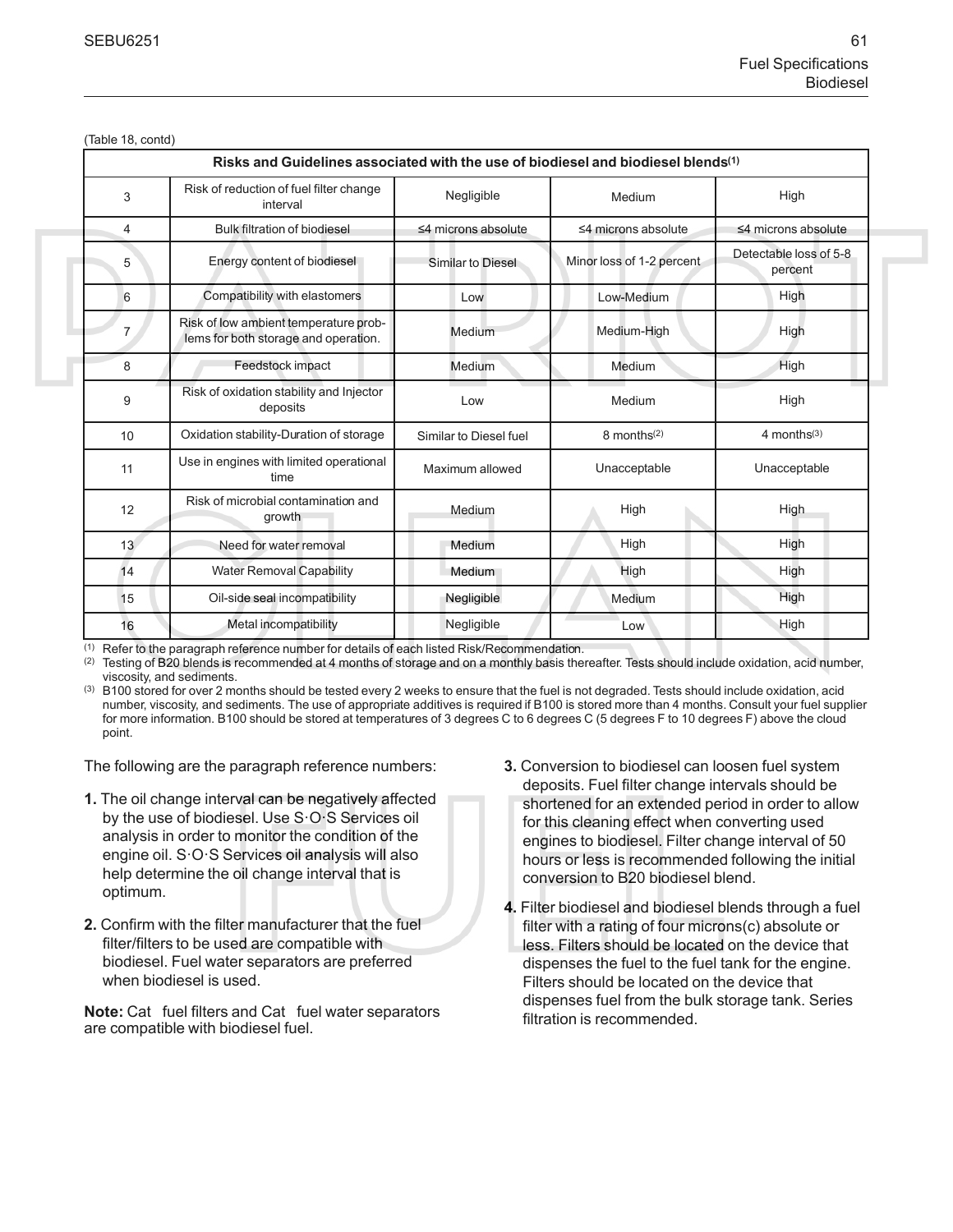- **5.** In a comparison of distillate fuels to biodiesel, neat biodiesel (B100) typically provides less energy per gallon by 5 percent to 8 percent. Do NOT attempt to change the engine rating in order to compensate for the power loss. Engine problems may occur when the engine is converted back to 100 percent distillate diesel fuel. Any adjustments to the engine in service may result in violation of emissions regulations such as the U.S. EPA anti-tampering provisions.
- **6.** Compatibility of the elastomers with biodiesel is currently being monitored. The condition of seals and hoses should be monitored regularly. Biodiesel may soften, degrade, or leak from some types of elastomers used in seals and hoses. The higher biodiesel blend has a greater the risk of elastomer-related issues.
	- a. In general, Cat engines built early to mid 90s use Viton seals and Viton O-rings in the fuel system. Viton is compatible with biodiesel.
	- b. Nitrile hoses typically used in some fuel transfer lines are not compatible with biodiesel. Monitor the condition of the hoses and confirm with the hose manufacturer that the hoses are compatible with the biodiesel blend used. If necessary, replace with hoses of compatible materials.
- **7.** Biodiesel may pose low ambient temperature problems for both storage and operation. At low ambient temperatures, biodiesel fuel may need to be stored in a heated building or a heated storage tank. The fuel system may require heated fuel lines, filters, and tanks. Filters may plug and fuel in the tank may solidify at low ambient temperatures if precautions are not taken. Consult your biodiesel supplier for assistance in the blending and attaining of the proper cloud point for the fuel.

**Note:** The performance of cold flow improvers can be reduced in the presence of biodiesel fuel. Consult the fuel supplier for appropriate cold flow improvers if needed.

**8.** Biodiesel can be produced using various renewable sources. The source used can affect product performance. Two of the fuel characteristics affected are cold flow and oxidation stability. Cold flow affects filter plugging and oxidation stability affects deposit formation and biodiesel fuel storage duration and life. Consult your fuel supplier for guidance.

- **9.** Biodiesel has poor oxidation stability, which may accelerate fuel oxidation in the fuel system. Engines with an electronic fuel system operate at higher temperatures, which may accelerate fuel oxidation. Oxidized fuel can form deposits in fuel injection systems and in fuel systems in general. Refer to this Special Publication, "Distillate Diesel Fuel" article, "Aftermarket Fuel Additives", "Cat Diesel Fuel Conditioner ", and "Cat Diesel Fuel System Cleaner " topics for information concerning oxidation stability and other fuel additives.
- **10.** Poor oxidation stability of biodiesel can result in long-term storage problems. Biodiesel should be used within a limited time from production. In order to ensure appropriate storage duration, testing of the stored biodiesel is recommended. Tests should include oxidation, acid number, viscosity, and sediments. Tests should be conducted periodically to ensure that biodiesel is per specification. Antioxidants are recommended to improve stability of biodiesel. Cat Diesel Fuel Conditioner, part number 256-4968, or appropriate commercial additives are recommended. Consult your fuel supplier for more information.
	- a. B20 biodiesel blend can generally be stored up to 8 months. Testing of B20 blends is recommended at 4 months of storage and on a monthly basis thereafter to ensure that the fuel has not degraded.
	- b. B100 biodiesel can generally be stored up to 4 months. Testing of B100 is recommended at 2 months of storage and every two weeks thereafter to ensure that the fuel has not degraded. The use of appropriate additives is required if B100 is stored more than 4 months. Consult your fuel supplier for more information.
	- c. B100 should be stored at temperatures of 3 degrees C to 6 degrees C (5 degrees F to 10 degrees F) above the cloud point.
- **11.** Due to poor oxidation stability and other potential issues, engines with limited operational time (such as seasonal use or standby power generation) either not use biodiesel/biodiesel blends or, while accepting some risk, limit biodiesel to a maximum of B5. Examples of applications that should limit the use of biodiesel are the following: Standby Generator sets and certain emergency vehicles. For more information, refer to the "Seaconal Operation" section.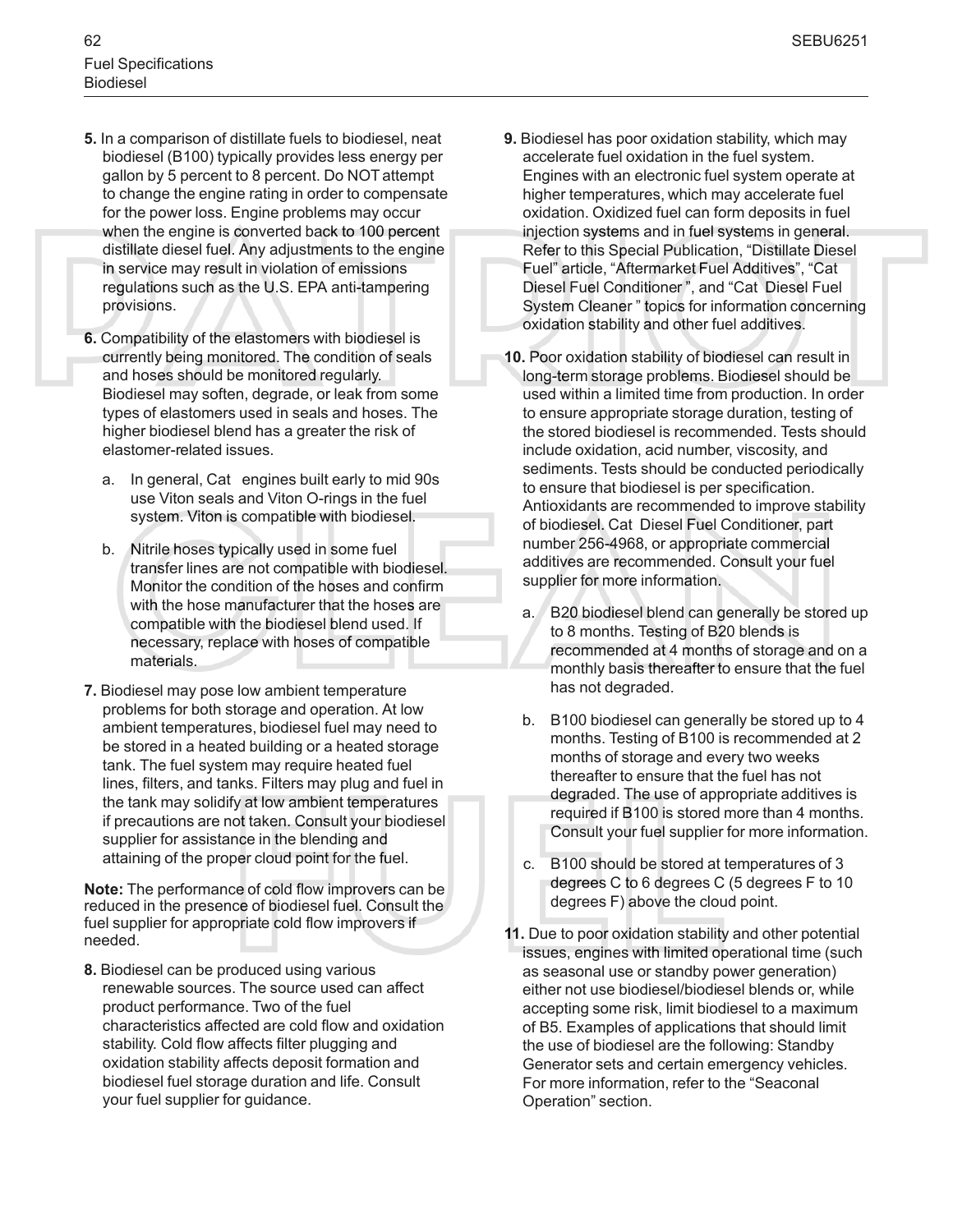- a. Addition of Cat Diesel Fuel Conditioner, part number 256-4968, is recommended for standby generator sets and emergency vehicles using biodiesel/biodiesel blends. The conditioner should be added when the engine is fueled or as early as possible when the fuel is delivered and stored. Preferably, the conditioner or additive should be added as soon as possible after the fuel is produced.
- b. For standby generator sets and emergency vehicles that use biodiesel, sample the fuel in the engine tank monthly. Test the fuel for acid number and oxidation stability. If the test results show that the fuel is degraded and not in specification (provided in Table [19](#page-33-0) in this "Biodiesel" section), drain the tank, flush the engine by running with high-quality fuel. Repeat the process until the system is clean. Refill with high-quality fuel following the recommendations provided in this "Fuel" section
- c. For standby generator sets and emergency vehicles that use biodiesel, use fuel with oxidation stability 10 hours or more per "EN 14112" test method.
- **12.** Biodiesel is an excellent medium for microbial contamination and growth. Microbial contamination and growth can cause corrosion in the fuel system and premature plugging of the fuel filter. Consult your supplier of fuel and additive for assistance in selecting appropriate anti-microbial additives.
- **13.** Care must be taken in order to remove water from fuel tanks. Water accelerates microbial contamination and growth. When biodiesel is compared to distillate fuels, water is naturally more likely to exist in the biodiesel.
- **14.** Biodiesel dilution of engine oil may result in oil side leaks due to incompatibility of the seals that are typically used on the oil side. Liner seals and oil cooler seals may be affected by biodiesel dilution. Monitor the condition of the oil side seals and consult your Caterpillar dealer for appropriate replacement if needed.
- **15.** Biodiesel is not compatible with some metals. Biodiesel higher than B20, will oxidize and form sediments upon long-term contact with lead, zinc, tin, copper, and copper alloys such as brass and bronze. Consult your dealer for more information.

**Note:** The use of biodiesel at a B2 level improves the lubricity of the final blend by an estimated 66 percent. Increasing the blend level higher than B2 does not improve the lubricity any further.

#### **Seasonal Operation**

Seasonally operated engines should have the fuel systems, including fuel tanks, flushed with conventional diesel fuel before prolonged shutdown periods. Applications that should seasonally flush the fuel system include school buses (U.S.) and farm machinery.

Perform the following process before shutting down the engine for prolonged periods:

- <span id="page-32-0"></span>**1.** Operate the engine until the fuel level in the tank is low.
- <span id="page-32-1"></span>**2.** Refill the fuel tank with high quality conventional distillate diesel fuel.
- **3.** Repeat steps [1](#page-32-0) and [2](#page-32-1) a minimum of two times before the engine is shut down for prolonged periods.

If distillate fuel is not available to operate the engine as described above, while accepting some risk, limit biodiesel to a maximum of B5. Follow the recommendations provided in this section and the guidelines given below to reduce the risk:

- Addition of Caterpillar Diesel Fuel Conditioner , part number 256-4968, is recommended prior to engine shutdown for prolonged periods. The conditioner should be added when the engine is fueled. Preferably, the conditioner is added to the fuel as soon as possible after the fuel production.
- Addition of Caterpillar Diesel Fuel System Cleaner, part number 343-6210, is recommended when the engine is first operated after the prolonged shutdown period and preferably for a total of two tanks of fuel. Follow the recommendations provided in the Caterpillar Diesel Fuel System Cleaner section in the "Fuel" article in this Special Publication.

Consult your Caterpillar dealer for the availability of Caterpillar Diesel Fuel Conditioner and Caterpillar Diesel Fuel System Cleaner.

### **Biodiesel Specification**

Biodiesel fuel used that is used for blending must meet the requirements in the following table.

The final blend of biodiesel as used in the engine must meet the requirements that are stated in table [19](#page-33-0) this "Biodiesel" article.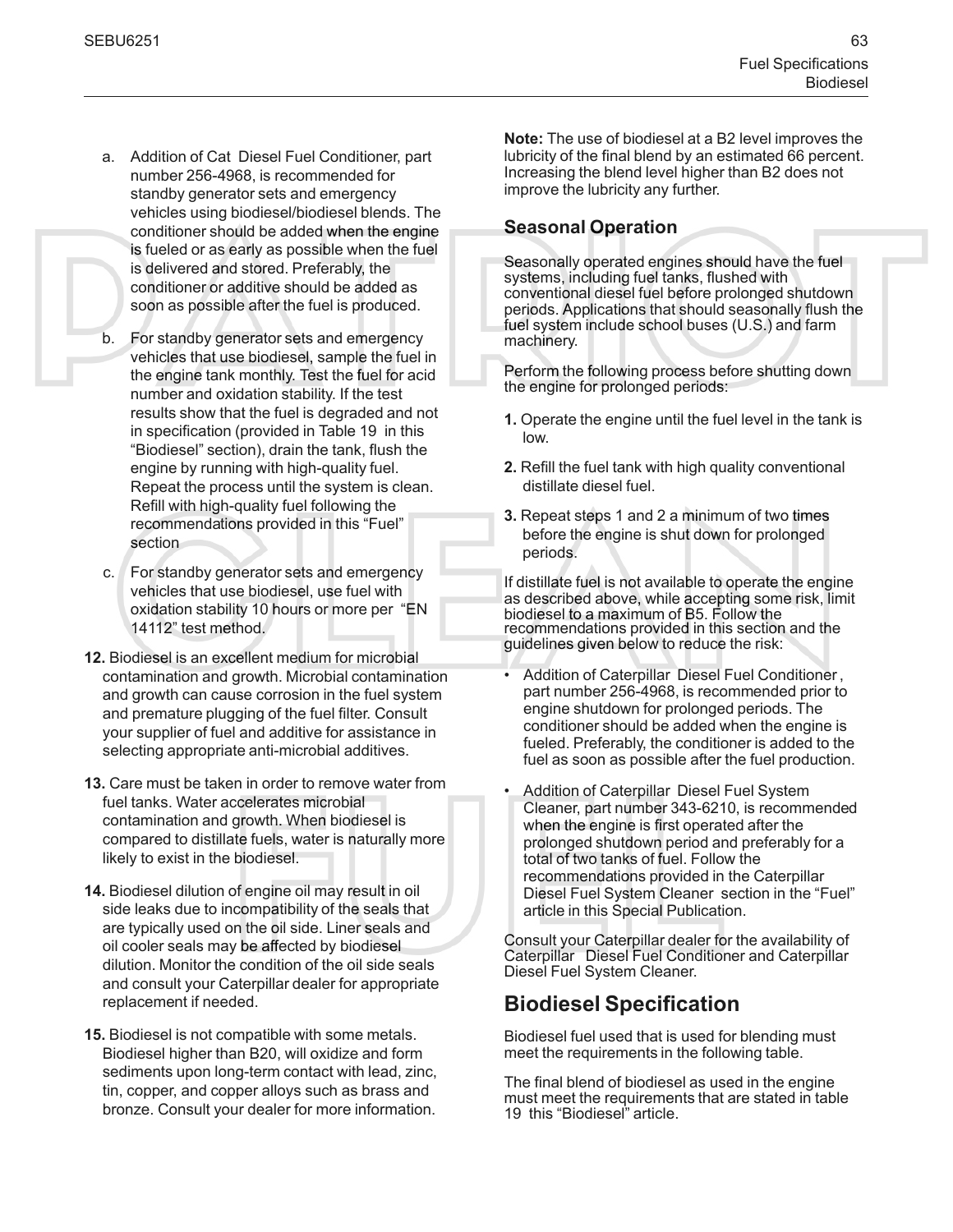B100 intended for blending into diesel fuel that is expected to give satisfactory vehicle performance at fuel temperatures at or below −12° C (10.4° F) shall comply with a cold soak filterability limit of 200 seconds maximum. Passing "ASTM D6751" 200 seconds Cold Soak Filterability test limit does not guarantee cold performance for all biodiesel blends at all possible fuel temperatures, but biodiesel that fails this Cold Soak Filterability test requirement will produce biodiesel blends that will likely plug fuel filters when fuel temperatures are below −12° C  $(10.4^\circ)$  F). Table 19

<span id="page-33-0"></span>**Cat Specification for Biodiesel Fuel Property Test Method Test Method Units Limits United States International Specific Properties of Fuel** Density at 15°C  $\overline{a}$   $\overline{a}$   $\overline{a}$   $\overline{a}$   $\overline{a}$   $\overline{a}$   $\overline{a}$   $\overline{a}$   $\overline{a}$   $\overline{a}$   $\overline{a}$   $\overline{a}$   $\overline{a}$   $\overline{a}$   $\overline{a}$   $\overline{a}$   $\overline{a}$   $\overline{a}$   $\overline{a}$   $\overline{a}$   $\overline{a}$   $\overline{a}$   $\overline{a}$ 0.86-0.90 Viscosity at 40°C  $\overline{a}$  "ASTM D445"  $\overline{a}$  "ISO 3104"  $mm^2/s$  (cSt)  $1.9-6.0$ Flash Point "ASTM D93" "ISO 3679" °C 93 minimum Pour Point - Summer - Winter "ASTM D97" | "ISO 3016" | C 6 °C (10 °F) minimum below ambient temperature Cloud Point "ASTM D2500" and a series of the Cloud Point Report Sulfur Content "ASTM D5453" "ISO 20846" "ISO 20884" percent weight 0.0015 maximum **Distillation** - 10 percent Evaporation - 90 percent Evaporation "ASTM D1160" °C To Be Determined 360 Carbon Residue, Conradson (CCR) "ASTM D4530" "ISO 10370" percent weight 0.05 maximum Cetane Number "ASTM D613" "ISO 5165" 45 minimum Sulfated Ash **Network 1 ASTM D874"** "ISO 3987" percent weight | 0.02 maximum Water/Sediment Content | "ASTM D2709" | "ISO 12937" | percent volume | 0.05 maximum Copper Corrosion **No. 1** 4 4 4 4 4 4 4 4 4 4 4 4 4 4 5 4 4 5 4 4 5 4 4 5 4 5 4 5 4 5 4 5 4 6  $\pm$  1 6.1 Oxidation Stability "EN 14112" "EN 14112" hours 3 minimum Esterification **EXEL 15 TEN 14103** "EN 14103" Percent volume 97.5 minimum Acid Value "ASTM D664" "EN 14104" mg KOH/g 0.5 maximum Methanol Content **Network** 1977 **Content 1989 EN 14110 "EN 14110**" percent weight 0.2 maximum Monoglycerides "ASTM D6584" | "EN 14105" percent weight | 0.8 maximum Diglycerides **National Mate 1 (ASTM D6584"** | "EN 14105" | percent weight | 0.2 maximum Triglycerides "ASTM D6584" "EN 14105" percent weight 0.2 maximum Free Glycerin "ASTM D6584" "EN 14105" percent weight 0.02 maximum Total Glycerin "ASTM D6584" | "EN 14105" | percent weight | 0.240 maximum Phosphorus Content | "ASTM D4951" | "EN 14107" | percent weight | 0.001